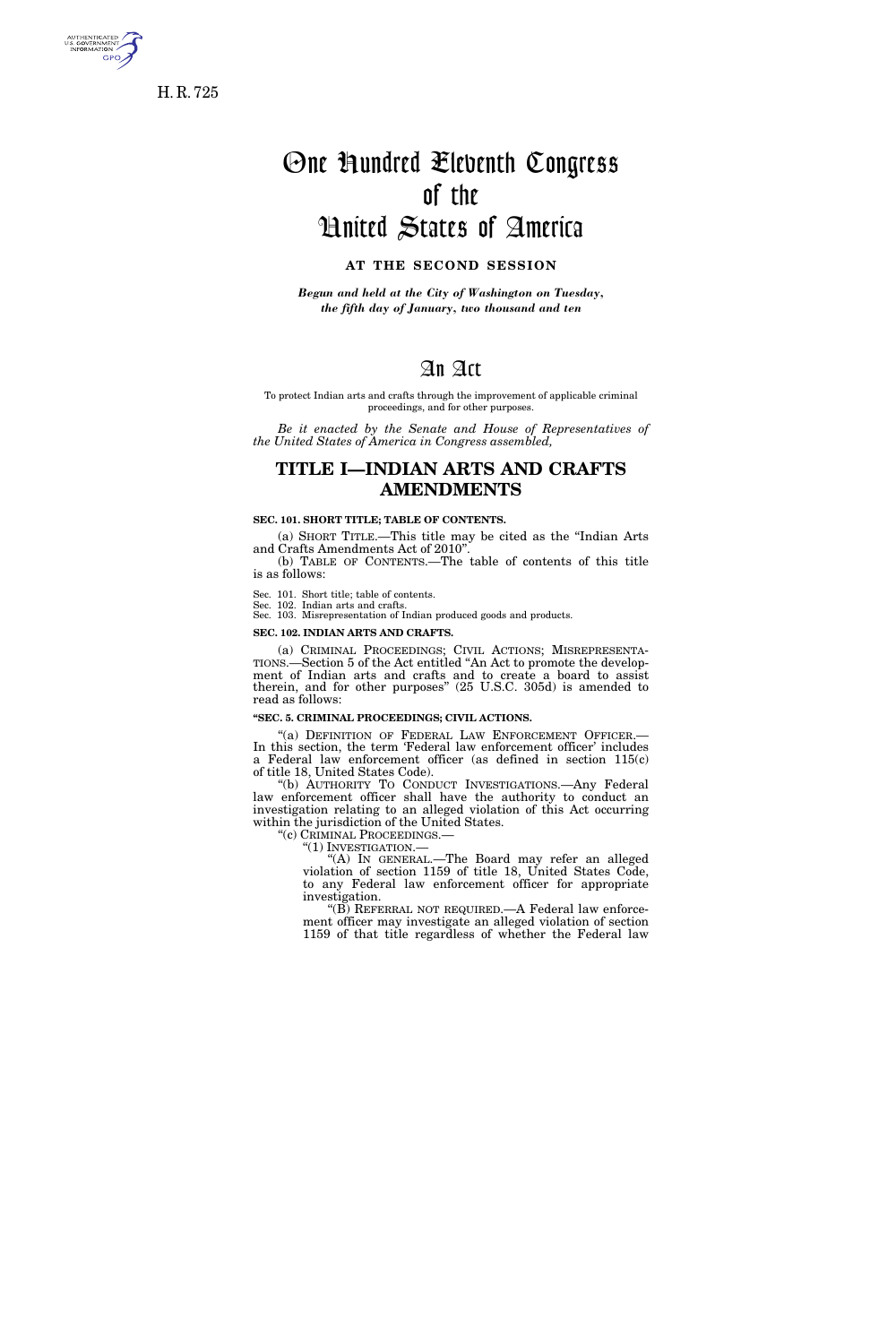enforcement officer receives a referral under subparagraph (A).

"(2) FINDINGS.—The findings of an investigation of an alleged violation of section 1159 of title 18, United States Code, by any Federal department or agency under paragraph  $(1)(A)$  shall be submitted, as appropriate, to-

''(A) a Federal or State prosecuting authority; or

" $(B)$  the Board.

''(3) RECOMMENDATIONS.—On receiving the findings of an investigation under paragraph (2), the Board may—

''(A) recommend to the Attorney General that criminal proceedings be initiated under section 1159 of title 18, United States Code; and

''(B) provide such support to the Attorney General relating to the criminal proceedings as the Attorney General determines to be appropriate.

''(d) CIVIL ACTIONS.—In lieu of, or in addition to, any criminal proceeding under subsection (c), the Board may recommend that the Attorney General initiate a civil action under section 6.''.

(b) CAUSE OF ACTION FOR MISREPRESENTATION.—Section 6 of the Act entitled ''An Act to promote the development of Indian arts and crafts and to create a board to assist therein, and for other purposes'' (25 U.S.C. 305e) is amended—

(1) by striking subsection (d);

(2) by redesignating subsections (a) through (c) as subsections (b) through (d), respectively;

(3) by inserting before subsection (b) (as redesignated by paragraph (2)) the following:

''(a) DEFINITIONS.—In this section:

''(1) INDIAN.—The term 'Indian' means an individual that— ''(A) is a member of an Indian tribe; or

''(B) is certified as an Indian artisan by an Indian tribe.

"(2) INDIAN PRODUCT.—The term 'Indian product' has the meaning given the term in any regulation promulgated by the Secretary.

''(3) INDIAN TRIBE.—

"(A) In GENERAL.—The term 'Indian tribe' has the meaning given the term in section 4 of the Indian Self-Determination and Education Assistance Act (25 U.S.C. 450b).

''(B) INCLUSION.—The term 'Indian tribe' includes, for purposes of this section only, an Indian group that has been formally recognized as an Indian tribe by—

''(i) a State legislature;

''(ii) a State commission; or

"(iii) another similar organization vested with State legislative tribal recognition authority.

"(4) SECRETARY.—The term 'Secretary' means the Secretary of the Interior.'';

(4) in subsection (b) (as redesignated by paragraph (2)), by striking "subsection (c)" and inserting "subsection  $\bar{d}$ )"

(5) in subsection (c) (as redesignated by paragraph  $(2)$ )— (A) by striking "subsection (a)" and inserting "subsection  $(b)$ "; and

(B) by striking "suit" and inserting "the civil action";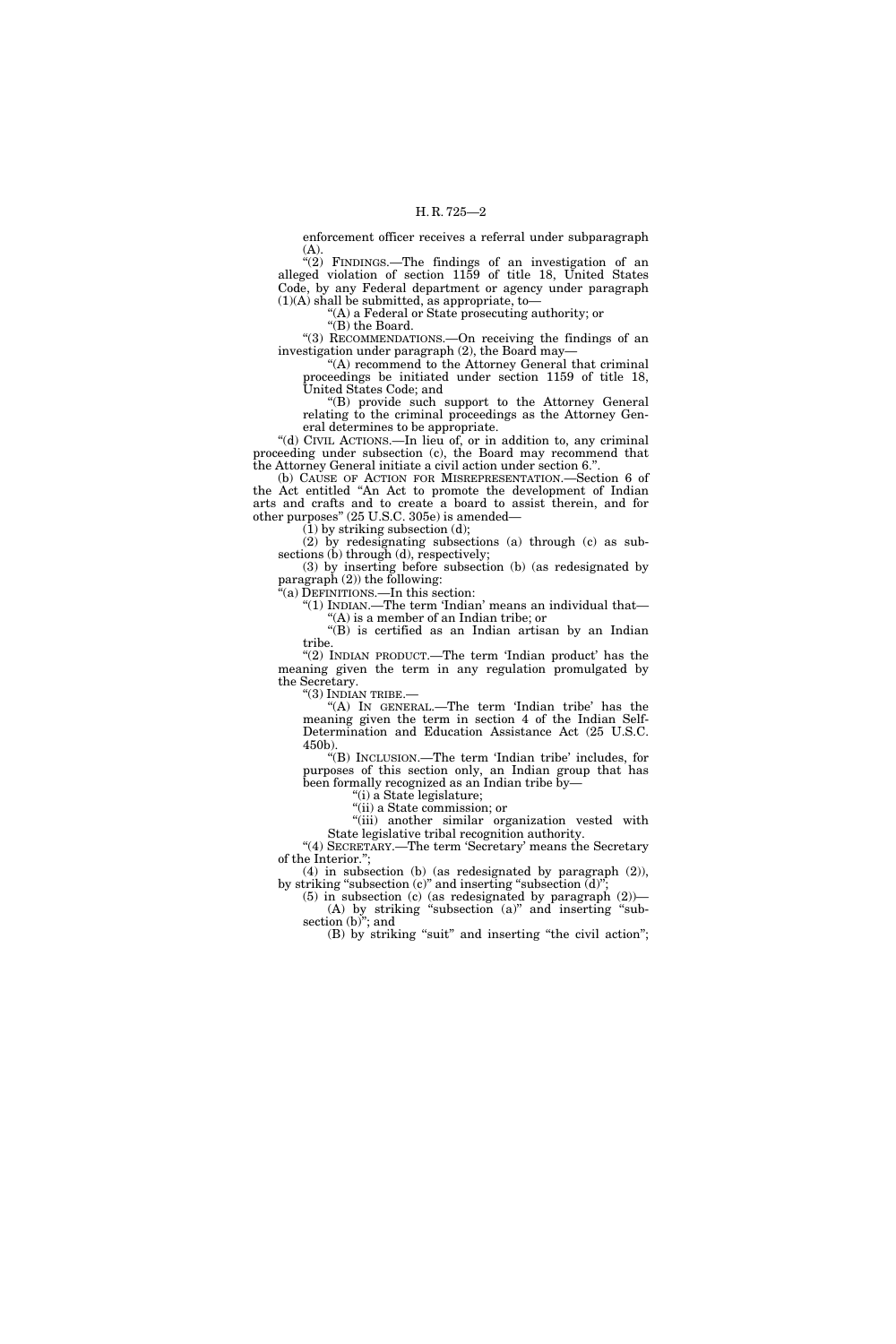(6) by striking subsection (d) (as redesignated by paragraph (2)) and inserting the following:

''(d) PERSONS THAT MAY INITIATE CIVIL ACTIONS.—

 $^{\prime}(1)$  In GENERAL.—A civil action under subsection (b) may be initiated by—

"(A) the Attorney General, at the request of the Secretary acting on behalf of—

"(i) an Indian tribe;

"(ii) an Indian; or

''(iii) an Indian arts and crafts organization;

''(B) an Indian tribe, acting on behalf of— ''(i) the Indian tribe;

''(ii) a member of that Indian tribe; or

"(iii) an Indian arts and crafts organization;

''(C) an Indian; or

 $\sqrt{\text{D}}$  an Indian arts and crafts organization.

''(2) DISPOSITION OF AMOUNTS RECOVERED.—

''(A) IN GENERAL.—Except as provided in subparagraph (B), an amount recovered in a civil action under this section shall be paid to the Indian tribe, the Indian, or the Indian arts and crafts organization on the behalf of which the civil action was initiated.

"(B) EXCEPTIONS.-

''(i) ATTORNEY GENERAL.—In the case of a civil action initiated under paragraph (1)(A), the Attorney General may deduct from the amount—

''(I) the amount of the cost of the civil action and reasonable attorney's fees awarded under subsection (c), to be deposited in the Treasury and credited to appropriations available to the Attorney General on the date on which the amount is recovered; and

''(II) the amount of the costs of investigation awarded under subsection (c), to reimburse the Board for the activities of the Board relating to the civil action.

''(ii) INDIAN TRIBE.—In the case of a civil action initiated under paragraph (1)(B), the Indian tribe may deduct from the amount—

''(I) the amount of the cost of the civil action; and

''(II) reasonable attorney's fees.''; and

 $(7)$  in subsection (e), by striking "(e) In the event that" and inserting the following:

''(e) SAVINGS PROVISION.—If''.

### **SEC. 103. MISREPRESENTATION OF INDIAN PRODUCED GOODS AND PRODUCTS.**

Section 1159 of title 18, United States Code, is amended— (1) by striking subsection (b) and inserting the following: ''(b) PENALTY.—Any person that knowingly violates subsection (a) shall—

" $(1)$  in the case of a first violation by that person—

''(A) if the applicable goods are offered or displayed for sale at a total price of \$1,000 or more, or if the applicable goods are sold for a total price of \$1,000 or more—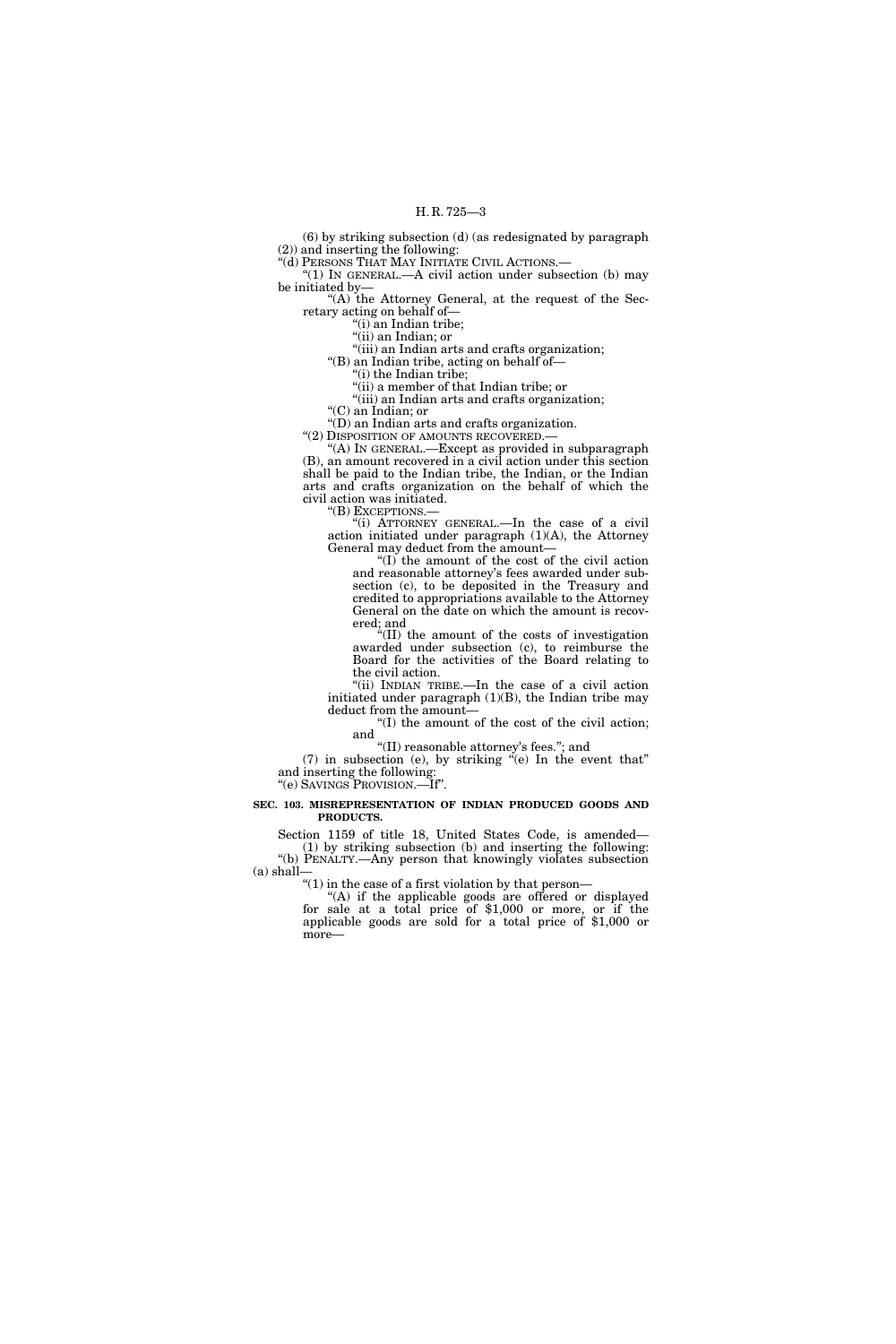"(i) in the case of an individual, be fined not more than \$250,000, imprisoned for not more than 5 years, or both; and

"(ii) in the case of a person other than an individual, be fined not more than \$1,000,000; and

''(B) if the applicable goods are offered or displayed for sale at a total price of less than \$1,000, or if the applicable goods are sold for a total price of less than  $$1,000-$ 

"(i) in the case of an individual, be fined not more than \$25,000, imprisoned for not more than 1 year, or both; and

"(ii) in the case of a person other than an individual, be fined not more than \$100,000; and

" $(2)$  in the case of a subsequent violation by that person, regardless of the amount for which any good is offered or displayed for sale or sold—

 $f(A)$  in the case of an individual, be fined under this title, imprisoned for not more than 15 years, or both; and ''(B) in the case of a person other than an individual,

be fined not more than \$5,000,000.''; and (2) in subsection (c), by striking paragraph (3) and inserting

the following: ''(3) the term 'Indian tribe'—

"(A) has the meaning given the term in section 4 of the Indian Self-Determination and Education Assistance Act (25 U.S.C. 450b); and

''(B) includes, for purposes of this section only, an Indian group that has been formally recognized as an Indian tribe by—

''(i) a State legislature;

''(ii) a State commission; or

"(iii) another similar organization vested with State legislative tribal recognition authority; and''.

### **TITLE II—TRIBAL LAW AND ORDER**

### **SEC. 201. SHORT TITLE; TABLE OF CONTENTS.**

(a) SHORT TITLE.—This title may be cited as the ''Tribal Law and Order Act of 2010''. (b) TABLE OF CONTENTS.—The table of contents of this title

is as follows:

Sec. 201. Short title; table of contents.

Sec. 202. Findings; purposes.

Sec. 203. Definitions.

### Sec. 204. Severability.

Sec. 205. Jurisdiction of the State of Alaska. Sec. 206. Effect.

Subtitle A—Federal Accountability and Coordination

Sec. 211. Office of Justice Services responsibilities.

Sec. 212. Disposition reports. Sec. 213. Prosecution of crimes in Indian country.

Sec. 214. Administration.

Subtitle B—State Accountability and Coordination

- Sec. 221. State criminal jurisdiction and resources.
- Sec. 222. State, tribal, and local law enforcement cooperation.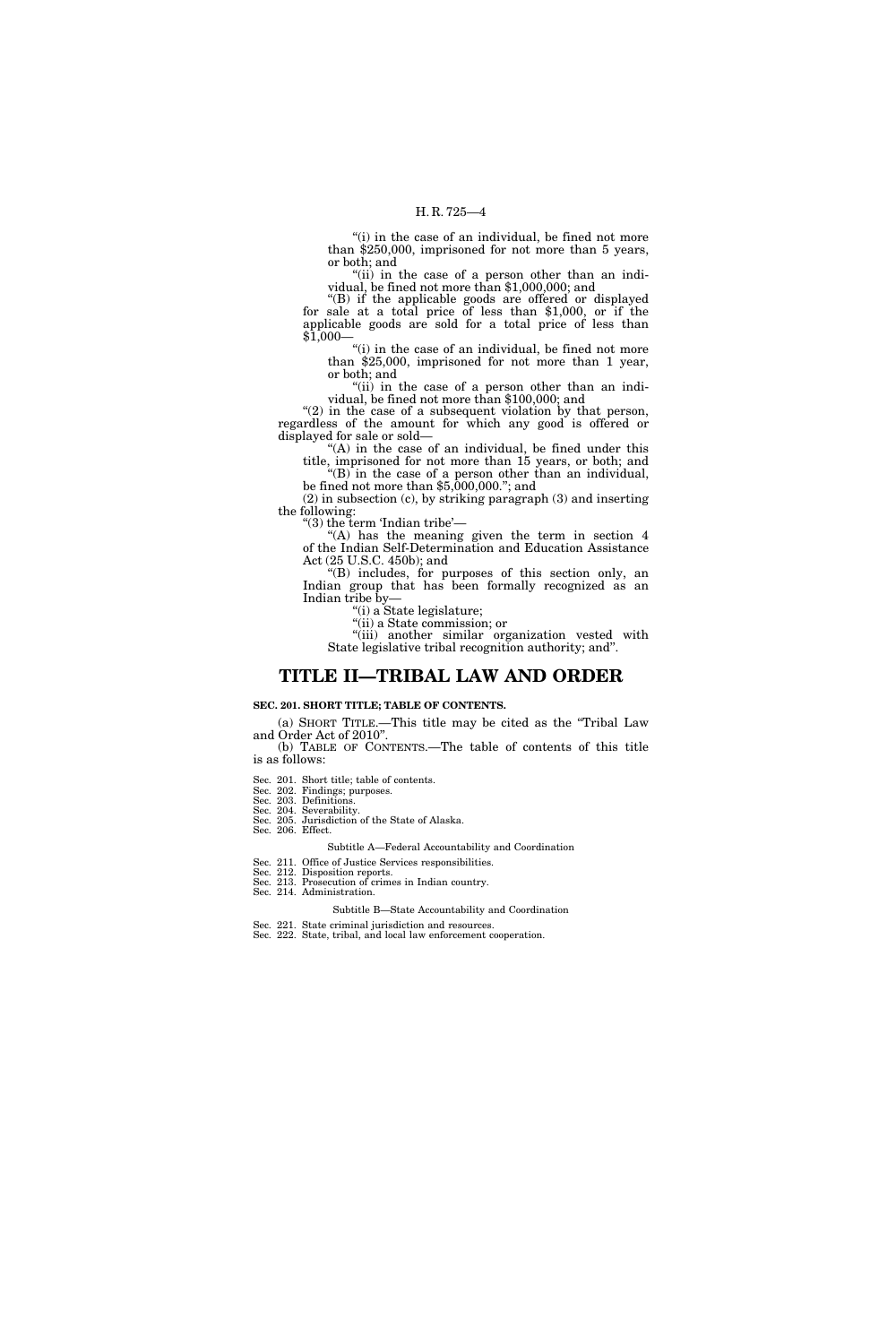Subtitle C—Empowering Tribal Law Enforcement Agencies and Tribal Governments

Sec. 231. Tribal police officers. Sec. 232. Drug enforcement in Indian country. Sec. 233. Access to national criminal information databases. Sec. 234. Tribal court sentencing authority.

Sec. 235. Indian Law and Order Commission. Sec. 236. Exemption for tribal display materials.

### Subtitle D—Tribal Justice Systems

Sec. 241. Indian alcohol and substance abuse. Sec. 242. Indian tribal justice; technical and legal assistance.

Sec. 243. Tribal resources grant program.

Sec. 244. Tribal jails program. Sec. 245. Tribal probation office liaison program. Sec. 246. Tribal youth program. Sec. 247. Improving public safety presence in rural Alaska.

Subtitle E—Indian Country Crime Data Collection and Information Sharing

Sec. 251. Tracking of crimes committed in Indian country.

Sec. 252. Criminal history record improvement program.

Subtitle F—Domestic Violence and Sexual Assault Prosecution and Prevention

Sec. 261. Prisoner release and reentry.

Sec. 262. Domestic and sexual violence offense training.

Sec. 263. Testimony by Federal employees.

Sec. 264. Coordination of Federal agencies. Sec. 265. Sexual assault protocol.

Sec. 266. Study of IHS sexual assault and domestic violence response capabilities. **SEC. 202. FINDINGS; PURPOSES.** 

(a) FINDINGS.—Congress finds that—

(1) the United States has distinct legal, treaty, and trust obligations to provide for the public safety of Indian country;

(2) Congress and the President have acknowledged that— (A) tribal law enforcement officers are often the first

responders to crimes on Indian reservations; and (B) tribal justice systems are often the most appro-

priate institutions for maintaining law and order in Indian country;

(3) less than 3,000 tribal and Federal law enforcement officers patrol more than 56,000,000 acres of Indian country, which reflects less than  $\frac{1}{2}$  of the law enforcement presence in comparable rural communities nationwide;

(4) the complicated jurisdictional scheme that exists in Indian country—

(A) has a significant negative impact on the ability to provide public safety to Indian communities;

(B) has been increasingly exploited by criminals; and (C) requires a high degree of commitment and coopera-

tion among tribal, Federal, and State law enforcement officials;

(5)(A) domestic and sexual violence against American Indian and Alaska Native women has reached epidemic proportions;

(B) 34 percent of American Indian and Alaska Native women will be raped in their lifetimes; and

(C) 39 percent of American Indian and Alaska Native women will be subject to domestic violence;

(6) Indian tribes have faced significant increases in instances of domestic violence, burglary, assault, and child abuse as a direct result of increased methamphetamine use on Indian reservations; and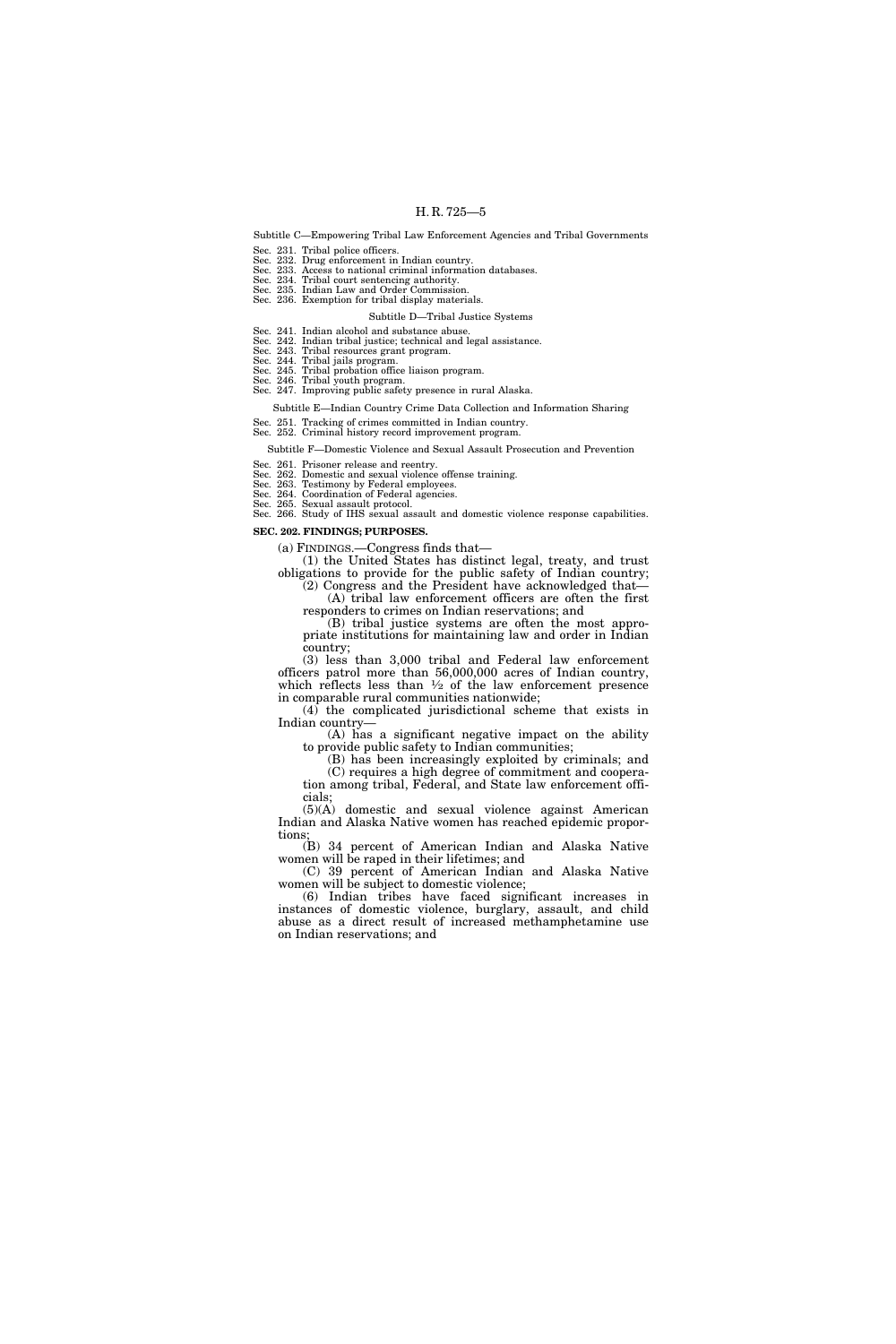(7) crime data is a fundamental tool of law enforcement, but for decades the Bureau of Indian Affairs and the Department of Justice have not been able to coordinate or consistently report crime and prosecution rates in tribal communities. (b) PURPOSES.—The purposes of this title are—

(1) to clarify the responsibilities of Federal, State, tribal, and local governments with respect to crimes committed in Indian country;

(2) to increase coordination and communication among Federal, State, tribal, and local law enforcement agencies;

 $(3)$  to empower tribal governments with the authority, resources, and information necessary to safely and effectively provide public safety in Indian country;

(4) to reduce the prevalence of violent crime in Indian country and to combat sexual and domestic violence against American Indian and Alaska Native women;

(5) to prevent drug trafficking and reduce rates of alcohol and drug addiction in Indian country; and

(6) to increase and standardize the collection of criminal data and the sharing of criminal history information among Federal, State, and tribal officials responsible for responding to and investigating crimes in Indian country.

### **SEC. 203. DEFINITIONS.**

(a) IN GENERAL.—In this title:

(1) INDIAN COUNTRY.—The term ''Indian country'' has the meaning given the term in section 1151 of title 18, United States Code.

(2) INDIAN TRIBE.—The term ''Indian tribe'' has the meaning given the term in section 102 of the Federally Recognized Indian Tribe List Act of 1994 (25 U.S.C. 479a).

(3) SECRETARY.—The term ''Secretary'' means the Secretary of the Interior.

(4) TRIBAL GOVERNMENT.—The term ''tribal government'' means the governing body of a federally recognized Indian tribe.

(b) INDIAN LAW ENFORCEMENT REFORM ACT.—Section 2 of the Indian Law Enforcement Reform Act (25 U.S.C. 2801) is amended by adding at the end the following:

''(10) The term 'tribal justice official' means—

''(A) a tribal prosecutor;

''(B) a tribal law enforcement officer; or

''(C) any other person responsible for investigating or prosecuting an alleged criminal offense in tribal court.''.

### **SEC. 204. SEVERABILITY.**

If any provision of this title, an amendment made by this title, or the application of such a provision or amendment to any individual, entity, or circumstance, is determined by a court of competent jurisdiction to be invalid, the remaining provisions of this title, the remaining amendments made by this title, and the application of those provisions and amendments to individuals, entities, or circumstances other than the affected individual, entity, or circumstance shall not be affected.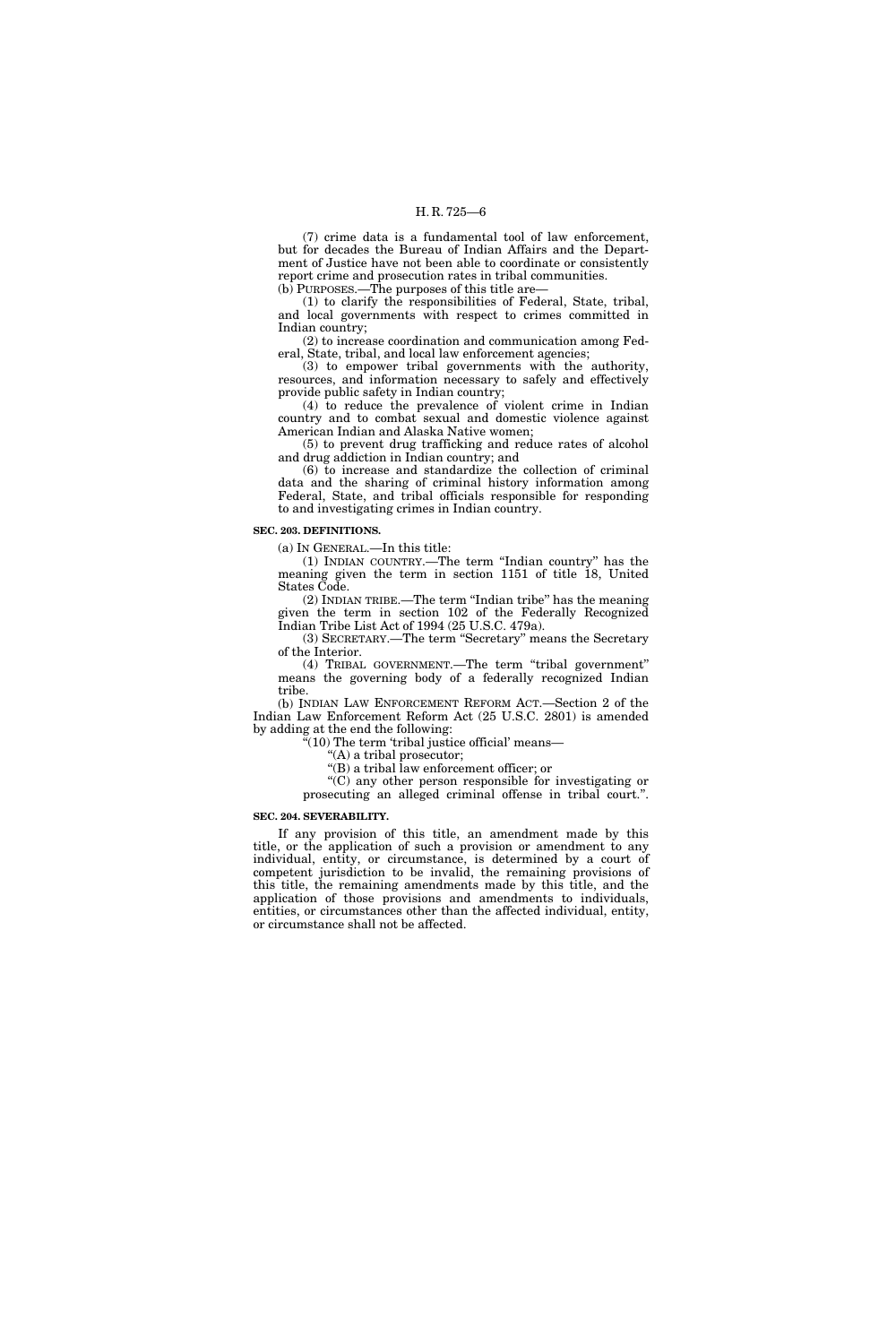### **SEC. 205. JURISDICTION OF THE STATE OF ALASKA.**

Nothing in this Act limits, alters, expands, or diminishes the civil or criminal jurisdiction of the State of Alaska, any subdivision of the State of Alaska, or any Indian tribe in that State. **SEC. 206. EFFECT.** 

Nothing in this Act confers on an Indian tribe criminal jurisdiction over non-Indians.

### **Subtitle A—Federal Accountability and Coordination**

### **SEC. 211. OFFICE OF JUSTICE SERVICES RESPONSIBILITIES.**

(a) DEFINITIONS.—Section 2 of the Indian Law Enforcement Reform Act (25 U.S.C. 2801) is amended—

(1) by striking paragraph (8);

(2) by redesignating paragraphs (1) through (7) as paragraphs (2) through (8), respectively;

(3) by redesignating paragraph (9) as paragraph (1) and moving the paragraphs so as to appear in numerical order; and

(4) in paragraph (1) (as redesignated by paragraph (3)), by striking ''Division of Law Enforcement Services'' and inserting "Office of Justice Services".

(b) ADDITIONAL RESPONSIBILITIES OF OFFICE.—Section 3 of the Indian Law Enforcement Reform Act (25 U.S.C. 2802) is amended—

(1) in subsection (b), by striking ''(b) There is hereby established within the Bureau a Division of Law Enforcement Services which'' and inserting the following:

''(b) OFFICE OF JUSTICE SERVICES.—There is established in the Bureau an office, to be known as the 'Office of Justice Services', that'';

 $(2)$  in subsection  $(c)$ —

 $(A)$  in the matter preceding paragraph  $(1)$ , by striking ''Division of Law Enforcement Services'' and inserting ''Office of Justice Services'';

(B) in paragraph (8), by striking "and" at the end; (C) in paragraph (9), by striking the period at the end and inserting a semicolon; and

(D) by adding at the end the following:

"(10) the development and provision of dispatch and emergency and E–911 services;

"(11) communicating with tribal leaders, tribal community and victims' advocates, tribal justice officials, indigent defense representatives, and residents of Indian country on a regular basis regarding public safety and justice concerns facing tribal communities;

 $(12)$  conducting meaningful and timely consultation with tribal leaders and tribal justice officials in the development of regulatory policies and other actions that affect public safety and justice in Indian country;

 $(13)$  providing technical assistance and training to tribal law enforcement officials to gain access and input authority to utilize the National Criminal Information Center and other national crime information databases pursuant to section 534 of title 28, United States Code;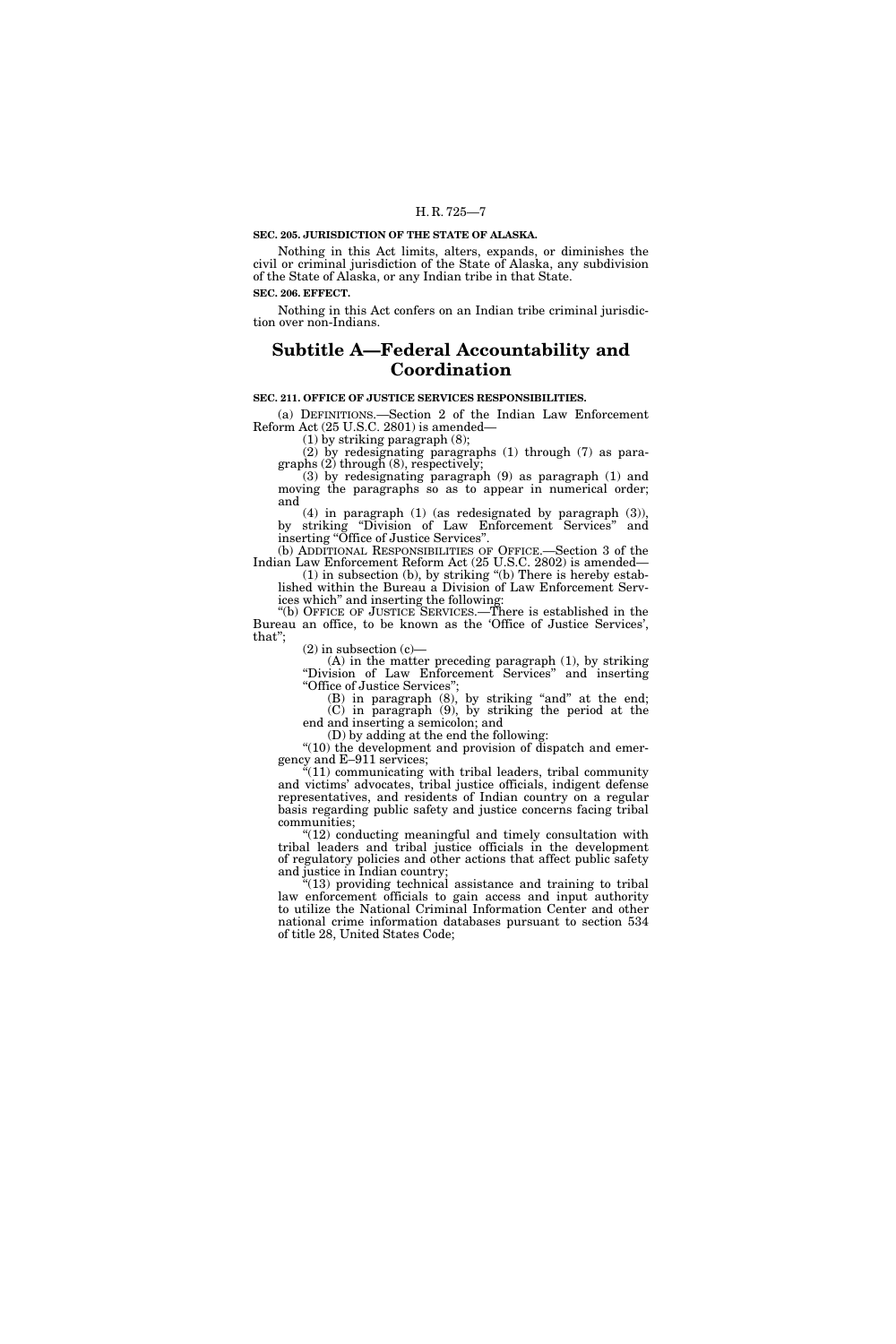''(14) in coordination with the Attorney General pursuant to subsection (g) of section 302 of the Omnibus Crime Control and Safe Streets Act of 1968 (42 U.S.C. 3732), collecting, analyzing, and reporting data regarding Indian country crimes on an annual basis;

" $(15)$  on an annual basis, sharing with the Department of Justice all relevant crime data, including Uniform Crime Reports, that the Office of Justice Services prepares and receives from tribal law enforcement agencies on a tribe-bytribe basis to ensure that individual tribal governments providing data are eligible for programs offered by the Department of Justice;

''(16) submitting to the appropriate committees of Congress, for each fiscal year, a detailed spending report regarding tribal public safety and justice programs that includes—

"(A)(i) the number of full-time employees of the Bureau and tribal governments who serve as—

''(I) criminal investigators;

"(II) uniform police;

''(III) police and emergency dispatchers;

"(IV) detention officers; ''(V) executive personnel, including special agents

in charge, and directors and deputies of various offices in the Office of Justice Services; and

''(VI) tribal court judges, prosecutors, public defenders, appointed defense counsel, or related staff; and

"(ii) the amount of appropriations obligated for each category described in clause (i) for each fiscal year;

''(B) a list of amounts dedicated to law enforcement and corrections, vehicles, related transportation costs, equipment, inmate transportation costs, inmate transfer costs, replacement, improvement, and repair of facilities, personnel transfers, detailees and costs related to their details, emergency events, public safety and justice communications and technology costs, and tribal court personnel, facilities, indigent defense, and related program costs;

 $(C)$  a list of the unmet staffing needs of law enforcement, corrections, and court personnel (including indigent defense and prosecution staff) at tribal and Bureau of Indian Affairs justice agencies, the replacement and repair needs of tribal and Bureau corrections facilities, needs for tribal police and court facilities, and public safety and emergency communications and technology needs; and

''(D) the formula, priority list or other methodology used to determine the method of disbursement of funds for the public safety and justice programs administered by the Office of Justice Services;

"(17) submitting to the appropriate committees of Congress, for each fiscal year, a report summarizing the technical assistance, training, and other support provided to tribal law enforcement and corrections agencies that operate relevant programs pursuant to self-determination contracts or self-governance compacts with the Secretary; and

"(18) promulgating regulations to carry out this Act, and routinely reviewing and updating, as necessary, the regulations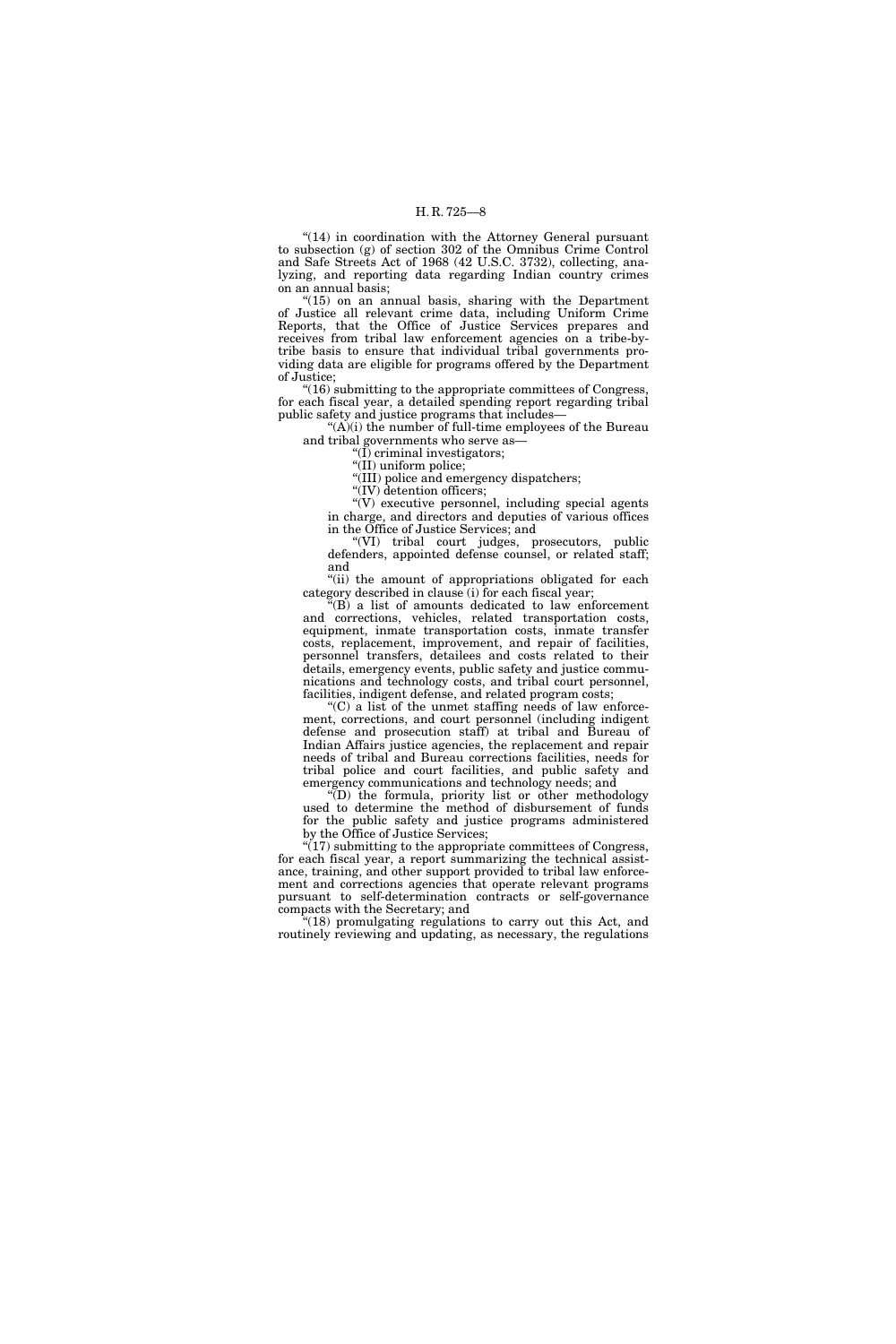contained in subchapter B of title 25, Code of Federal Regulations (or successor regulations).'';

 $(3)$  in subsection  $(d)$ –

(A) in paragraph (1), by striking ''Division of Law Enforcement Services'' and inserting ''Office of Justice Services''; and

 $(B)$  in paragraph  $(4)(i)$ , in the first sentence, by striking ''Division'' and inserting ''Office of Justice Services'';

(4) in subsection (e), by striking ''Division of Law Enforcement Services'' each place it appears and inserting ''Office of Justice Services''; and

(5) by adding at the end the following:

''(f) LONG-TERM PLAN FOR TRIBAL DETENTION PROGRAMS.—Not later than 1 year after the date of enactment of this subsection, the Secretary, acting through the Bureau, in coordination with the Department of Justice and in consultation with tribal leaders, tribal courts, tribal law enforcement officers, and tribal corrections officials, shall submit to Congress a long-term plan to address incarceration in Indian country, including—

" $(1)$  a description of proposed activities for-

''(A) the construction, operation, and maintenance of juvenile (in accordance with section 4220(a)(3) of the Indian Alcohol and Substance Abuse Prevention and Treatment Act of 1986 (25 U.S.C. 2453(a)(3)) and adult detention facilities (including regional facilities) in Indian country;

''(B) contracting with State and local detention centers, upon approval of affected tribal governments; and

 $(C)$  alternatives to incarceration, developed in cooperation with tribal court systems;

 $''(2)$  an assessment and consideration of the construction of Federal detention facilities in Indian country; and

''(3) any other alternatives as the Secretary, in coordination with the Attorney General and in consultation with Indian tribes, determines to be necessary.''.

(c) LAW ENFORCEMENT AUTHORITY.—Section 4 of the Indian Law Enforcement Reform Act (25 U.S.C. 2803) is amended—

 $(1)$  in paragraph  $(2)(A)$ , by striking "), or" and inserting "or offenses processed by the Central Violations Bureau); or"; and

 $(2)$  in paragraph  $(3)$ —

(A) in subparagraph  $(B)$ , by striking ", or" at the end and inserting a semicolon;

(B) in subparagraphs (B) and (C), by striking ''reasonable grounds'' each place it appears and inserting ''probable cause"

 $(C)$  in subparagraph  $(C)$ , by adding "or" at the end; and

(D) by adding at the end the following:

''(D)(i) the offense involves— ''(I) a misdemeanor controlled substance offense in violation of—

''(aa) the Controlled Substances Act (21 U.S.C. 801 et seq.);

"(bb) title IX of the Personal Responsibility and Work Opportunity Reconciliation Act of 1996 (21 U.S.C. 862a et seq.); or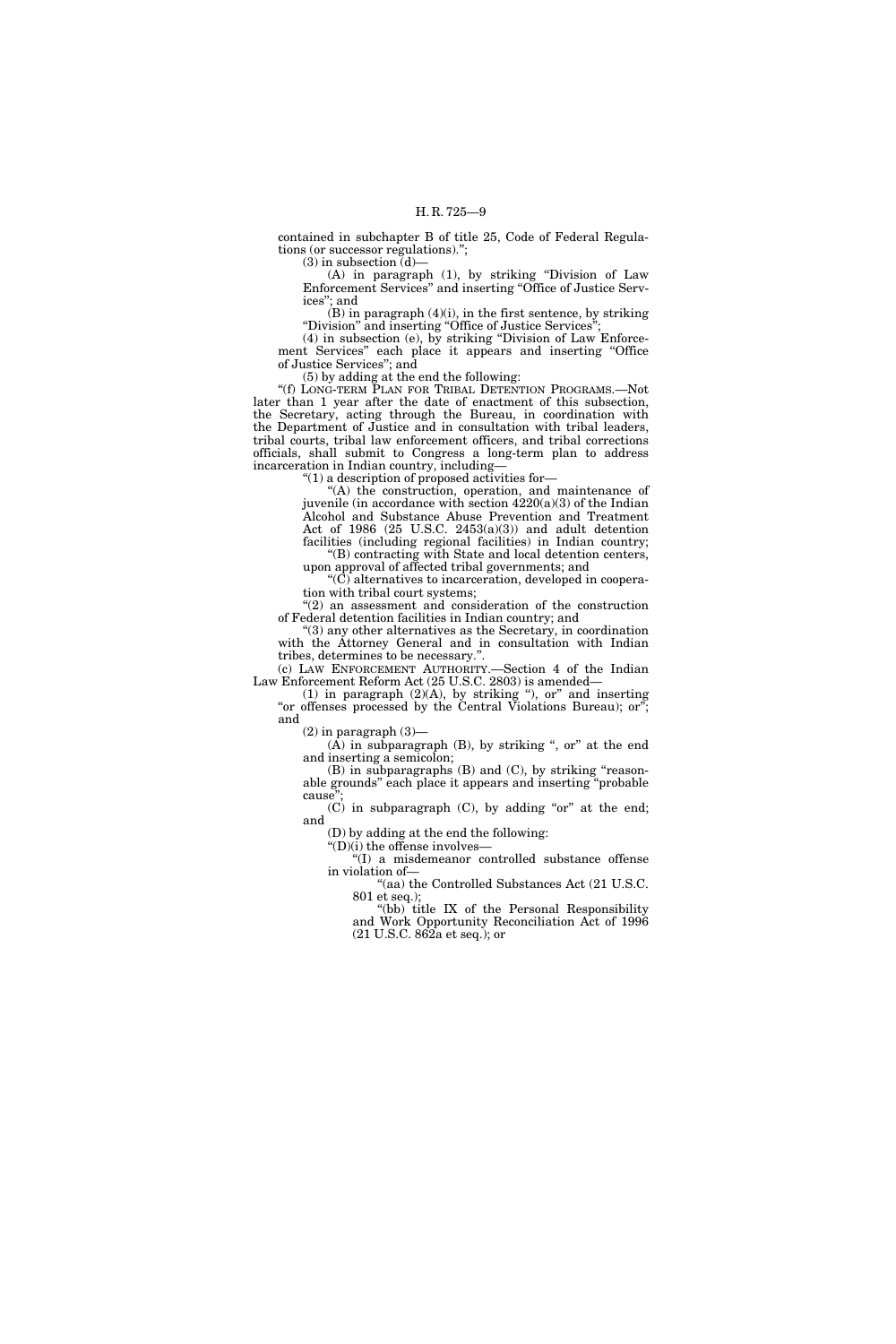"(cc) section 731 of the USA PATRIOT Improvement and Reauthorization Act of 2005 (21 U.S.C. 865);

''(II) a misdemeanor firearms offense in violation of chapter 44 of title 18, United States Code;

''(III) a misdemeanor assault in violation of chapter 7 of title 18, United States Code; or

''(IV) a misdemeanor liquor trafficking offense in violation of chapter 59 of title 18, United States Code; and

"(ii) the employee has probable cause to believe that the individual to be arrested has committed, or is committing, the crime;''.

### **SEC. 212. DISPOSITION REPORTS.**

Section 10 of the Indian Law Enforcement Reform Act (25 U.S.C. 2809) is amended by striking subsections (a) through (d) and inserting the following:

''(a) COORDINATION AND DATA COLLECTION.—

''(1) INVESTIGATIVE COORDINATION.—Subject to subsection (c), if a law enforcement officer or employee of any Federal department or agency terminates an investigation of an alleged violation of Federal criminal law in Indian country without referral for prosecution, the officer or employee shall coordinate with the appropriate tribal law enforcement officials regarding the status of the investigation and the use of evidence relevant to the case in a tribal court with authority over the crime alleged.

"(2) INVESTIGATION DATA.—The Federal Bureau of Investigation shall compile, on an annual basis and by Field Division, information regarding decisions not to refer to an appropriate prosecuting authority cases in which investigations had been opened into an alleged crime in Indian country, including—

''(A) the types of crimes alleged;

''(B) the statuses of the accused as Indians or non-Indians;

''(C) the statuses of the victims as Indians or non-Indians; and

 $\mathrm{``(D)}$  the reasons for deciding against referring the investigation for prosecution.

''(3) PROSECUTORIAL COORDINATION.—Subject to subsection (c), if a United States Attorney declines to prosecute, or acts to terminate prosecution of, an alleged violation of Federal criminal law in Indian country, the United States Attorney shall coordinate with the appropriate tribal justice officials regarding the status of the investigation and the use of evidence relevant to the case in a tribal court with authority over the crime alleged.

''(4) PROSECUTION DATA.—The United States Attorney shall submit to the Native American Issues Coordinator to compile, on an annual basis and by Federal judicial district, information regarding all declinations of alleged violations of Federal criminal law that occurred in Indian country that were referred for prosecution by law enforcement agencies, including—

''(A) the types of crimes alleged;

''(B) the statuses of the accused as Indians or non-Indians;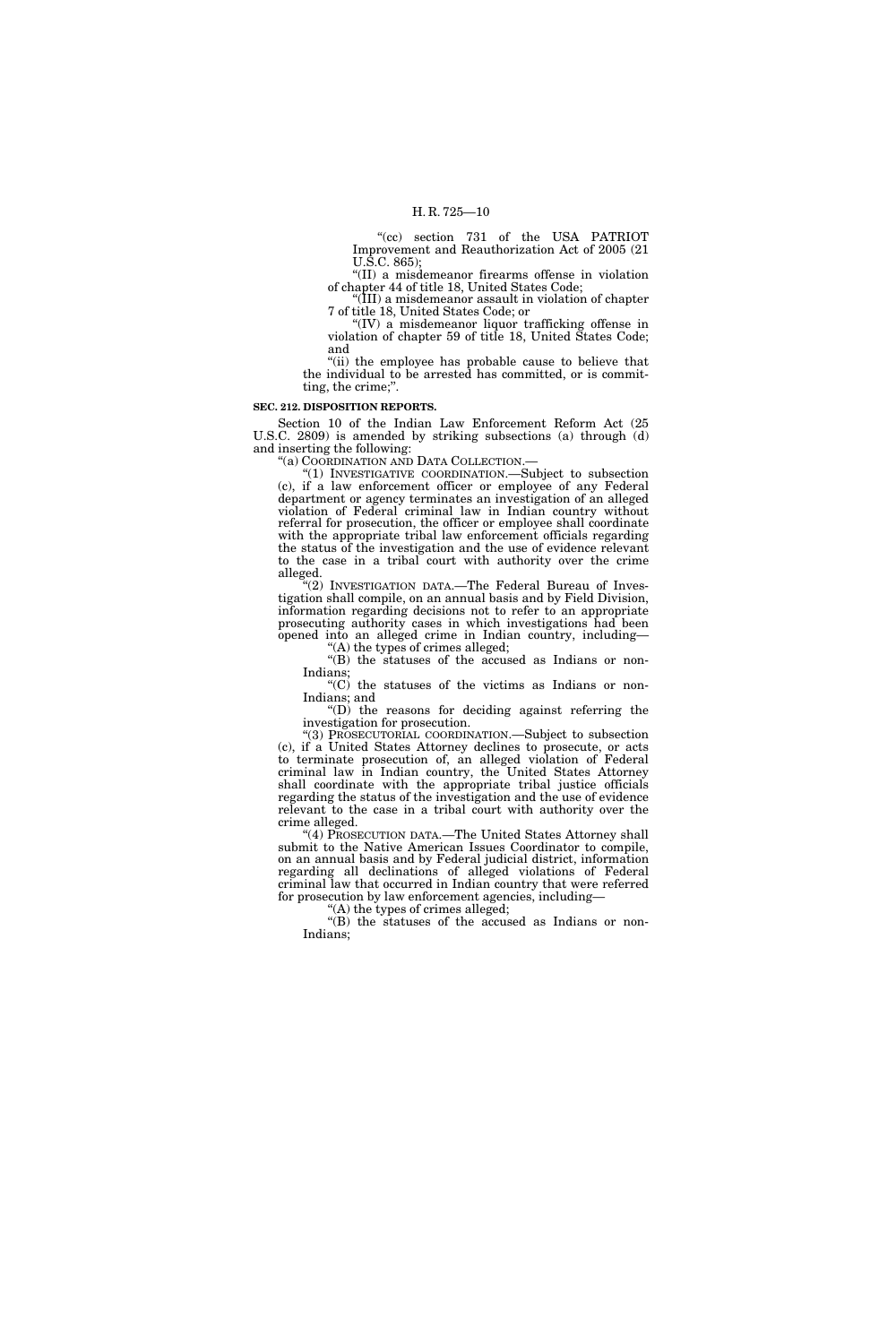''(C) the statuses of the victims as Indians or non-Indians; and

''(D) the reasons for deciding to decline or terminate the prosecutions.

''(b) ANNUAL REPORTS.—The Attorney General shall submit to Congress annual reports containing, with respect to the applicable calendar year, the information compiled under paragraphs (2) and  $(4)$  of subsection  $(a)$ 

''(1) organized—

''(A) in the aggregate; and

''(B)(i) for the Federal Bureau of Investigation, by Field Division; and "(ii) for United States Attorneys, by Federal judicial

district; and

"(2) including any relevant explanatory statements.<br>"(c)  $E$ FFECT OF SECTION.—

"(1) IN GENERAL.—Nothing in this section requires any Federal agency or official to transfer or disclose any confidential, privileged, or statutorily protected communication, information, or source to an official of any Indian tribe.

''(2) FEDERAL RULES OF CRIMINAL PROCEDURE.—Nothing in this section affects or limits the requirements of Rule 6 of the Federal Rules of Criminal Procedure.

''(3) REGULATIONS.—The Attorney General shall establish, by regulation, standards for the protection of the confidential or privileged communications, information, and sources described in this section.''.

### **SEC. 213. PROSECUTION OF CRIMES IN INDIAN COUNTRY.**

(a) APPOINTMENT OF SPECIAL PROSECUTORS.— (1) IN GENERAL.—Section 543 of title 28, United States Code, is amended—

(A) in subsection (a), by inserting before the period at the end the following: '', including the appointment of qualified tribal prosecutors and other qualified attorneys to assist in prosecuting Federal offenses committed in Indian country''; and

(B) by adding at the end the following:

''(c) INDIAN COUNTRY.—In this section, the term 'Indian country' has the meaning given that term in section 1151 of title 18.".

(2) SENSE OF CONGRESS REGARDING CONSULTATION.—It is the sense of Congress that, in appointing attorneys under section 543 of title 28, United States Code, to serve as special prosecutors in Indian country, the Attorney General should consult with tribal justice officials of each Indian tribe that would be affected by the appointment.<br>(b) TRIBAL LIAISONS.—

(1) IN GENERAL.—The Indian Law Enforcement Reform Act (25 U.S.C. 2801 et seq.) is amended by adding at the end the following:

### **''SEC. 13. ASSISTANT UNITED STATES ATTORNEY TRIBAL LIAISONS.**

''(a) APPOINTMENT.—The United States Attorney for each district that includes Indian country shall appoint not less than 1 assistant United States Attorney to serve as a tribal liaison for the district.

''(b) DUTIES.—The duties of a tribal liaison shall include the following: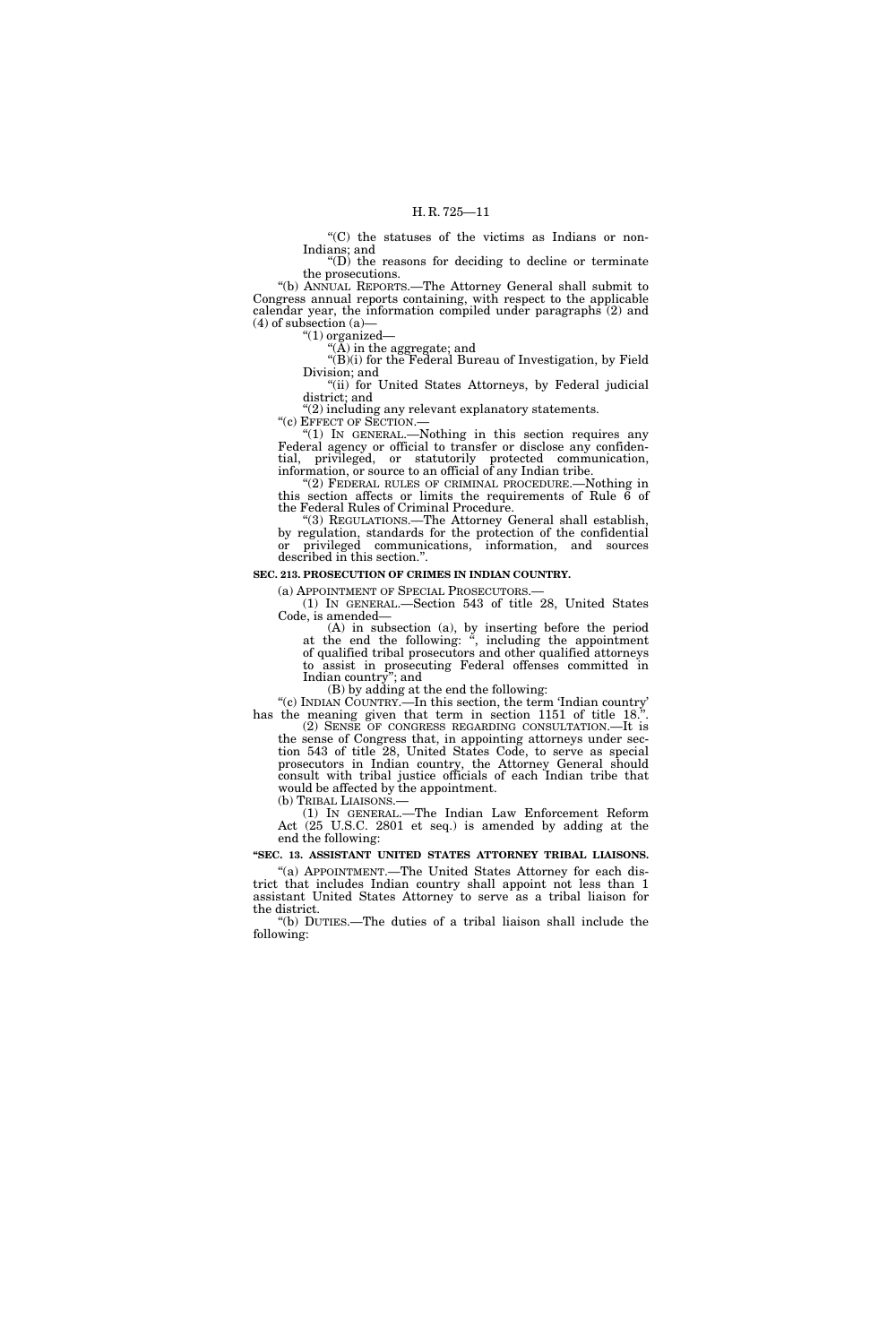"(1) Coordinating the prosecution of Federal crimes that occur in Indian country.

"(2) Developing multidisciplinary teams to combat child abuse and domestic and sexual violence offenses against Indians.

''(3) Consulting and coordinating with tribal justice officials and victims' advocates to address any backlog in the prosecution of major crimes in Indian country in the district.

"(4) Developing working relationships and maintaining communication with tribal leaders, tribal community and victims' advocates, and tribal justice officials to gather information from, and share appropriate information with, tribal justice officials.

''(5) Coordinating with tribal prosecutors in cases in which a tribal government has concurrent jurisdiction over an alleged crime, in advance of the expiration of any applicable statute of limitation.

''(6) Providing technical assistance and training regarding evidence gathering techniques and strategies to address victim and witness protection to tribal justice officials and other individuals and entities that are instrumental to responding to Indian country crimes.

''(7) Conducting training sessions and seminars to certify special law enforcement commissions to tribal justice officials and other individuals and entities responsible for responding to Indian country crimes.

''(8) Coordinating with the Office of Tribal Justice, as necessary.

''(9) Conducting such other activities to address and prevent violent crime in Indian country as the applicable United States Attorney determines to be appropriate.

''(c) EFFECT OF SECTION.—Nothing in this section limits the authority of any United States Attorney to determine the duties of a tribal liaison officer to meet the needs of the Indian tribes located within the relevant Federal district.

''(d) ENHANCED PROSECUTION OF MINOR CRIMES.—

''(1) IN GENERAL.—Each United States Attorney serving a district that includes Indian country is authorized and encouraged—

"(A) to appoint Special Assistant United States Attorneys pursuant to section 543(a) of title 28, United States Code, to prosecute crimes in Indian country as necessary to improve the administration of justice, and particularly when—

"(i) the crime rate exceeds the national average crime rate; or

"(ii) the rate at which criminal offenses are declined to be prosecuted exceeds the national average declination rate;

''(B) to coordinate with applicable United States district courts regarding scheduling of Indian country matters and holding trials or other proceedings in Indian country, as appropriate;

''(C) to provide to appointed Special Assistant United States Attorneys appropriate training, supervision, and staff support; and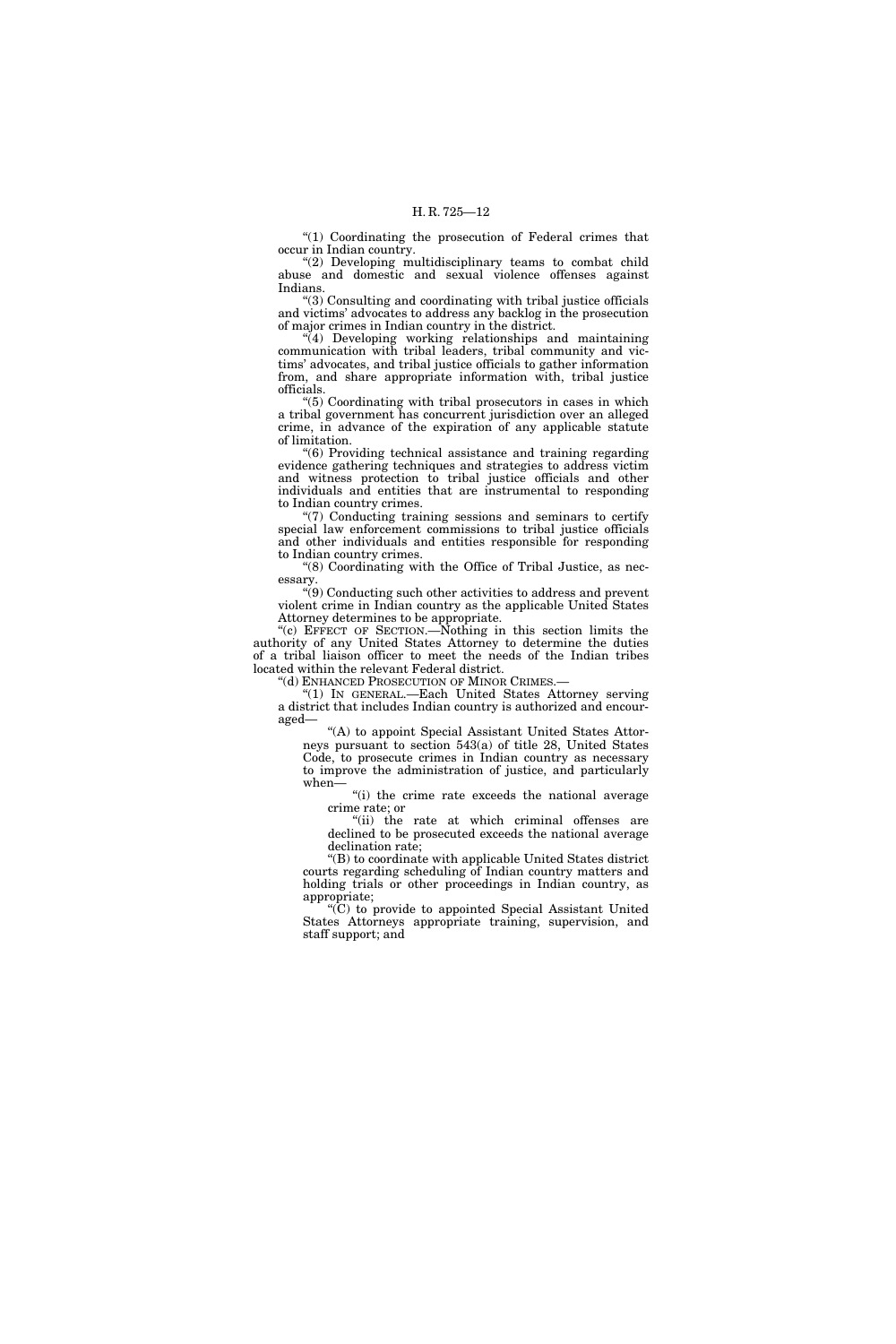''(D) to provide technical and other assistance to tribal governments and tribal court systems to ensure that the goals of this subsection are achieved.

 $\mathbf{C}(2)$  SENSE OF CONGRESS REGARDING CONSULTATION.—It is the sense of Congress that, in appointing Special Assistant United States Attorneys under this subsection, a United States Attorney should consult with tribal justice officials of each Indian tribe that would be affected by the appointment.''.

(2) SENSE OF CONGRESS REGARDING EVALUATIONS OF TRIBAL LIAISONS.

(A) FINDINGS.—Congress finds that—

(i) many residents of Indian country rely solely on United States Attorneys offices to prosecute felony and misdemeanor crimes occurring on Indian land; and

(ii) tribal liaisons have dual obligations of—

(I) coordinating prosecutions of Indian country crime; and

(II) developing relationships with residents of Indian country and serving as a link between Indian country residents and the Federal justice process.

(B) SENSE OF CONGRESS.—It is the sense of Congress that the Attorney General should—

(i) take all appropriate actions to encourage the aggressive prosecution of all Federal crimes committed in Indian country; and

(ii) when appropriate, take into consideration the dual responsibilities of tribal liaisons described in subparagraph  $(A)(ii)$  in evaluating the performance of the tribal liaisons.

### **SEC. 214. ADMINISTRATION.**

(a) OFFICE OF TRIBAL JUSTICE.— (1) DEFINITIONS.—Section 4 of the Indian Tribal Justice Technical and Legal Assistance Act of 2000 (25 U.S.C. 3653) is amended—

(A) by redesignating paragraphs (2) through (7) as paragraphs (3) through (8), respectively; and

 $(B)$  by inserting after paragraph  $(1)$  the following: "(2) DIRECTOR.—The term 'Director' means the Director

of the Office of Tribal Justice.''. (2) STATUS.—Title I of the Indian Tribal Justice Technical

and Legal Assistance Act of 2000 is amended— (A) by redesignating section 106 (25 U.S.C. 3666) as

section 107; and (B) by inserting after section 105 (25 U.S.C. 3665) the following:

#### **''SEC. 106. OFFICE OF TRIBAL JUSTICE.**

"(a) IN GENERAL.—Not later than 90 days after the date of enactment of the Tribal Law and Order Act of 2010, the Attorney General shall establish the Office of Tribal Justice as a component of the Department.

''(b) PERSONNEL AND FUNDING.—The Attorney General shall provide to the Office of Tribal Justice such personnel and funds as are necessary to establish the Office of Tribal Justice as a component of the Department under subsection (a).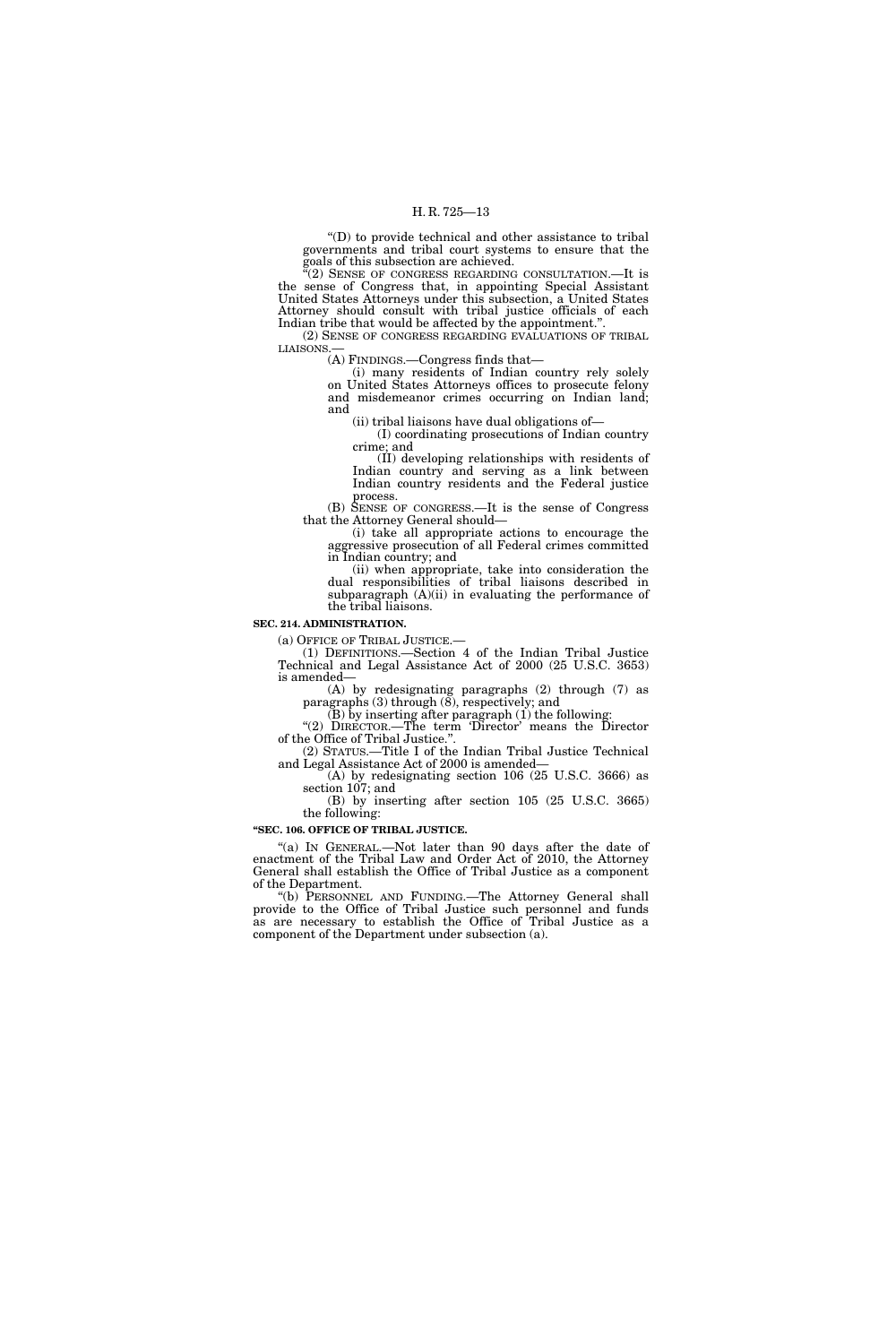''(c) DUTIES.—The Office of Tribal Justice shall—

" $(1)$  serve as the program and legal policy advisor to the Attorney General with respect to the treaty and trust relationship between the United States and Indian tribes;

 $(2)$  serve as the point of contact for federally recognized tribal governments and tribal organizations with respect to questions and comments regarding policies and programs of the Department and issues relating to public safety and justice in Indian country; and

''(3) coordinate with other bureaus, agencies, offices, and divisions within the Department of Justice to ensure that each component has an accountable process to ensure meaningful and timely consultation with tribal leaders in the development of regulatory policies and other actions that affect—

''(A) the trust responsibility of the United States to Indian tribes;

''(B) any tribal treaty provision;

"(C) the status of Indian tribes as sovereign governments; or

''(D) any other tribal interest.''.

(b) NATIVE AMERICAN ISSUES COORDINATOR.—The Indian Law Enforcement Reform Act (25 U.S.C. 2801 et seq.) (as amended by section 213(b)) is amended by adding at the end the following:

### **''SEC. 14. NATIVE AMERICAN ISSUES COORDINATOR.**

''(a) ESTABLISHMENT.—There is established in the Executive Office for United States Attorneys of the Department of Justice a position to be known as the 'Native American Issues Coordinator'. ''(b) DUTIES.—The Native American Issues Coordinator shall—

''(1) coordinate with the United States Attorneys that have authority to prosecute crimes in Indian country;

" $(2)$  coordinate prosecutions of crimes of national significance in Indian country, as determined by the Attorney General;

''(3) coordinate as necessary with other components of the Department of Justice and any relevant advisory groups to the Attorney General or the Deputy Attorney General; and "(4) carry out such other duties as the Attorney General may prescribe.''.

### **Subtitle B—State Accountability and Coordination**

### **SEC. 221. STATE CRIMINAL JURISDICTION AND RESOURCES.**

(a) CONCURRENT AUTHORITY OF UNITED STATES.—Section 401(a) of the Indian Civil Rights Act of 1968 (25 U.S.C. 1321(a)) is amended—

(1) by striking the section designation and heading and all that follows through ''The consent of the United States'' and inserting the following:

### **''SEC. 401. ASSUMPTION BY STATE OF CRIMINAL JURISDICTION.**

''(a) CONSENT OF UNITED STATES.— ''(1) IN GENERAL.—The consent of the United States''; and (2) by adding at the end the following: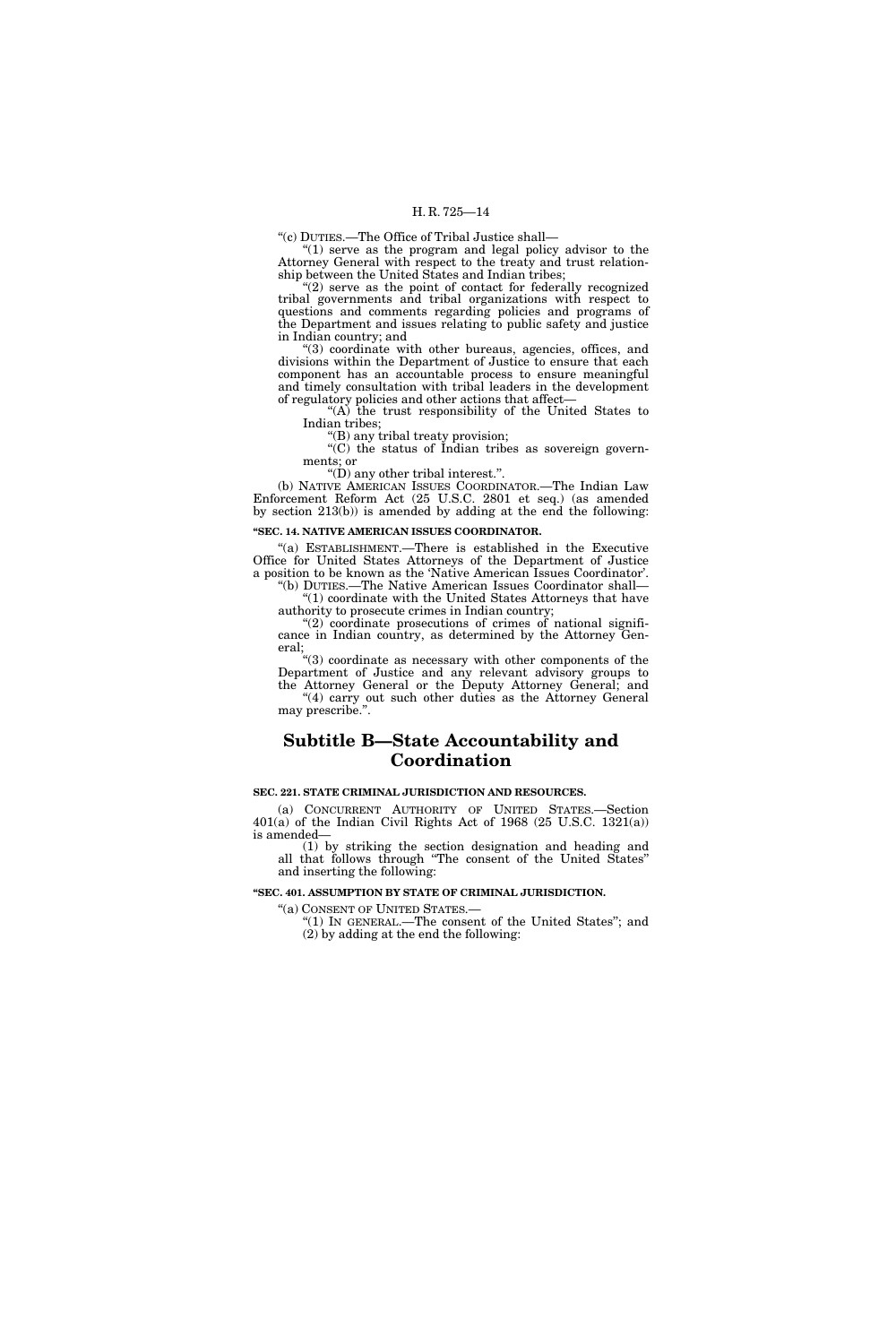"(2) CONCURRENT JURISDICTION.—At the request of an Indian tribe, and after consultation with and consent by the Attorney General, the United States shall accept concurrent jurisdiction to prosecute violations of sections 1152 and 1153 of title 18, United States Code, within the Indian country of the Indian tribe.''.

(b) APPLICABLE LAW.—Section 1162 of title 18, United States Code, is amended by adding at the end the following:

''(d) Notwithstanding subsection (c), at the request of an Indian tribe, and after consultation with and consent by the Attorney General—

" $(1)$  sections 1152 and 1153 shall apply in the areas of the Indian country of the Indian tribe; and

" $(2)$  jurisdiction over those areas shall be concurrent among the Federal Government, State governments, and, where applicable, tribal governments.''.

### **SEC. 222. STATE, TRIBAL, AND LOCAL LAW ENFORCEMENT COOPERA-TION.**

The Attorney General may provide technical and other assistance to State, tribal, and local governments that enter into cooperative agreements, including agreements relating to mutual aid, hot pursuit of suspects, and cross-deputization for the purposes of— (1) improving law enforcement effectiveness;

(2) reducing crime in Indian country and nearby communities; and

(3) developing successful cooperative relationships that effectively combat crime in Indian country and nearby communities.

## **Subtitle C—Empowering Tribal Law Enforcement Agencies and Tribal Governments**

### **SEC. 231. TRIBAL POLICE OFFICERS.**

(a) FLEXIBILITY IN TRAINING LAW ENFORCEMENT OFFICERS SERVING INDIAN COUNTRY.—Section 3(e) of the Indian Law Enforcement Reform Act (25 U.S.C. 2802(e)) (as amended by section  $211(b)(4)$  is amended—

 $(1)$  in paragraph  $(1)$ —

 $(\overrightarrow{A})$  by striking "(e)(1) The Secretary" and inserting the following:

''(e) STANDARDS OF EDUCATION AND EXPERIENCE AND CLASSI-FICATION OF POSITIONS.

''(1) STANDARDS OF EDUCATION AND EXPERIENCE.—

''(A) IN GENERAL.—The Secretary''; and (B) by adding at the end the following:

''(B) REQUIREMENTS FOR TRAINING.—The training standards established under subparagraph (A)—

''(i) shall be consistent with standards accepted by the Federal Law Enforcement Training Accreditation commission for law enforcement officers attending similar programs; and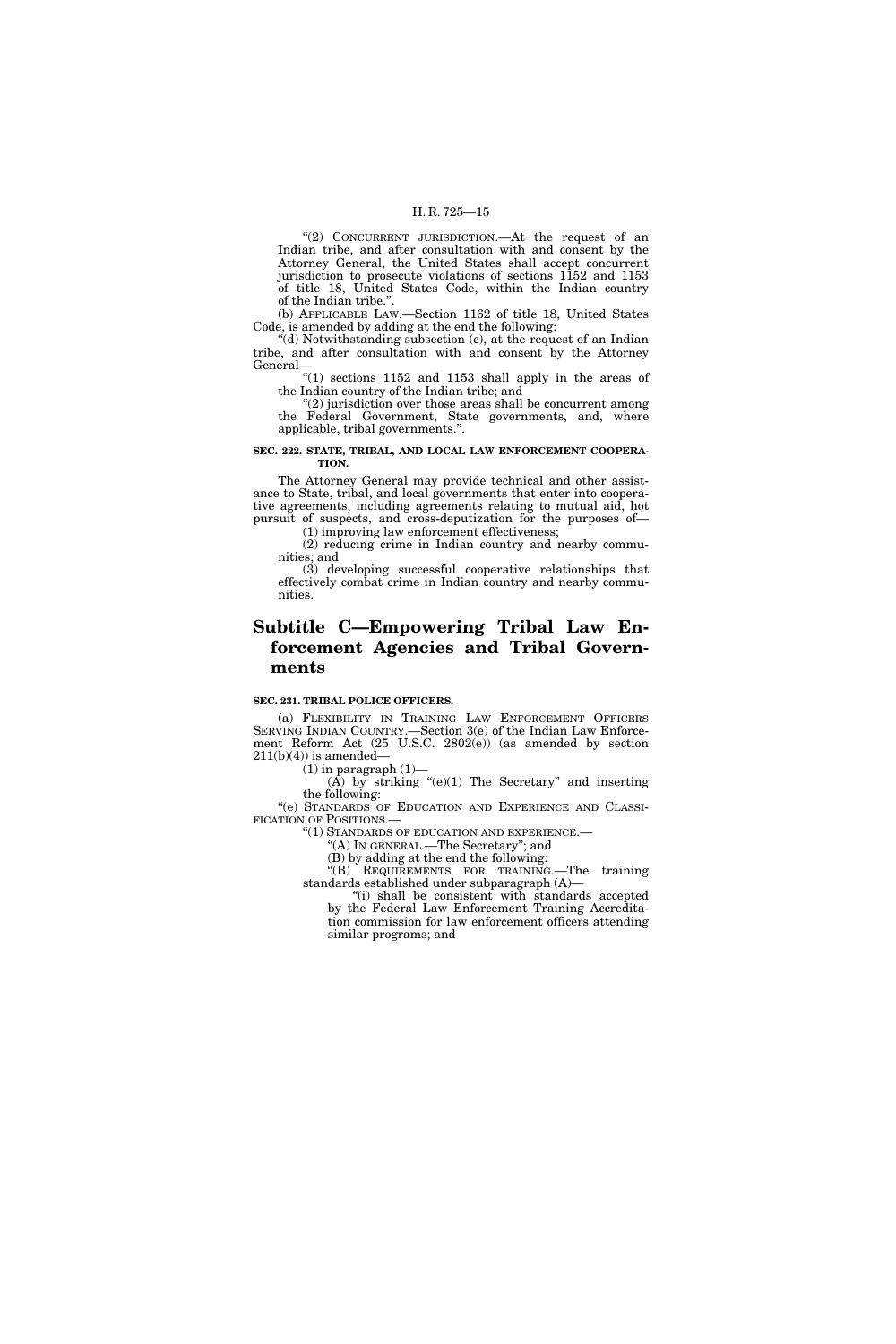"(ii) shall include, or be supplemented by, instruction regarding Federal sources of authority and jurisdiction, Federal crimes, Federal rules of criminal procedure, and constitutional law to bridge the gap between State training and Federal requirements.

"(C) TRAINING AT STATE, TRIBAL, AND LOCAL ACAD-EMIES.—Law enforcement personnel of the Office of Justice Services or an Indian tribe may satisfy the training standards established under subparagraph (A) through training at a State or tribal police academy, a State, regional, local, or tribal college or university, or other training academy (including any program at a State, regional, local, or tribal college or university) that meets the appropriate Peace Officer Standards of Training.

''(D) MAXIMUM AGE REQUIREMENT.—Pursuant to section 3307(e) of title 5, United States Code, the Secretary may employ as a law enforcement officer under section 4 any individual under the age of 47, if the individual meets all other applicable hiring requirements for the applicable law enforcement position.<sup>"</sup>

 $(2)$  in paragraph  $(3)$ , by striking "Agencies" and inserting "agencies"; and

(3) by adding at the end the following:

"(4) BACKGROUND CHECKS FOR TRIBAL JUSTICE OFFICIALS. "(A) IN GENERAL.—The Office of Justice Services shall develop standards and deadlines for the provision of background checks to tribal law enforcement and corrections officials.

''(B) TIMING.—If a request for a background check is made by an Indian tribe that has contracted or entered into a compact for law enforcement or corrections services with the Bureau of Indian Affairs pursuant to the Indian Self-Determination and Education Assistance Act (25 U.S.C. 450 et seq.), the Office of Justice Services shall complete the check not later than 60 days after the date of receipt of the request, unless an adequate reason for failure to respond by that date is provided to the Indian tribe in writing.''.

(b) SPECIAL LAW ENFORCEMENT COMMISSIONS.—Section 5 of the Indian Law Enforcement Reform Act (25 U.S.C. 2804) is amended—

(1) by striking ''(a) The Secretary may enter into an agreement'' and inserting the following:

"(a) AGREEMENTS.-

" $(1)$  In GENERAL.—Not later than 180 days after the date of enactment of the Tribal Law and Order Act of 2010, the Secretary shall establish procedures to enter into memoranda of agreement'';

(2) in the second sentence, by striking ''The Secretary'' and inserting the following:

''(2) CERTAIN ACTIVITIES.—The Secretary''; and

(3) by adding at the end the following:

"(3) PROGRAM ENHANCEMENT.—<br>"(A) TRAINING SESSIONS IN INDIAN COUNTRY.—

"(i) IN GENERAL.—The procedures described in paragraph (1) shall include the development of a plan to enhance the certification and provision of special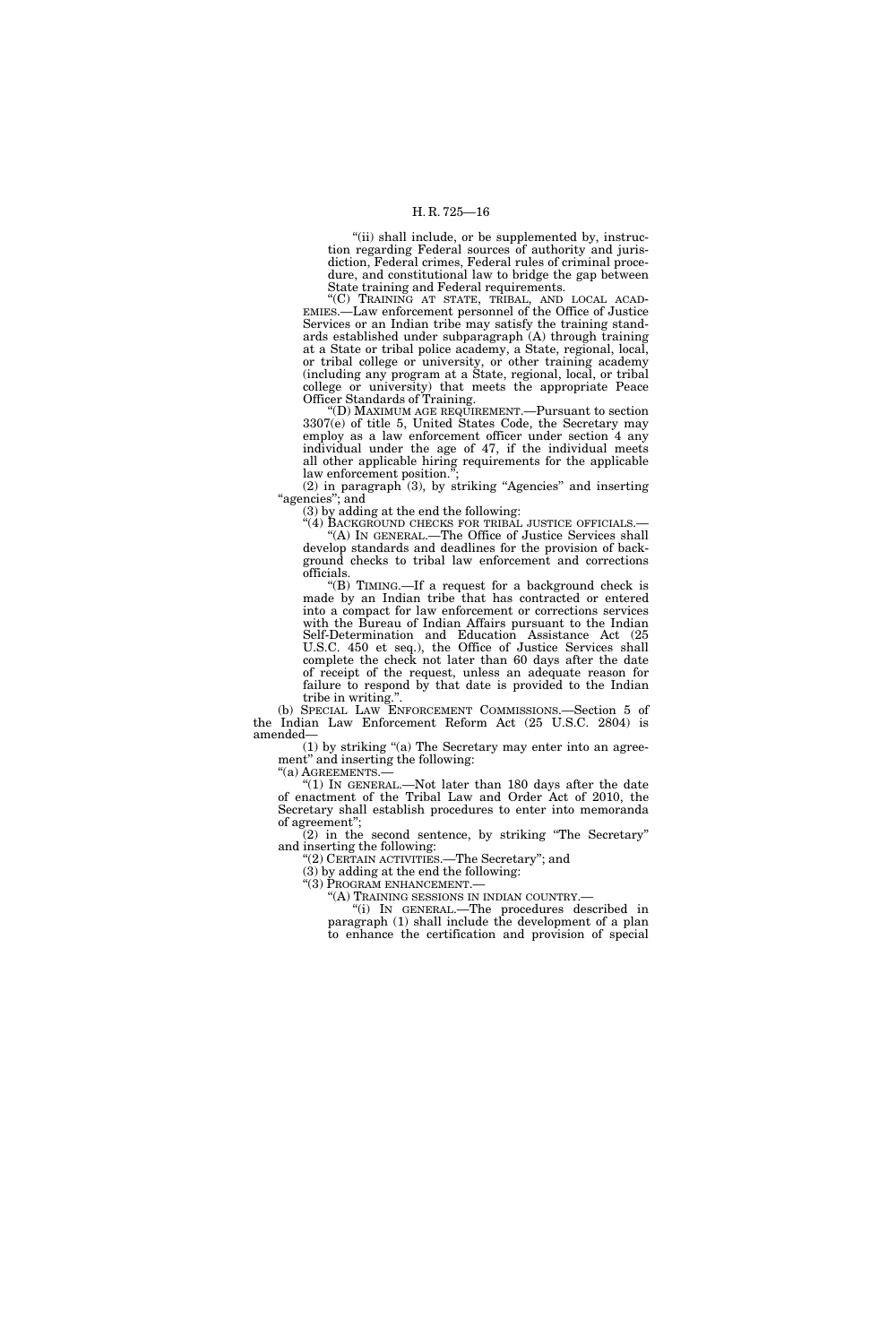law enforcement commissions to tribal law enforcement officials, and, subject to subsection (d), State and local law enforcement officials, pursuant to this section.

''(ii) INCLUSIONS.—The plan under clause (i) shall include the hosting of regional training sessions in Indian country, not less frequently than biannually, to educate and certify candidates for the special law enforcement commissions.<br>"(B) MEMORANDA OF AGREEMENT.-

 $\frac{1}{10}$  IN GENERAL.—Not later than 180 days after the date of enactment of the Tribal Law and Order Act of 2010, the Secretary, in consultation with Indian tribes and tribal law enforcement agencies, shall develop minimum requirements to be included in special law enforcement commission agreements pursuant to this section.

''(ii) SUBSTANCE OF AGREEMENTS.—Each agreement entered into pursuant to this section shall reflect the status of the applicable certified individual as a Federal law enforcement officer under subsection (f), acting within the scope of the duties described in section 3(c).

"(iii) AGREEMENT.—Not later than 60 days after the date on which the Secretary determines that all applicable requirements under clause (i) are met, the Secretary shall offer to enter into a special law enforcement commission agreement with the Indian tribe.''.

(c) INDIAN LAW ENFORCEMENT FOUNDATION.—The Indian Self-Determination and Education Assistance Act (25 U.S.C. 450 et seq.) is amended by adding at the end the following:

### **''TITLE VII—INDIAN LAW ENFORCEMENT FOUNDATION**

**''SEC. 701. DEFINITIONS.** 

''In this title:

"(1) BOARD.—The term 'Board' means the Board of Directors of the Foundation.

''(2) BUREAU.—The term 'Bureau' means the Office of Justice Services of the Bureau of Indian Affairs.

''(3) COMMITTEE.—The term 'Committee' means the Committee for the Establishment of the Indian Law Enforcement Foundation established under section 702(e)(1).

"(4) FOUNDATION.—The term 'Foundation' means the Indian Law Enforcement Foundation established under section 702.

''(5) SECRETARY.—The term 'Secretary' means the Secretary of the Interior.

### **''SEC. 702. INDIAN LAW ENFORCEMENT FOUNDATION.**

''(a) ESTABLISHMENT.—

" $(1)$  In GENERAL.—As soon as practicable after the date of enactment of this title, the Secretary shall establish, under the laws of the District of Columbia and in accordance with this title, a foundation, to be known as the 'Indian Law Enforcement Foundation'.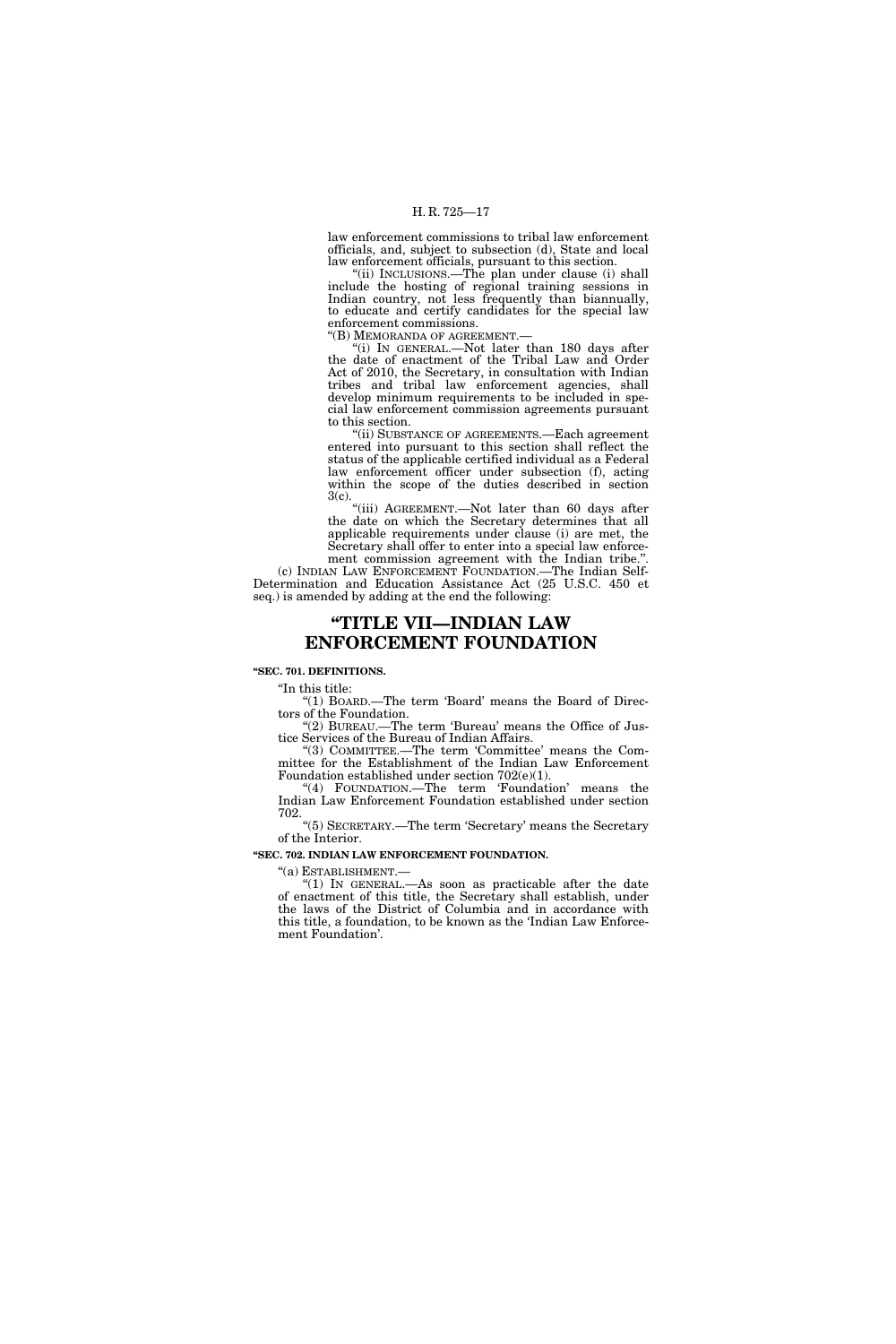''(2) FUNDING DETERMINATIONS.—No funds, gift, property, or other item of value (including any interest accrued on such an item) acquired by the Foundation shall—

 $(A)$  be taken into consideration for purposes of determining Federal appropriations relating to the provision of public safety or justice services to Indians; or

''(B) otherwise limit, diminish, or affect the Federal responsibility for the provision of public safety or justice services to Indians.

''(b) NATURE OF CORPORATION.—The Foundation—

" $(1)$  shall be a charitable and nonprofit federally chartered corporation; and

"(2) shall not be an agency or instrumentality of the United States.

''(c) PLACE OF INCORPORATION AND DOMICILE.—The Foundation shall be incorporated and domiciled in the District of Columbia. ''(d) DUTIES.—The Foundation shall—

 $!(1)$  encourage, accept, and administer, in accordance with the terms of each donation, private gifts of real and personal property, and any income from or interest in such gifts, for the benefit of, or in support of, public safety and justice services in American Indian and Alaska Native communities; and

'(2) assist the Office of Justice Services of the Bureau of Indian Affairs and Indian tribal governments in funding and conducting activities and providing education to advance and support the provision of public safety and justice services in American Indian and Alaska Native communities.

"(e) COMMITTEE FOR THE ESTABLISHMENT OF THE INDIAN LAW ENFORCEMENT FOUNDATION.

"(1) IN GENERAL.—The Secretary shall establish a committee, to be known as the 'Committee for the Establishment of the Indian Law Enforcement Foundation', to assist the Secretary in establishing the Foundation.

"(2) DUTIES.—Not later than 180 days after the date of enactment of this section, the Committee shall—

''(A) carry out such activities as are necessary to incorporate the Foundation under the laws of the District of Columbia, including acting as incorporators of the Foundation;

''(B) ensure that the Foundation qualifies for and maintains the status required to carry out this section, until the date on which the Board is established;

''(C) establish the constitution and initial bylaws of the Foundation;

''(D) provide for the initial operation of the Foundation, including providing for temporary or interim quarters, equipment, and staff; and

 $\sqrt[a]{E}$  appoint the initial members of the Board in accordance with the constitution and initial bylaws of the Foundation.

''(f) BOARD OF DIRECTORS.—

''(1) IN GENERAL.—The Board of Directors shall be the governing body of the Foundation.

"(2) POWERS.—The Board may exercise, or provide for the exercise of, the powers of the Foundation.

''(3) SELECTION.—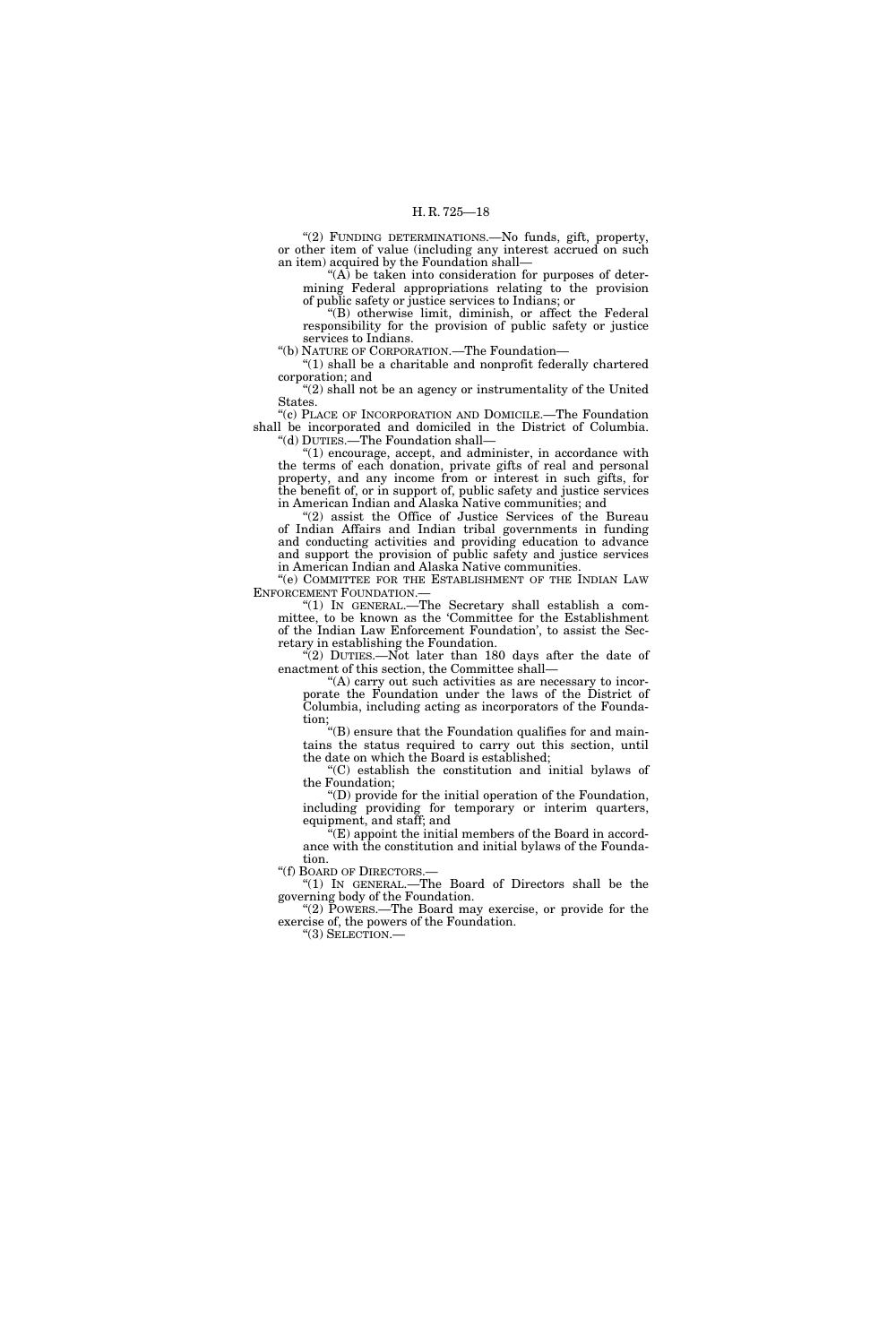''(A) IN GENERAL.—Subject to subparagraph (B), the number of members of the Board, the manner of selection of the members (including the filling of vacancies), and the terms of office of the members shall be as provided in the constitution and bylaws of the Foundation.

''(B) REQUIREMENTS.—

''(i) NUMBER OF MEMBERS.—The Board shall be composed of not less than 7 members.

''(ii) INITIAL VOTING MEMBERS.—The initial voting members of the Board—

''(I) shall be appointed by the Committee not later than 180 days after the date on which the Foundation is established; and

''(II) shall serve for staggered terms.

''(iii) QUALIFICATION.—The members of the Board shall be United States citizens with knowledge or experience regarding public safety and justice in Indian and Alaska Native communities.

''(C) COMPENSATION.—A member of the Board shall not receive compensation for service as a member, but shall be reimbursed for actual and necessary travel and subsistence expenses incurred in the performance of the duties of the Foundation.

''(g) OFFICERS.—

"(1) IN GENERAL.—The officers of the Foundation shall be- $(A)$  a Secretary, elected from among the members of the Board; and

''(B) any other officers provided for in the constitution and bylaws of the Foundation.<br>"(2) CHIEF OPERATING OFFICER.

"(A) SECRETARY.—Subject to subparagraph  $(B)$ , the Secretary of the Foundation may serve, at the direction of the Board, as the chief operating officer of the Foundation.

''(B) APPOINTMENT.—The Board may appoint a chief operating officer in lieu of the Secretary of the Foundation under subparagraph (A), who shall serve at the direction of the Board.

''(3) ELECTION.—The manner of election, term of office, and duties of the officers of the Foundation shall be as provided in the constitution and bylaws of the Foundation. ''(h) POWERS.—The Foundation—

 $(1)$  shall adopt a constitution and bylaws for the management of the property of the Foundation and the regulation of the affairs of the Foundation;

 $(2)$  may adopt and alter a corporate seal;

 $\sqrt{\frac{3}{3}}$  may enter into contracts;

"(4) may acquire (through gift or otherwise), own, lease, encumber, and transfer real or personal property as necessary or convenient to carry out the purposes of the Foundation; ''(5) may sue and be sued; and

''(6) may perform any other act necessary and proper to carry out the purposes of the Foundation.

''(i) PRINCIPAL OFFICE.— ''(1) IN GENERAL.—The principal office of the Foundation shall be located in the District of Columbia.

"(2) ACTIVITIES; OFFICES.—The activities of the Foundation may be conducted, and offices may be maintained, throughout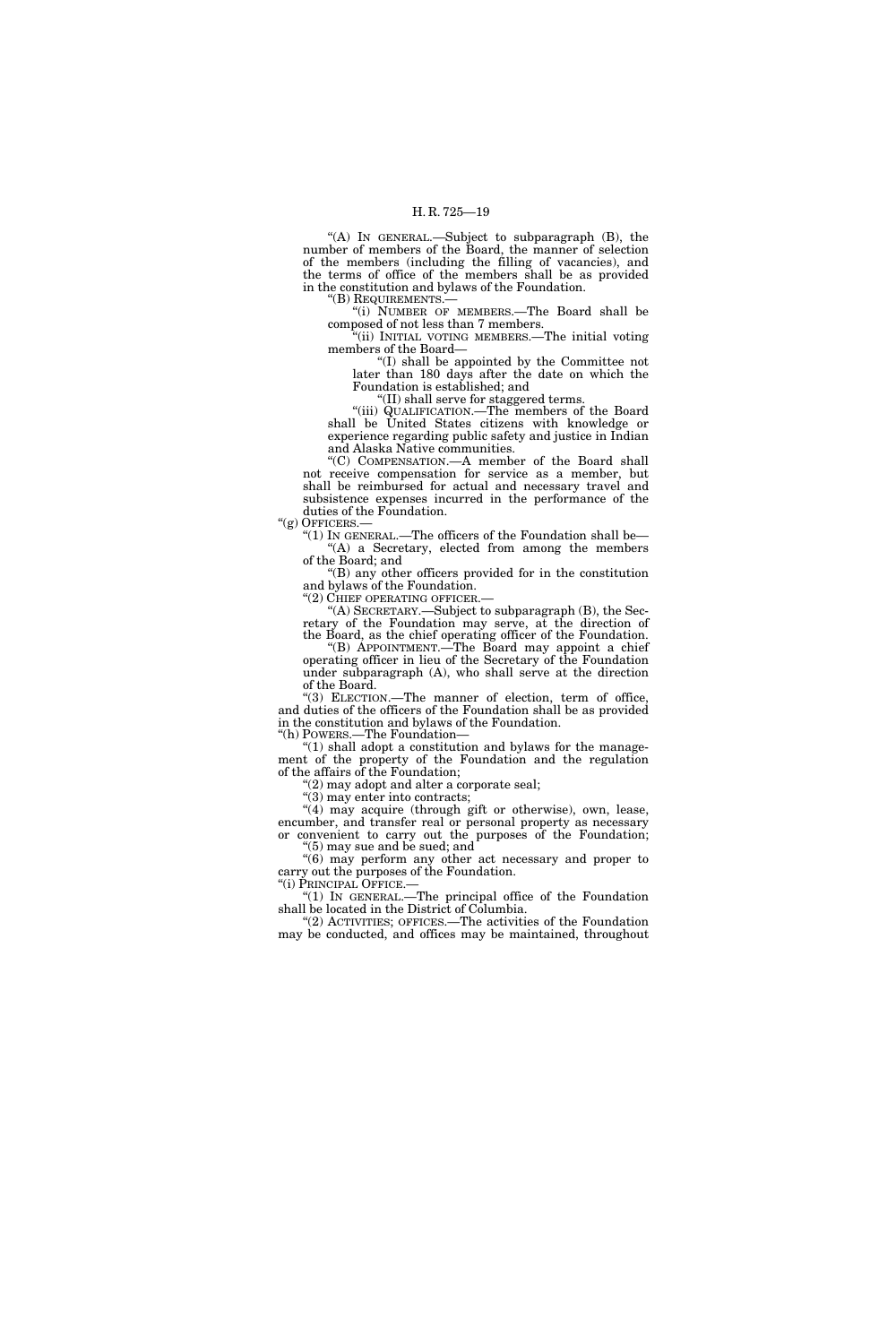the United States in accordance with the constitution and bylaws of the Foundation.

''(j) SERVICE OF PROCESS.—The Foundation shall comply with the law on service of process of each State in which the Foundation is incorporated and of each State in which the Foundation carries on activities.

"(k) LIABILITY OF OFFICERS, EMPLOYEES, AND AGENTS.

"(1) IN GENERAL.—The Foundation shall be liable for the acts of the officers, employees, and agents of the Foundation acting within the scope of the authority of the officers, employees, and agents.

"(2) PERSONAL LIABILITY.—A member of the Board shall be personally liable only for gross negligence in the performance of the duties of the member. ''(l) RESTRICTIONS.—

"(1) LIMITATION ON SPENDING.—Beginning with the fiscal year following the first full fiscal year during which the Foundation is in operation, the administrative costs of the Foundation shall not exceed the percentage described in paragraph (2) of the sum of—

''(A) the amounts transferred to the Foundation under

subsection (n) during the preceding fiscal year; and ''(B) donations received from private sources during the preceding fiscal year.

" $(2)$ <sup> $\Gamma$ </sup>PERCENTAGES.—The percentages referred to in paragraph (1) are—

 $H(A)$  for the first 2 fiscal years described in that paragraph, 25 percent;

"(B) for the following fiscal year, 20 percent; and  $\mathcal{C}(C)$  for each fiscal year thereafter, 15 percent.

''(3) APPOINTMENT AND HIRING.—The appointment of officers and employees of the Foundation shall be subject to the availability of funds.

"(4) STATUS.—A member of the Board or officer, employee, or agent of the Foundation shall not by reason of association with the Foundation be considered to be an officer, employee, or agent of the United States.

"(m) AUDITS.—The Foundation shall comply with section 10101 of title 36, United States Code, as if the Foundation were a corporation under part B of subtitle II of that title.

''(n) FUNDING.—For each of fiscal years 2011 through 2015, out of any unobligated amounts available to the Secretary, the Secretary may use to carry out this section not more than \$500,000.

### **''SEC. 703. ADMINISTRATIVE SERVICES AND SUPPORT.**

"(a) PROVISION OF SUPPORT BY SECRETARY.—Subject to subsection (b), during the 5-year period beginning on the date on which the Foundation is established, the Secretary—

''(1) may provide personnel, facilities, and other administrative support services to the Foundation;

" $(2)$  may provide funds for initial operating costs and to reimburse the travel expenses of the members of the Board; and

"(3) shall require and accept reimbursements from the Foundation for—

''(A) services provided under paragraph (1); and

''(B) funds provided under paragraph (2).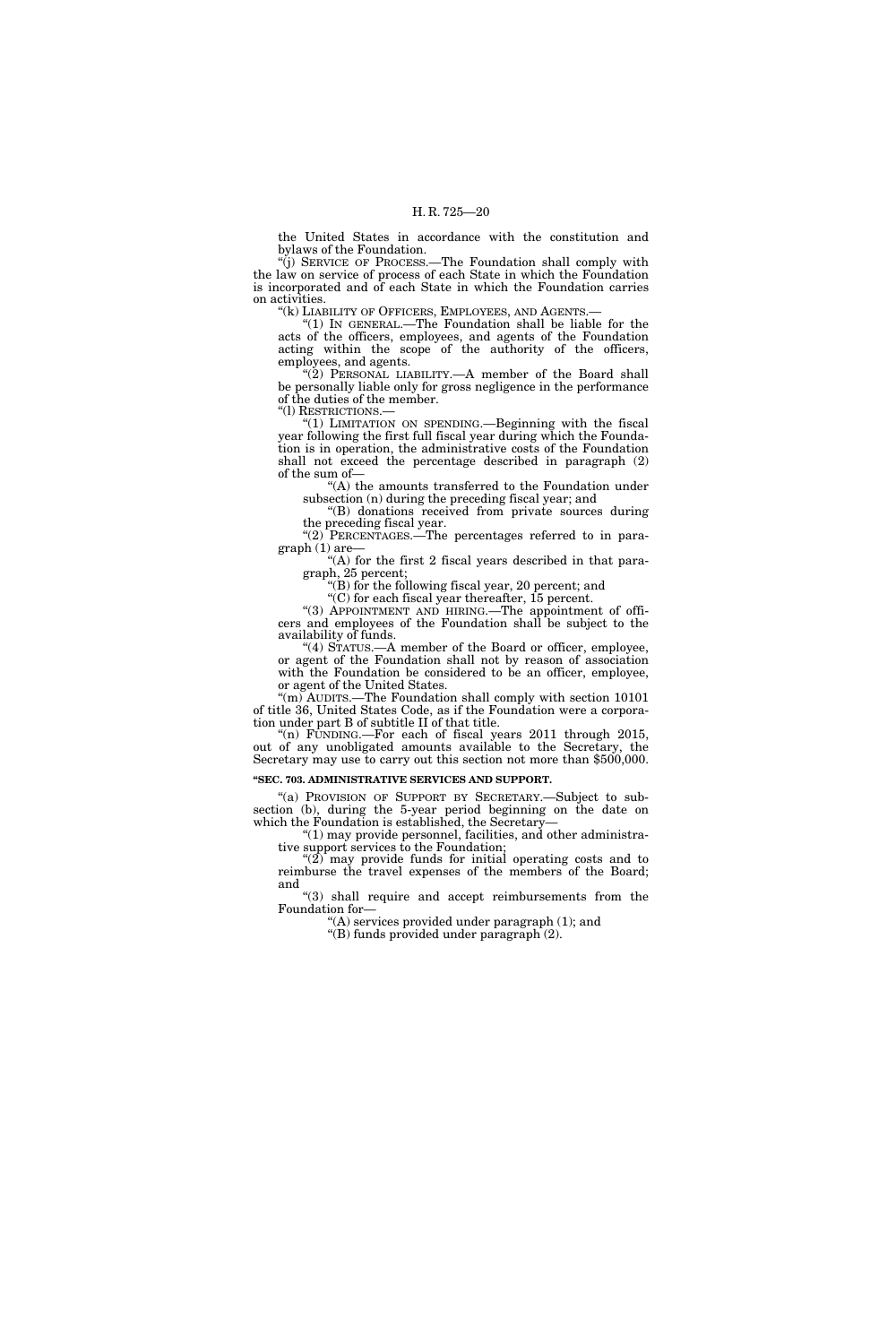''(b) REIMBURSEMENT.—Reimbursements accepted under subsection (a)(3)-

''(1) shall be deposited in the Treasury of the United States to the credit of the applicable appropriations account; and

 $''(2)$  shall be chargeable for the cost of providing services described in subsection  $(a)(1)$  and travel expenses described in subsection (a)(2).

''(c) CONTINUATION OF CERTAIN SERVICES.—The Secretary may continue to provide facilities and necessary support services to the Foundation after the termination of the 5-year period specified in subsection (a) if the facilities and services are—

''(1) available; and

"(2) provided on reimbursable cost basis.". (d) TECHNICAL AMENDMENTS.—The Indian Self-Determination and Education Assistance Act is amended—

(1) by redesignating title V (25 U.S.C. 458bbb et seq.) as title VIII and moving the title so as to appear at the end of the Act;

(2) by redesignating sections 501, 502, and 503 (25 U.S.C. 458bbb, 458bbb–1, 458bbb–2) as sections 801, 802, and 803, respectively; and

 $(3)$  in subsection  $(a)(2)$  of section 802 and paragraph  $(2)$ of section 803 (as redesignated by paragraph  $(2)$ ), by striking ''section 501'' and inserting ''section 801''.

(e) ACCEPTANCE AND ASSISTANCE.—Section 5 of the Indian Law Enforcement Reform Act (25 U.S.C. 2804) is amended by adding at the end the following:

"(g) ACCEPTANCE OF ASSISTANCE.—The Bureau may accept reimbursement, resources, assistance, or funding from—

" $(1)$  a Federal, tribal, State, or other government agency; or

''(2) the Indian Law Enforcement Foundation established under section 701(a) of the Indian Self-Determination and Education Assistance Act."

### **SEC. 232. DRUG ENFORCEMENT IN INDIAN COUNTRY.**

(a) EDUCATION AND RESEARCH PROGRAMS.—Section 502 of the Controlled Substances Act (21 U.S.C. 872) is amended in subsections  $(a)(1)$  and  $(c)$ , by inserting " tribal," after "State," each place it appears.

(b) PUBLIC-PRIVATE EDUCATION PROGRAM.—Section 503 of the Comprehensive Methamphetamine Control Act of 1996 (21 U.S.C. 872a) is amended—

(1) in subsection (a), by inserting ''tribal,'' after ''State,''; and

 $(2)$  in subsection  $(b)(2)$ , by inserting ", tribal," after "State". (c) COOPERATIVE ARRANGEMENTS.—Section 503 of the Controlled Substances Act (21 U.S.C. 873) is amended—

 $(1)$  in subsection  $(a)$ 

(A) by inserting "tribal," after "State," each place it appears; and

(B) in paragraphs (6) and (7), by inserting '', tribal,'' after ''State'' each place it appears; and

 $(2)$  in subsection  $(d)(1)$ , by inserting ", tribal," after "State". (d) POWERS OF ENFORCEMENT PERSONNEL.—Section 508(a) of the Controlled Substances Act (21 U.S.C. 878(a)) is amended in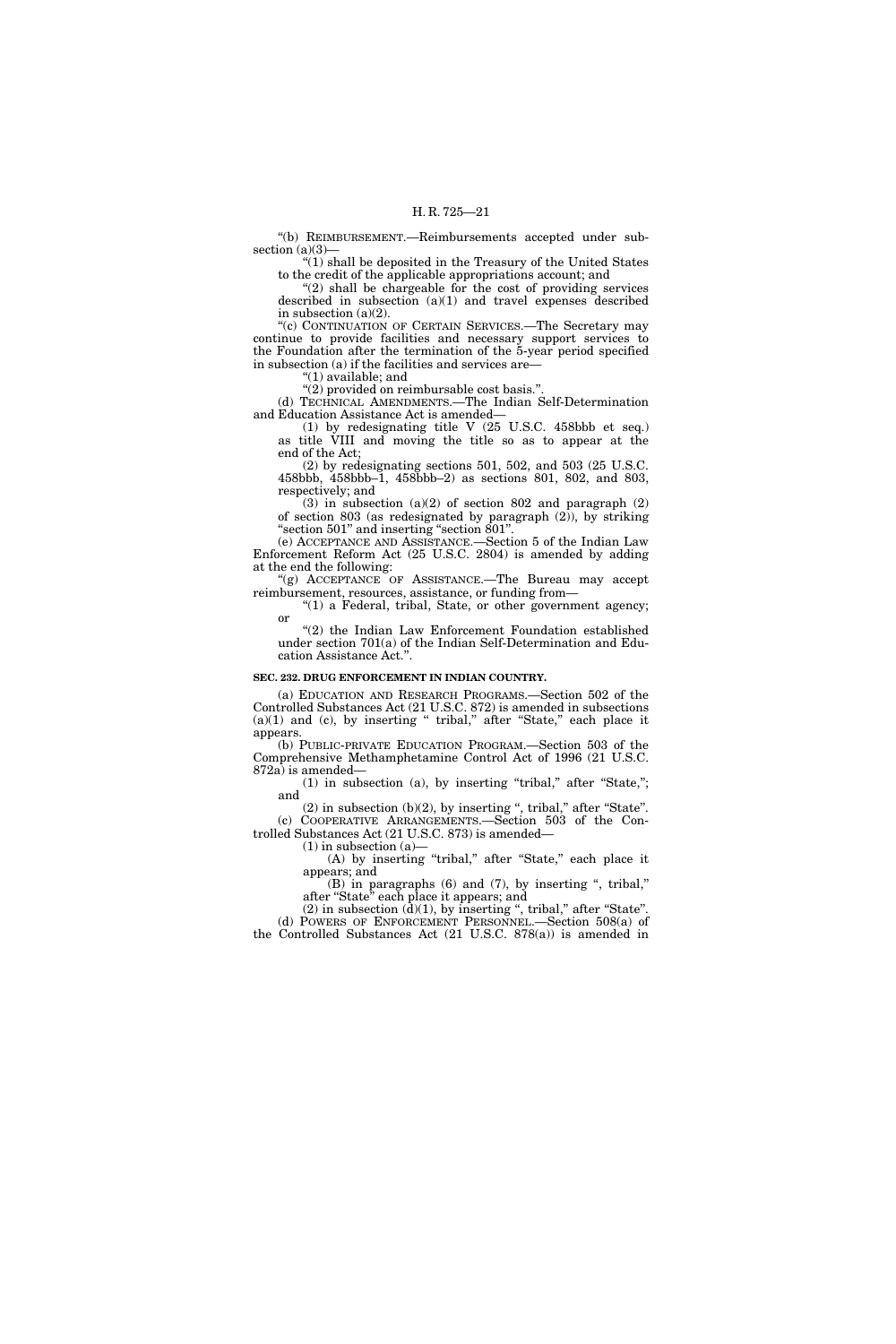the matter preceding paragraph (1) by inserting ", tribal," after ''State''.

(e) EFFECT OF GRANTS.—Nothing in this section or any amendment made by this section—

(1) allows the grant to be made to, or used by, an entity for law enforcement activities that the entity lacks jurisdiction to perform; or

(2) has any effect other than to authorize, award, or deny a grant of funds to a federally recognized Indian tribe for the purposes described in the relevant grant program.

**SEC. 233. ACCESS TO NATIONAL CRIMINAL INFORMATION DATABASES.** 

(a) ACCESS TO NATIONAL CRIMINAL INFORMATION DATABASES.— Section 534 of title 28, United States Code, is amended—  $(1)$  in subsection  $(a)(4)$ , by inserting "Indian tribes," after

"the States," (2) by striking subsection (d) and inserting the following:

"(d) INDIAN LAW ENFORCEMENT AGENCIES.—The Attorney General shall permit tribal and Bureau of Indian Affairs law enforcement agencies—

''(1) to access and enter information into Federal criminal information databases; and

" $(2)$  to obtain information from the databases.";

(3) by redesignating the second subsection (e) as subsection (f); and

(4) in paragraph (2) of subsection (f) (as redesignated by paragraph (3)), in the matter preceding subparagraph (A), by inserting ", tribal," after "Federal".

(b) REQUIREMENT.— (1) IN GENERAL.—The Attorney General shall ensure that (1) IN GENERAL.—The Attorney General shall ensure that tribal law enforcement officials that meet applicable Federal or State requirements be permitted access to national crime information databases.

(2) SANCTIONS.—For purpose of sanctions for noncompliance with requirements of, or misuse of, national crime information databases and information obtained from those databases, a tribal law enforcement agency or official shall be treated as Federal law enforcement agency or official.

(3) NCIC.—Each tribal justice official serving an Indian tribe with criminal jurisdiction over Indian country shall be considered to be an authorized law enforcement official for purposes of access to the National Crime Information Center of the Federal Bureau of Investigation.

#### **SEC. 234. TRIBAL COURT SENTENCING AUTHORITY.**

(a) INDIVIDUAL RIGHTS.—Section 202 of the Indian Civil Rights Act of 1968 (25 U.S.C. 1302), is amended—

(1) in the matter preceding paragraph (1), by striking ''No Indian tribe'' and inserting the following:

''(a) IN GENERAL.—No Indian tribe'';

(2) in subsection (a) (as designated by paragraph  $(1)$ ) (A) in paragraph (6) by inserting ''(except as provided in subsection (b)) after ''assistance of counsel for his defense''; and

(B) by striking paragraph (7) and inserting the following:

 $\mathcal{L}(7)(\overline{A})$  require excessive bail, impose excessive fines, or inflict cruel and unusual punishments;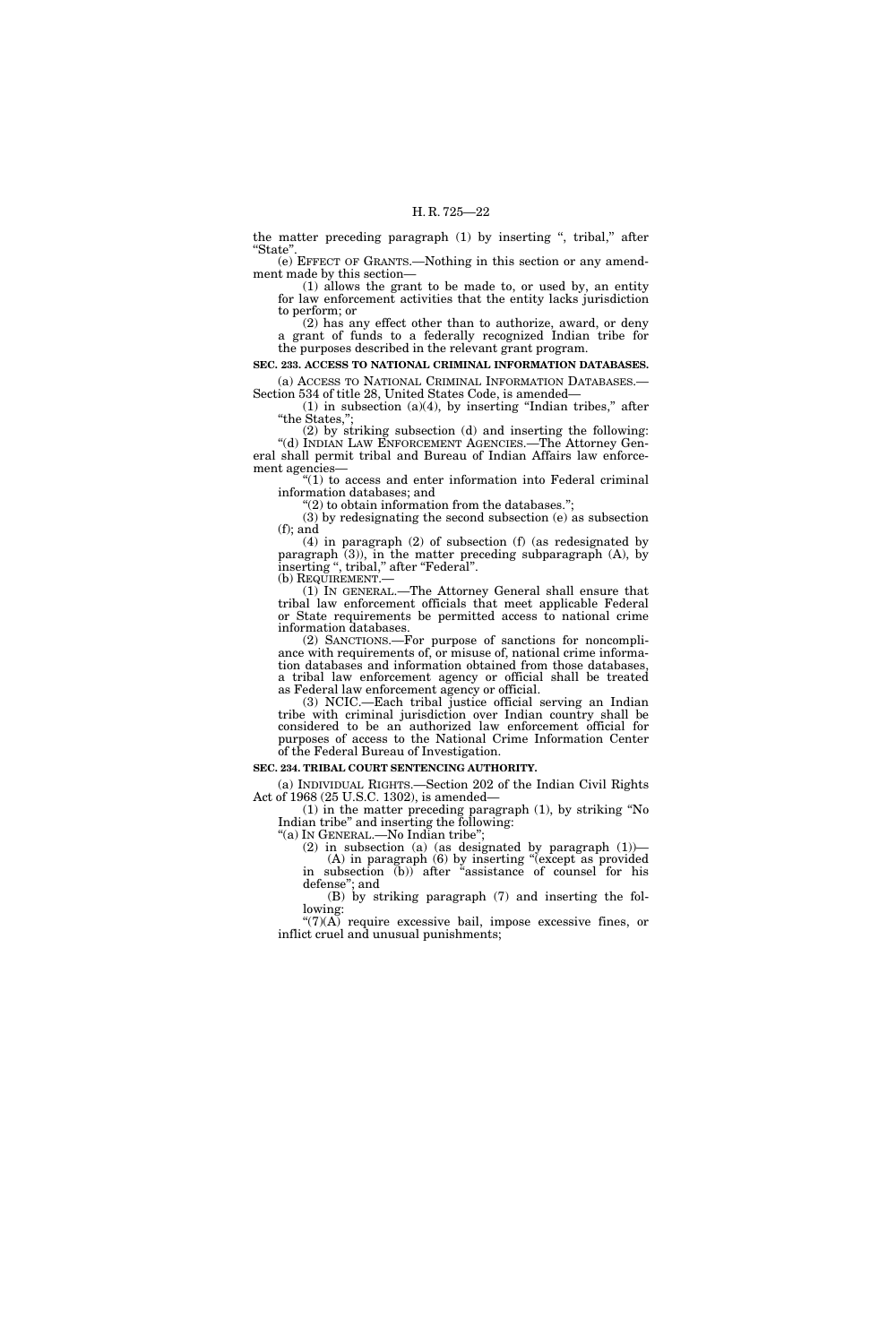''(B) except as provided in subparagraph (C), impose for conviction of any 1 offense any penalty or punishment greater than imprisonment for a term of 1 year or a fine of \$5,000, or both;

''(C) subject to subsection (b), impose for conviction of any 1 offense any penalty or punishment greater than imprisonment for a term of 3 years or a fine of \$15,000, or both; or

''(D) impose on a person in a criminal proceeding a total penalty or punishment greater than imprisonment for a term of 9 years;''; and

(3) by adding at the end the following:

''(b) OFFENSES SUBJECT TO GREATER THAN 1-YEAR IMPRISON-MENT OR A FINE GREATER THAN \$5,000.—A tribal court may subject a defendant to a term of imprisonment greater than 1 year but not to exceed 3 years for any 1 offense, or a fine greater than \$5,000 but not to exceed \$15,000, or both, if the defendant is a person accused of a criminal offense who—

"(1) has been previously convicted of the same or a comparable offense by any jurisdiction in the United States; or

"(2) is being prosecuted for an offense comparable to an offense that would be punishable by more than 1 year of imprisonment if prosecuted by the United States or any of the States.

"(c) RIGHTS OF DEFENDANTS.—In a criminal proceeding in which an Indian tribe, in exercising powers of self-government, imposes a total term of imprisonment of more than 1 year on a defendant, the Indian tribe shall—

" $(1)$  provide to the defendant the right to effective assistance of counsel at least equal to that guaranteed by the United States Constitution; and

" $(2)$  at the expense of the tribal government, provide an indigent defendant the assistance of a defense attorney licensed to practice law by any jurisdiction in the United States that applies appropriate professional licensing standards and effectively ensures the competence and professional responsibility of its licensed attorneys;

"(3) require that the judge presiding over the criminal proceeding—

''(A) has sufficient legal training to preside over criminal proceedings; and

''(B) is licensed to practice law by any jurisdiction in the United States;

 $(4)$  prior to charging the defendant, make publicly available the criminal laws (including regulations and interpretative documents), rules of evidence, and rules of criminal procedure (including rules governing the recusal of judges in appropriate circumstances) of the tribal government; and

''(5) maintain a record of the criminal proceeding, including an audio or other recording of the trial proceeding.

''(d) SENTENCES.—In the case of a defendant sentenced in accordance with subsections (b) and (c), a tribal court may require the defendant—

" $(1)$  to serve the sentence-

"(A) in a tribal correctional center that has been approved by the Bureau of Indian Affairs for long-term incarceration, in accordance with guidelines to be developed by the Bureau of Indian Affairs (in consultation with Indian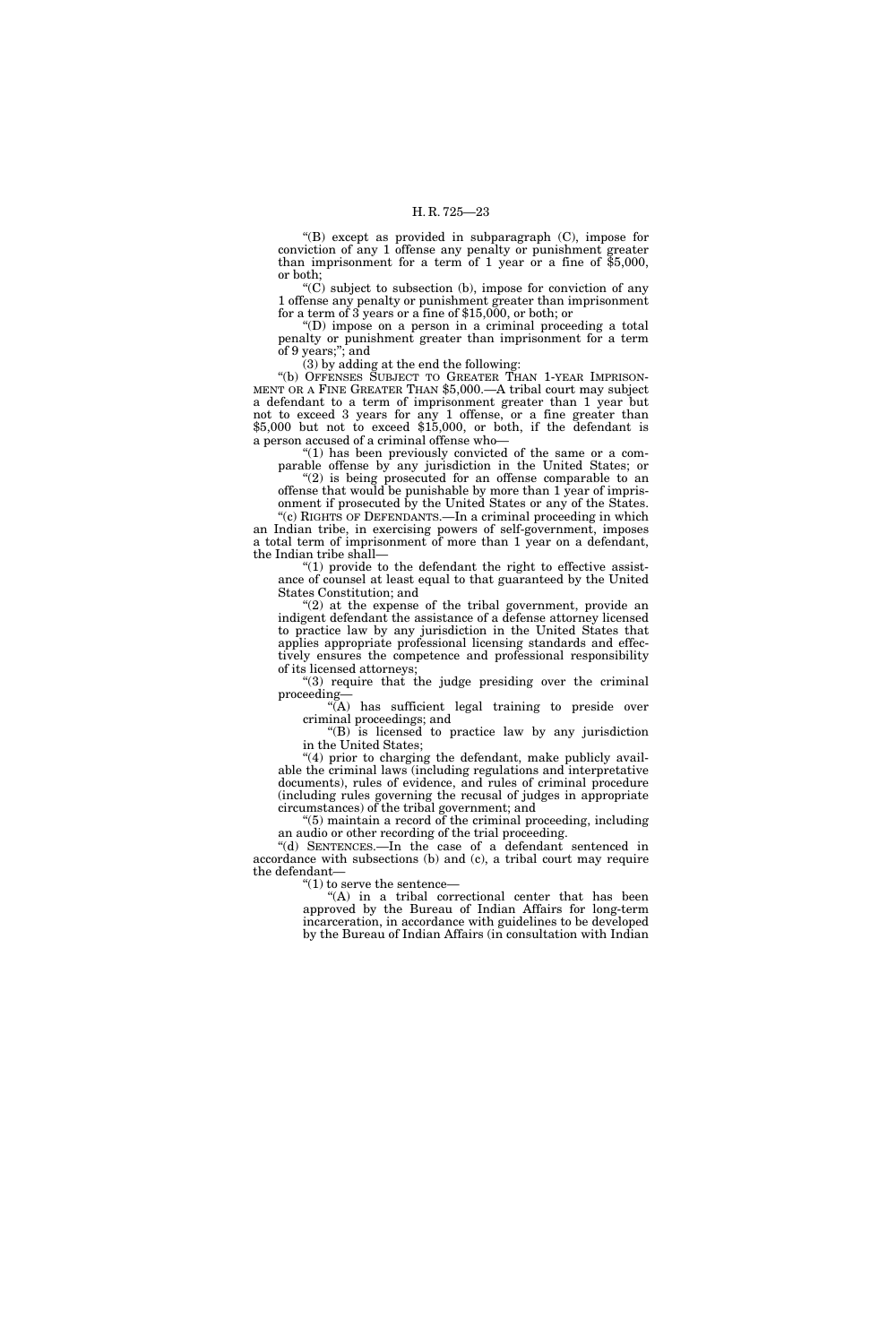tribes) not later than 180 days after the date of enactment of the Tribal Law and Order Act of 2010;

''(B) in the nearest appropriate Federal facility, at the expense of the United States pursuant to the Bureau of Prisons tribal prisoner pilot program described in section 304(c) of the Tribal Law and Order Act of 2010;

 $C$ ) in a State or local government-approved detention or correctional center pursuant to an agreement between the Indian tribe and the State or local government; or

''(D) in an alternative rehabilitation center of an Indian tribe; or

 $(2)$  to serve another alternative form of punishment, as determined by the tribal court judge pursuant to tribal law. "(e) DEFINITION OF OFFENSE.—In this section, the term 'offense' means a violation of a criminal law.

''(f) EFFECT OF SECTION.—Nothing in this section affects the obligation of the United States, or any State government that has been delegated authority by the United States, to investigate and prosecute any criminal violation in Indian country.<sup>'</sup>

(b) REPORT.—Not later than 4 years after the date of enactment of this Act, the Attorney General, in coordination with the Secretary of the Interior, shall submit a report to the appropriate committees of Congress that includes—

(1) a description of the effectiveness of enhanced tribal court sentencing authority in curtailing violence and improving the administration of justice on Indian lands; and

(2) a recommendation of whether enhanced sentencing authority should be discontinued, enhanced, or maintained at the level authorized under this title.

(c) BUREAU OF PRISONS TRIBAL PRISONER PILOT PROGRAM.— (1) IN GENERAL.—Not later than 120 days after the date of enactment of this title, the Director of the Bureau of Prisons shall establish a pilot program under which the Bureau of Prisons shall accept offenders convicted in tribal court pursuant to section 202 of the Indian Civil Rights Act of 1968 (25 U.S.C. 1302) (as amended by this section), subject to the conditions described in paragraph (2).

(2) CONDITIONS.—

(A) IN GENERAL.—As a condition of participation in the pilot program described in paragraph (1), the tribal court shall submit to the Attorney General a request for confinement of the offender, for approval by the Attorney General (or a designee) by not later than 30 days after the date of submission.

(B) LIMITATIONS.—Requests for confinement shall be limited to offenders convicted of a violent crime (comparable to the violent crimes described in section 1153(a) of title 18, United States Code) for which the sentence includes a term of imprisonment of 2 or more years.

(C) CUSTODY CONDITIONS.—The imprisonment by the Bureau of Prisons shall be subject to the conditions described in section 5003 of title 18, United States Code, regarding the custody of State offenders, except that the offender shall be placed in the nearest available and appropriate Federal facility, and imprisoned at the expense of the United States.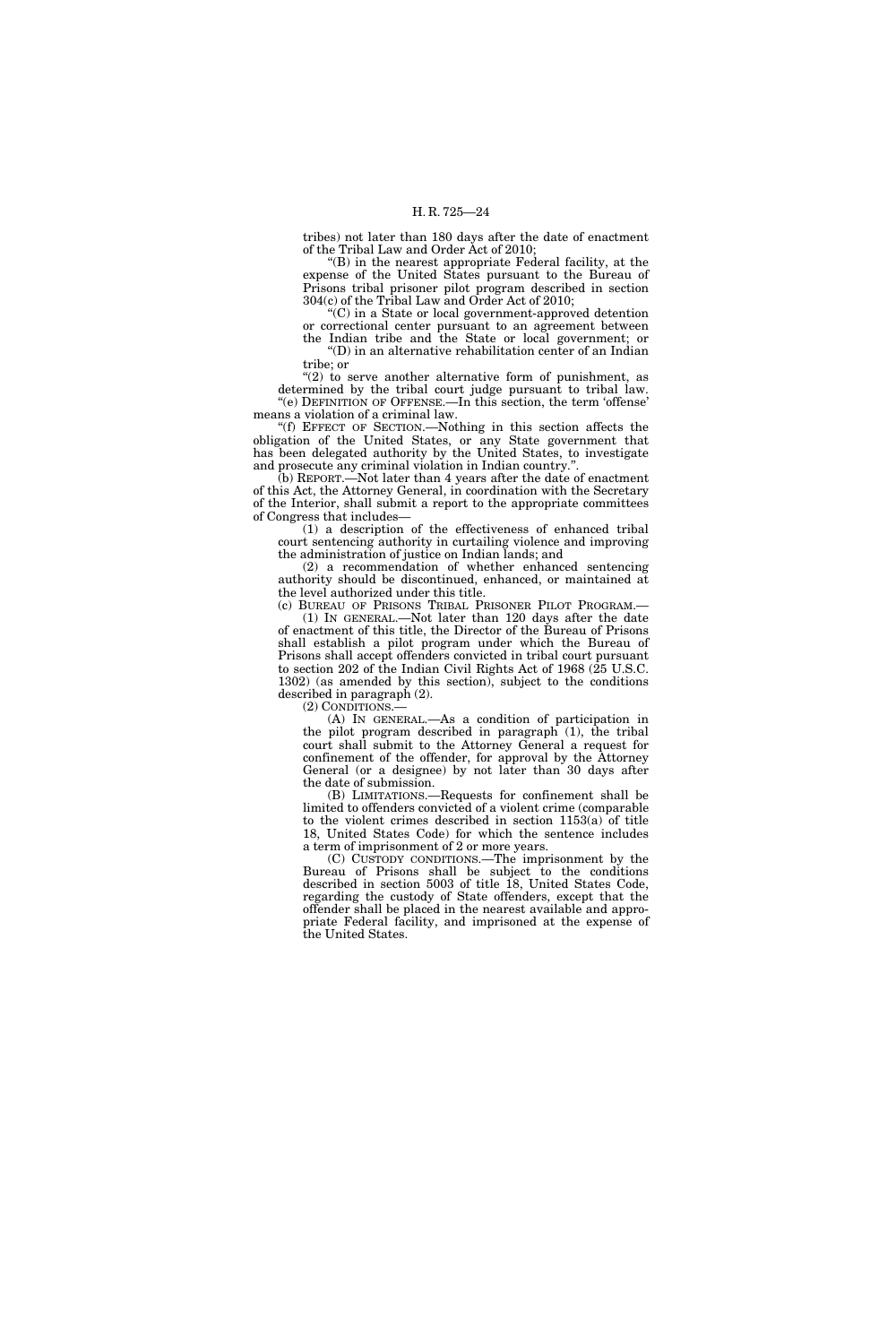(D) CAP.—The Bureau of Prisons shall confine not more than 100 tribal offenders at any time.<br>(3) RESCINDING REQUESTS.—

(A) IN GENERAL.—The applicable tribal government shall retain the authority to rescind the request for confinement of a tribal offender by the Bureau of Prisons under this paragraph at any time during the sentence of the offender.

(B) RETURN TO TRIBAL CUSTODY.—On rescission of a request under subparagraph (A), a tribal offender shall be returned to tribal custody.

(4) REASSESSMENT.—If tribal court demand for participation in this pilot program exceeds 100 tribal offenders, a representative of the Bureau of Prisons shall notify Congress.

(5) REPORT.—Not later than 3 years after the date of establishment of the pilot program, the Attorney General shall submit to Congress a report describing the status of the program, including recommendations regarding the future of the program, if any.

(6) TERMINATION.—Except as otherwise provided by an Act of Congress, the pilot program under this paragraph shall expire on the date that is 4 years after the date on which the program is established.

(d) GRANTS AND CONTRACTS.—Section 1007(b) of the Economic Opportunity Act of 1964 (42 U.S.C. 2996f(b)) is amended by striking paragraph (2) and inserting the following:

 $(2)$  to provide legal assistance with respect to any criminal proceeding, except to provide assistance to a person charged with an offense in an Indian tribal court;''.

#### **SEC. 235. INDIAN LAW AND ORDER COMMISSION.**

The Indian Law Enforcement Reform Act (25 U.S.C. 2801 et seq.) (as amended by section 214(b)) is amended by adding at the end the following:

### **''SEC. 15. INDIAN LAW AND ORDER COMMISSION.**

''(a) ESTABLISHMENT.—There is established a commission to be known as the Indian Law and Order Commission (referred to in this section as the 'Commission').

''(b) MEMBERSHIP.— ''(1) IN GENERAL.—The Commission shall be composed of 9 members, of whom—

 $(A)$  3 shall be appointed by the President, in consultation with—

''(i) the Attorney General; and

"(ii) the Secretary; ''(B) 2 shall be appointed by the Majority Leader of the Senate, in consultation with the Chairpersons of the Committees on Indian Affairs and the Judiciary of the Senate;

 $(C)$  1 shall be appointed by the Minority Leader of the Senate, in consultation with the Vice Chairperson and Ranking Member of the Committees on Indian Affairs and the Judiciary of the Senate;

''(D) 2 shall be appointed by the Speaker of the House of Representatives, in consultation with the Chairpersons of the Committees on the Judiciary and Natural Resources of the House of Representatives; and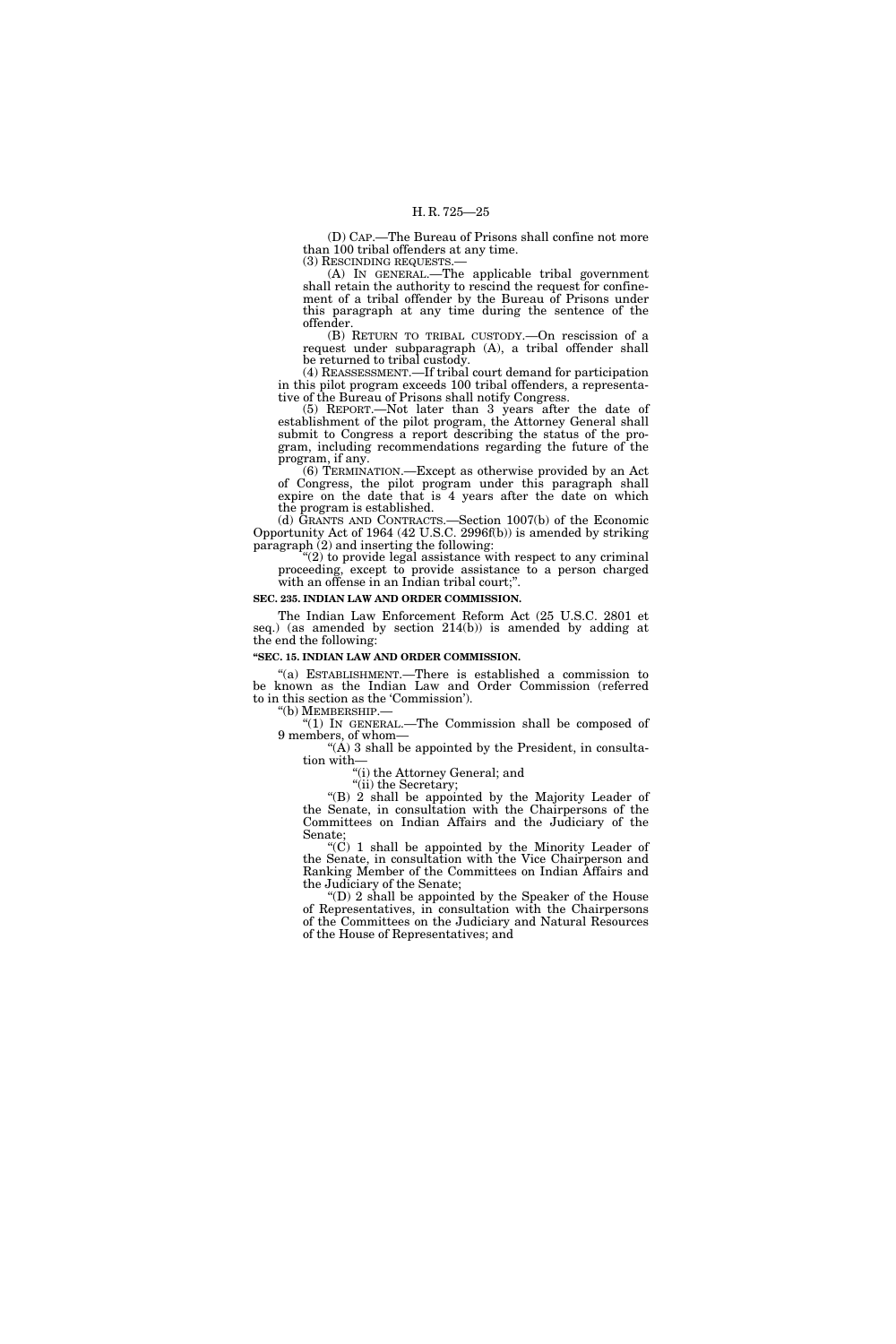"(E) 1 shall be appointed by the Minority Leader of the House of Representatives, in consultation with the Ranking Members of the Committees on the Judiciary and Natural Resources of the House of Representatives.

"(2) REQUIREMENTS FOR ELIGIBILITY.—Each member of the Commission shall have significant experience and expertise in—

"(A) the Indian country criminal justice system; and ''(B) matters to be studied by the Commission.

''(3) CONSULTATION REQUIRED.—The President, the Speaker and Minority Leader of the House of Representatives, and the Majority Leader and Minority Leader of the Senate shall consult before the appointment of members of the Commission under paragraph  $(1)$  to achieve, to the maximum extent practicable, fair and equitable representation of various points of view with respect to the matters to be studied by the Commission.

''(4) TERM.—Each member shall be appointed for the life of the Commission.

''(5) TIME FOR INITIAL APPOINTMENTS.—The appointment of the members of the Commission shall be made not later than 60 days after the date of enactment of this Act.

''(6) VACANCIES.—A vacancy in the Commission shall be filled—

"(A) in the same manner in which the original appointment was made; and

" $(B)$  not later than 60 days after the date on which the vacancy occurred.

"(c) OPERATION.-

" $(1)$  CHAIRPERSON.—Not later than 15 days after the date on which all members of the Commission have been appointed, the Commission shall select 1 member to serve as Chairperson of the Commission.

''(2) MEETINGS.— ''(A) IN GENERAL.—The Commission shall meet at the call of the Chairperson.

''(B) INITIAL MEETING.—The initial meeting shall take place not later than 30 days after the date described in paragraph (1).

 $\Gamma(3)$  QUORUM.—A majority of the members of the Commission shall constitute a quorum, but a lesser number of members may hold hearings.

''(4) RULES.—The Commission may establish, by majority vote, any rules for the conduct of Commission business, in accordance with this Act and other applicable law.

''(d) COMPREHENSIVE STUDY OF CRIMINAL JUSTICE SYSTEM RELATING TO INDIAN COUNTRY.—The Commission shall conduct a comprehensive study of law enforcement and criminal justice in tribal communities, including—

''(1) jurisdiction over crimes committed in Indian country and the impact of that jurisdiction on—

 $\mathcal{H}(A)$  the investigation and prosecution of Indian country crimes; and

''(B) residents of Indian land;

"(2) the tribal jail and Federal prisons systems and the effect of those systems with respect to—

''(A) reducing Indian country crime; and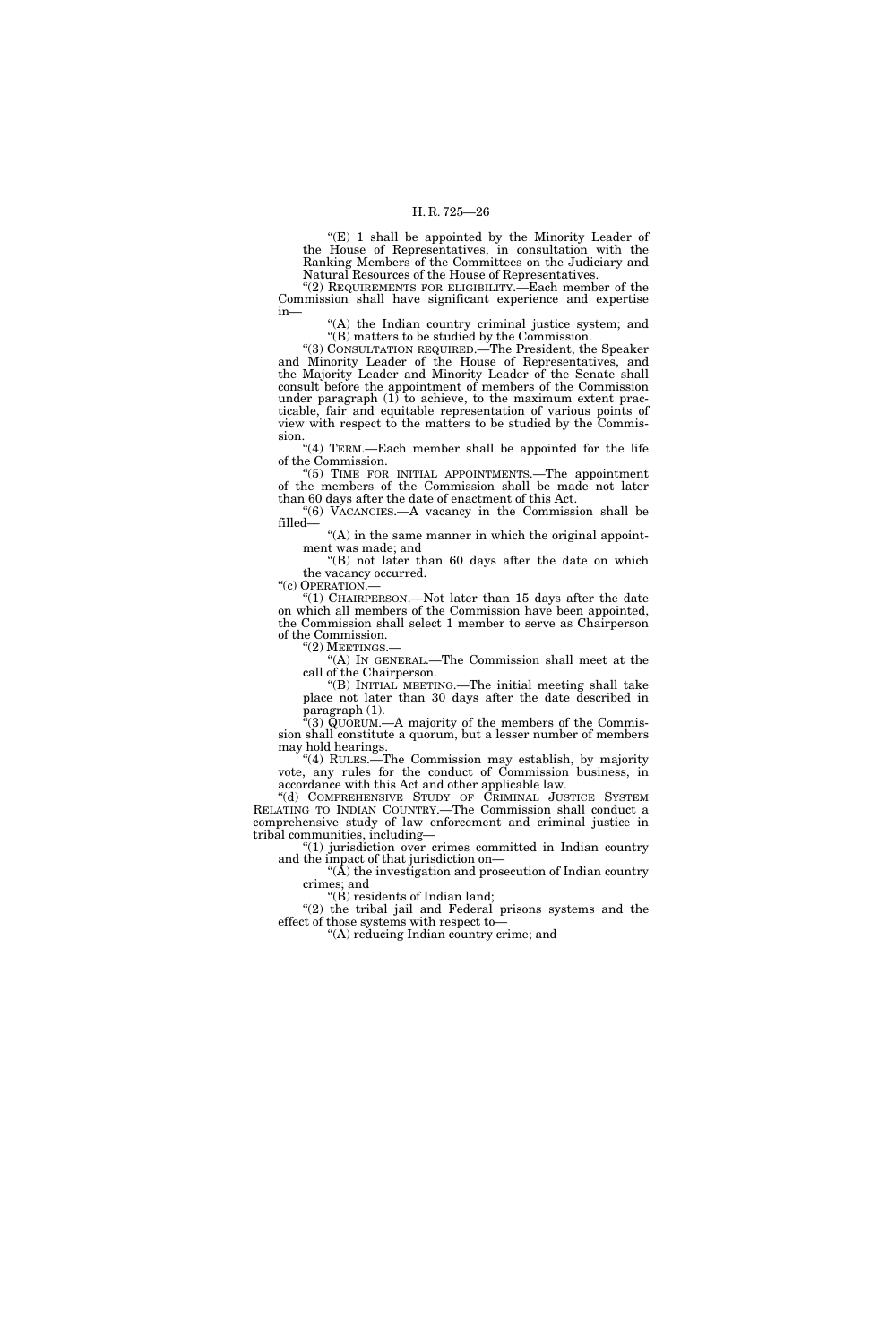''(B) rehabilitation of offenders;

 $"(3)(A)$  tribal juvenile justice systems and the Federal juvenile justice system as relating to Indian country; and

''(B) the effect of those systems and related programs in preventing juvenile crime, rehabilitating Indian youth in custody, and reducing recidivism among Indian youth;

"(4) the impact of the Indian Civil Rights Act of 1968 (25 U.S.C. 1301 et seq.) on—

''(A) the authority of Indian tribes;

''(B) the rights of defendants subject to tribal government authority; and ''(C) the fairness and effectiveness of tribal criminal

systems; and

systems; and<br>
"(5) studies of such other subjects as the Commission deter-<br>  $f_{\text{the}}$  Tribel Lew and mines relevant to achieve the purposes of the Tribal Law and Order Act of 2010.

''(e) RECOMMENDATIONS.—Taking into consideration the results of the study under paragraph (1), the Commission shall develop recommendations on necessary modifications and improvements to justice systems at the tribal, Federal, and State levels, including consideration of—

 $(1)$  simplifying jurisdiction in Indian country;

"(2) improving services and programs-

" $(\overline{A})$  to prevent juvenile crime on Indian land;

''(B) to rehabilitate Indian youth in custody; and ''(C) to reduce recidivism among Indian youth;

''(3) adjustments to the penal authority of tribal courts and exploring alternatives to incarceration;

"(4) the enhanced use of chapter 43 of title 28, United States Code (commonly known as 'the Federal Magistrates Act') in Indian country;

''(5) effective means of protecting the rights of victims and defendants in tribal criminal justice systems (including defendants incarcerated for a period of less than 1 year);

''(6) changes to the tribal jails and Federal prison systems; and

''(7) other issues that, as determined by the Commission, would reduce violent crime in Indian country.

''(f) REPORT.—Not later than 2 years after the date of enactment of this Act, the Commission shall submit to the President and Congress a report that contains—

 $''(1)$  a detailed statement of the findings and conclusions of the Commission; and

 $"(2)$  the recommendations of the Commission for such legislative and administrative actions as the Commission considers to be appropriate.<br>"(g) POWERS.—

"(1) HEARINGS.—<br>"(A) IN GENERAL.—The Commission may hold such hearings, meet and act at such times and places, take such testimony, and receive such evidence as the Commission considers to be advisable to carry out the duties of the Commission under this section.

''(B) PUBLIC REQUIREMENT.—The hearings of the Commission under this paragraph shall be open to the public.

 $\cdot^{\alpha}(2)$  Witness expenses.—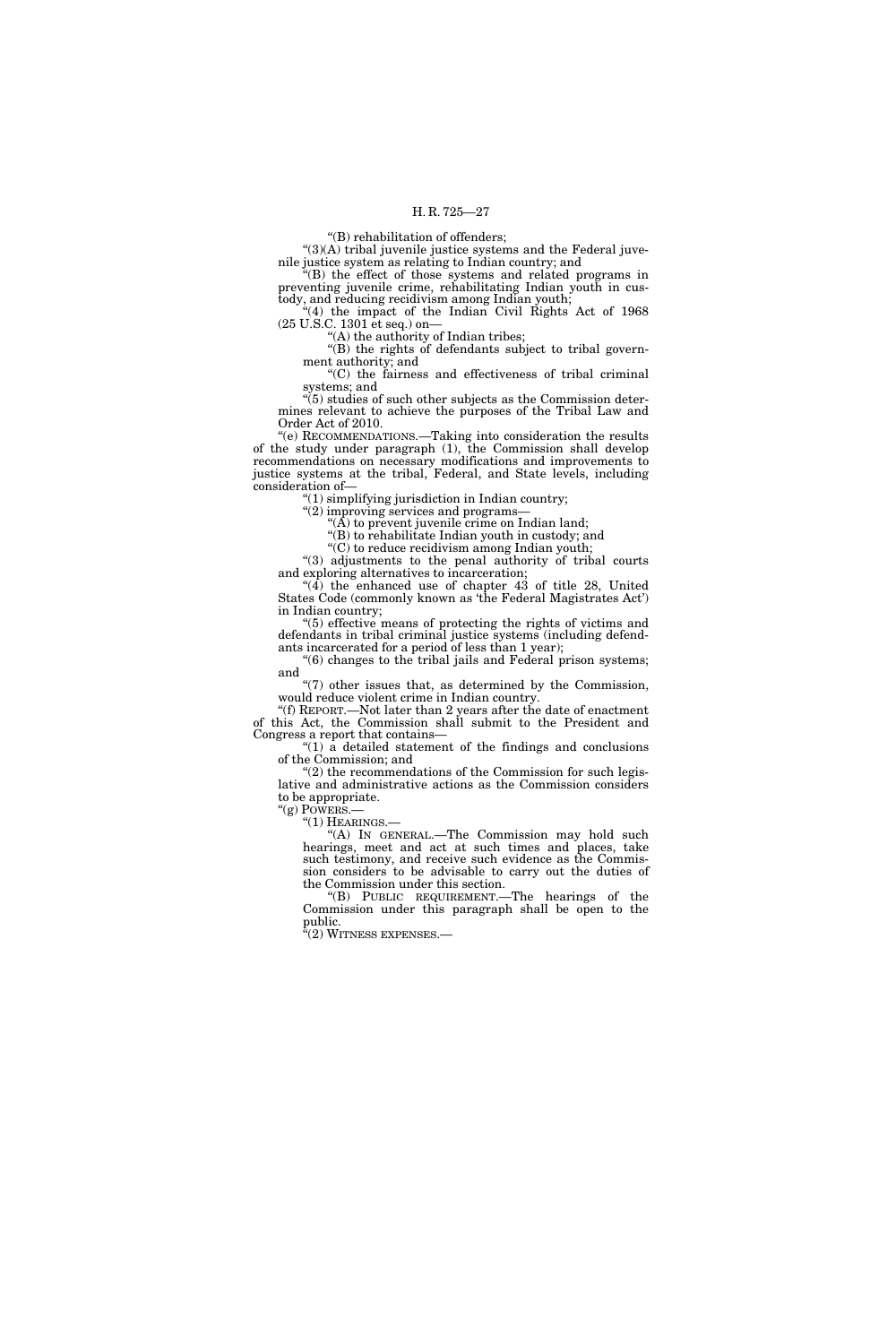''(A) IN GENERAL.—A witness requested to appear before the Commission shall be paid the same fees and allowances as are paid to witnesses under section 1821 of title 28, United States Code.

''(B) PER DIEM AND MILEAGE.—The fees and allowances for a witness shall be paid from funds made available to the Commission.

"(3) INFORMATION FROM FEDERAL, TRIBAL, AND STATE AGEN-CIES.—

''(A) IN GENERAL.—The Commission may secure directly from a Federal agency such information as the Commission considers to be necessary to carry out this section.

''(B) TRIBAL AND STATE AGENCIES.—The Commission may request the head of any tribal or State agency to provide to the Commission such information as the Commission considers to be necessary to carry out this section.

''(4) POSTAL SERVICES.—The Commission may use the United States mails in the same manner and under the same conditions as other agencies of the Federal Government.

''(5) GIFTS.—The Commission may accept, use, and dispose of gifts or donations of services or property.

''(h) COMMISSION PERSONNEL MATTERS.—

''(1) TRAVEL EXPENSES.—A member of the Commission shall be allowed travel expenses, including per diem in lieu of subsistence, at rates authorized for an employee of an agency under subchapter I of chapter 57 of title 5, United States Code, while away from the home or regular place of business of the member in the performance of the duties of the Commission.

 $(2)$  DETAIL OF FEDERAL EMPLOYEES.—On the affirmative vote of 2⁄3 of the members of the Commission and the approval of the appropriate Federal agency head, an employee of the Federal Government may be detailed to the Commission without reimbursement, and such detail shall be without interruption or loss of civil service status, benefits, or privileges.

'(3) PROCUREMENT OF TEMPORARY AND INTERMITTENT SERV-ICES.—On request of the Commission, the Attorney General shall provide to the Commission, on a reimbursable basis, reasonable and appropriate office space, supplies, and administrative assistance.

''(i) CONTRACTS FOR RESEARCH.—

''(1) RESEARCHERS AND EXPERTS.—

"(A) IN GENERAL.—On an affirmative vote of  $\frac{2}{3}$  of the members of the Commission, the Commission may select nongovernmental researchers and experts to assist the Commission in carrying out the duties of the Commission under this section.

''(B) NATIONAL INSTITUTE OF JUSTICE.—The National Institute of Justice may enter into a contract with the researchers and experts selected by the Commission under subparagraph (A) to provide funding in exchange for the services of the researchers and experts.

''(2) OTHER ORGANIZATIONS.—Nothing in this subsection limits the ability of the Commission to enter into contracts with any other entity or organization to carry out research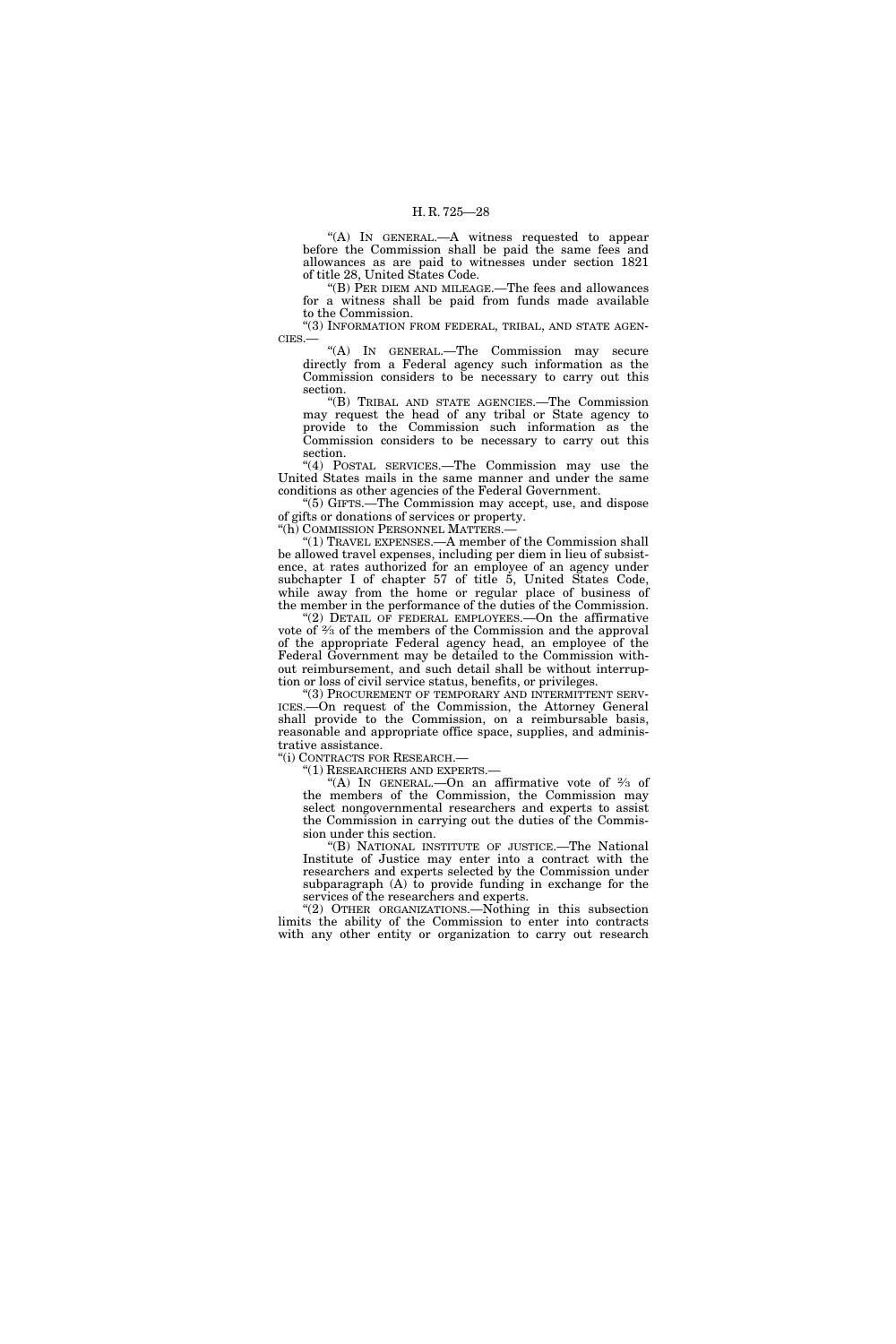necessary to carry out the duties of the Commission under this section.

''(j) TRIBAL ADVISORY COMMITTEE.—

''(1) ESTABLISHMENT.—The Commission shall establish a committee, to be known as the 'Tribal Advisory Committee'. ''(2) MEMBERSHIP.—

''(A) COMPOSITION.—The Tribal Advisory Committee shall consist of 2 representatives of Indian tribes from each region of the Bureau of Indian Affairs.

''(B) QUALIFICATIONS.—Each member of the Tribal Advisory Committee shall have experience relating to—

''(i) justice systems;

''(ii) crime prevention; or "(iii) victim services.

''(3) DUTIES.—The Tribal Advisory Committee shall—

"(A) serve as an advisory body to the Commission; and

''(B) provide to the Commission advice and recommendations, submit materials, documents, testimony, and such other information as the Commission determines to be necessary to carry out the duties of the Commission under this section.

"(k) FUNDING.—For the fiscal year after the date of enactment of the Tribal Law and Order Act of 2010, out of any unobligated amounts available to the Secretary of the Interior or the Attorney General, the Secretary or the Attorney General may use to carry out this section not more than \$2,000,000.

''(l) TERMINATION OF COMMISSION.—The Commission shall terminate 90 days after the date on which the Commission submits the report of the Commission under subsection (f).

"(m) NONAPPLICABILITY OF FACA.—The Federal Advisory Committee Act (5 U.S.C. App.) shall not apply to the Commission.''.

### **SEC. 236. EXEMPTION FOR TRIBAL DISPLAY MATERIALS.**

(a) IN GENERAL.—Section 845(a) of title 18, United States Code is amended—

 $(1)$  in paragraph  $(5)$ , by striking "and" at the end;

(2) in paragraph (6), by striking the period at the end and inserting "and"; and

(3) by adding at the end the following:

''(7) the transportation, shipment, receipt, or importation of display fireworks materials for delivery to a federally recognized Indian tribe or tribal agency.''.

(b) DEFINITION OF INDIAN TRIBE.-Section 841 of title 18, United States Code is amended by adding at the end the following: "(t) INDIAN TRIBE.—The term 'Indian tribe' has the meaning

given the term in section 102 of the Federally Recognized Indian Tribe List Act of 1994 (25 U.S.C. 479a)).''.

(c) TECHNICAL AMENDMENTS.—Section 845 of title 18, United States Code is amended—

(1) in subsection (a), by striking ''subsections'' in the first place it appears and inserting ''subsection''; and

(2) in subsection (b), by striking ''Secretary'' each place it appears and inserting "Attorney General".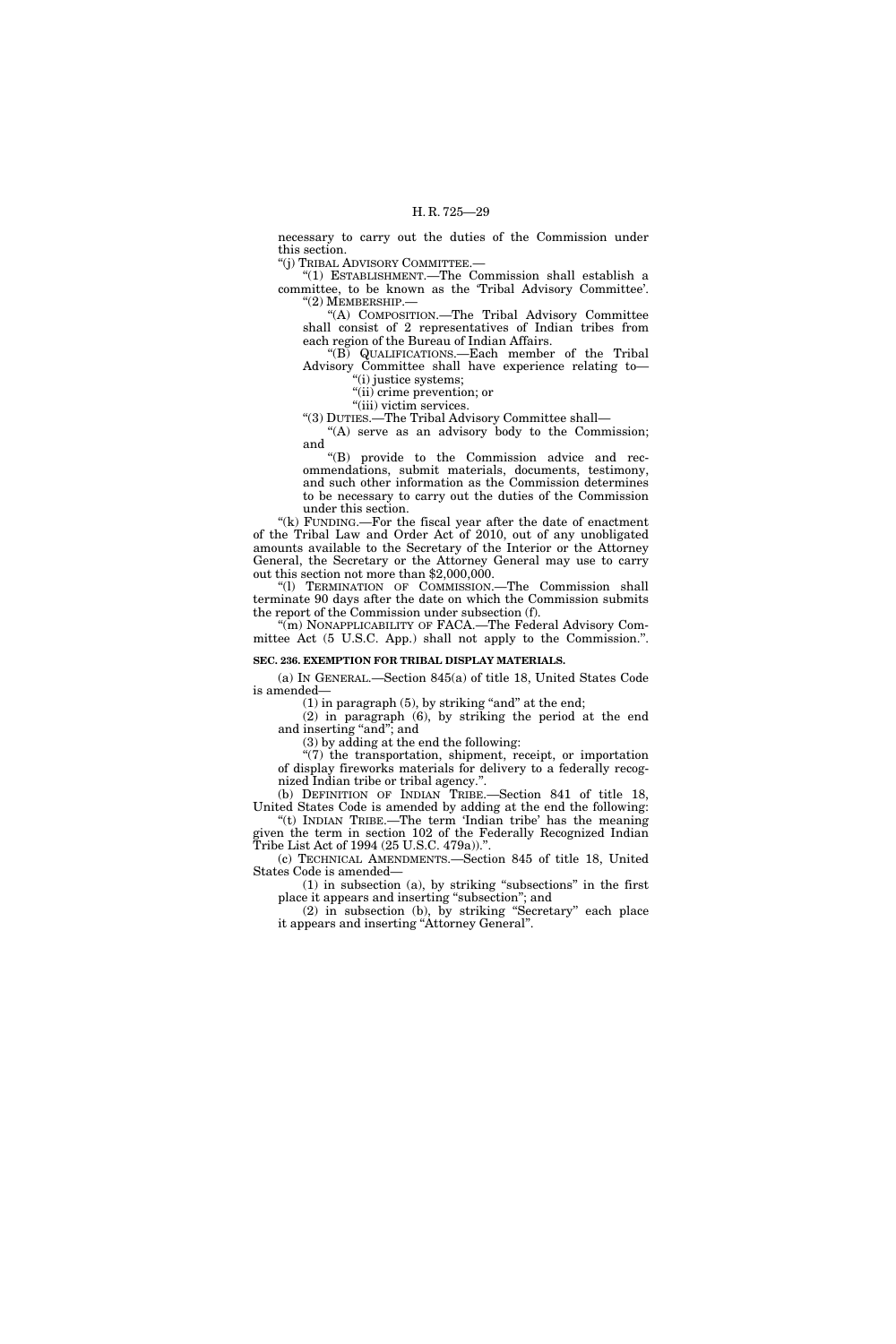### **Subtitle D—Tribal Justice Systems**

**SEC. 241. INDIAN ALCOHOL AND SUBSTANCE ABUSE.** 

(a) CORRECTION OF REFERENCES.—

(1) INTER-DEPARTMENTAL MEMORANDUM OF AGREEMENT.— Section 4205 of the Indian Alcohol and Substance Abuse Prevention and Treatment Act of 1986 (25 U.S.C. 2411) is amended—

 $(A)$  in subsection  $(a)$ —

 $(i)$  in the matter preceding paragraph  $(1)$ —

(I) by striking ''Not later than 120 days after the date of enactment of this subtitle'' and inserting ''Not later than 1 year after the date of enactment of the Tribal Law and Order Act of 2010''; and

(II) by inserting '', the Attorney General,'' after ''Secretary of the Interior'';

(ii) in paragraph  $(2)(A)$ , by inserting ", Office of Justice Programs, Substance Abuse and Mental Health Services Administration,'' after ''Bureau of Indian Affairs,

(iii) in paragraph (4), by inserting '', Department of Justice, Substance Abuse and Mental Health Services Administration,'' after ''Bureau of Indian Affairs'';

(iv) in paragraph (5), by inserting '', Department of Justice, Substance Abuse and Mental Health Services Administration,'' after ''Bureau of Indian Affairs'';  $(v)$  in paragraph  $(7)$ , by inserting ", the Attorney

General," after "Secretary of the Interior"; (B) in subsection (c), by inserting '', the Attorney Gen-

eral,'' after ''Secretary of the Interior''; and (C) in subsection (d), by striking ''the date of enactment

of this subtitle'' and inserting ''the date of enactment of the Tribal Law and Order Act of 2010''.

(2) TRIBAL ACTION PLANS.—Section 4206 of the Indian Alcohol and Substance Abuse Prevention and Treatment Act of 1986 (25 U.S.C. 2412) is amended—

(A) in subsection (b), in the first sentence, by inserting '', the Office of Justice Programs, the Substance Abuse and Mental Health Services Administration,'' before ''and the Indian Health Service service unit'';

(B) in subsection  $(c)(1)(A)(i)$ , by inserting ", the Office of Justice Programs, the Substance Abuse and Mental Health Services Administration," before "and the Indian Health Service service unit'';

 $(C)$  in subsection  $(d)(2)$ , by striking "fiscal year 1993 and such sums as are necessary for each of the fiscal years 1994, 1995, 1996, 1997, 1998, 1999, and 2000'' and inserting "the period of fiscal years 2011 through 2015";

(D) in subsection (e), in the first sentence, by inserting ", the Attorney General," after "the Secretary of the Interior''; and

(E) in subsection (f)(3), by striking ''fiscal year 1993 and such sums as are necessary for each of the fiscal years 1994, 1995, 1996, 1997, 1998, 1999, and 2000'' and inserting "fiscal years 2011 through 2015".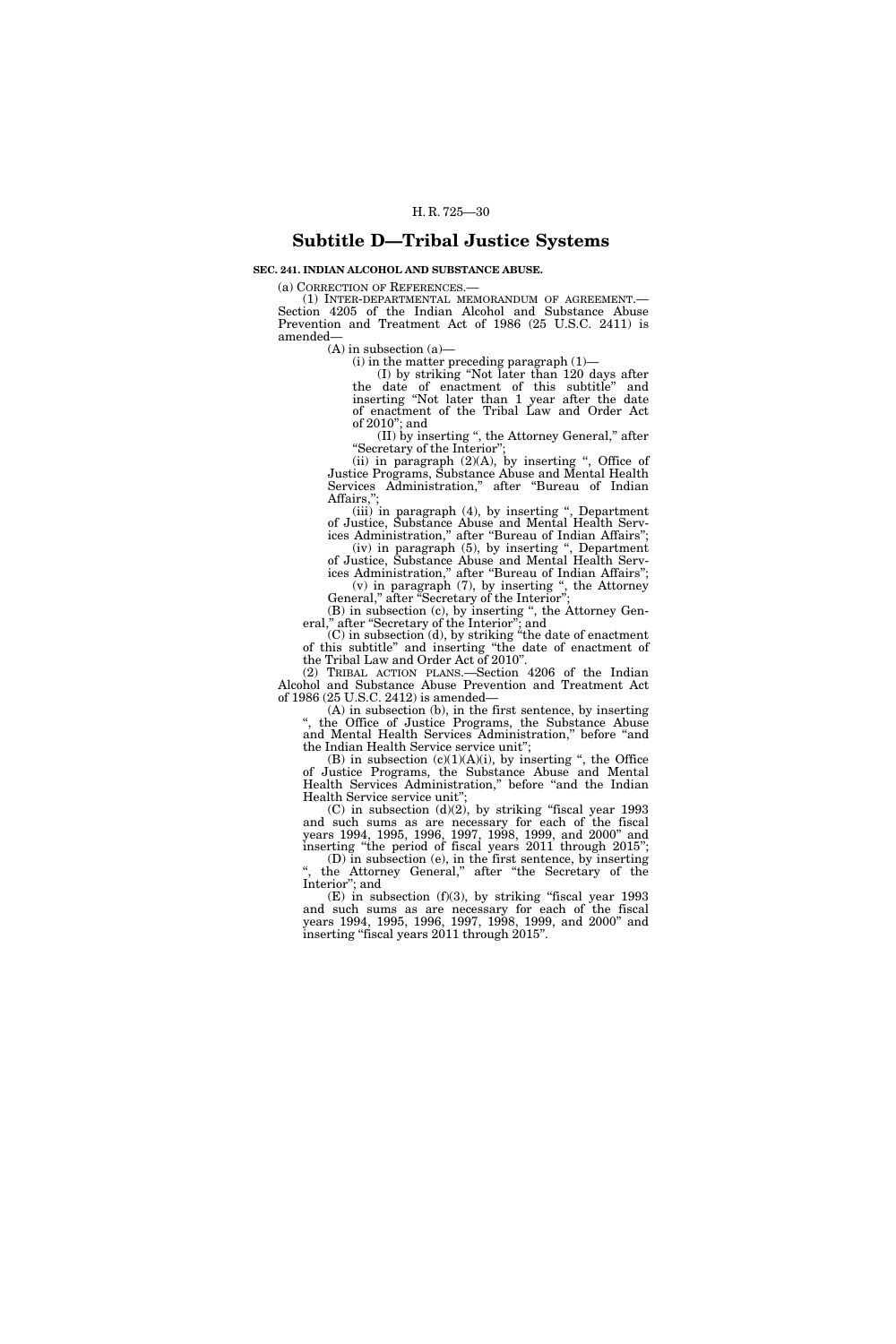(3) DEPARTMENTAL RESPONSIBILITY.—Section 4207 of the Indian Alcohol and Substance Abuse Prevention and Treatment Act of 1986 (25 U.S.C. 2413) is amended—

 $(A)$  in subsection  $(a)$ , by inserting ", the Attorney General" after "Bureau of Indian Affairs";

(B) in subsection (b)—

(i) by striking paragraph (1) and inserting the following:

''(1) ESTABLISHMENT.—

''(A) IN GENERAL.—To improve coordination among the Federal agencies and departments carrying out this subtitle, there is established within the Substance Abuse and Mental Health Services Administration an office, to be known as the 'Office of Indian Alcohol and Substance Abuse' (referred to in this section as the 'Office').

''(B) DIRECTOR.—The director of the Office shall be appointed by the Administrator of the Substance Abuse and Mental Health Services Administration—

(i) on a permanent basis; and

''(ii) at a grade of not less than GS–15 of the General Schedule.'';

(ii) in paragraph (2)—

(I) by striking  $(2)$  In addition" and inserting the following:

''(2) RESPONSIBILITIES OF OFFICE.—In addition'';

(II) by striking subparagraph (A) and inserting the following:

''(A) coordinating with other agencies to monitor the performance and compliance of the relevant Federal programs in achieving the goals and purposes of this subtitle and the Memorandum of Agreement entered into under section 4205;"

 $(III)$  in subparagraph  $(B)$ —

(aa) by striking ''within the Bureau of Indian Affairs''; and

(bb) by striking the period at the end and inserting "; and"; and

(IV) by adding at the end the following:

''(C) not later than 1 year after the date of enactment of the Tribal Law and Order Act of 2010, developing, in coordination and consultation with tribal governments, a framework for interagency and tribal coordination that—

''(i) establish the goals and other desired outcomes of this Act;

''(ii) prioritizes outcomes that are aligned with the purposes of affected agencies;

"(iii) provides guidelines for resource and information sharing;

"(iv) provides technical assistance to the affected agencies to establish effective and permanent interagency communication and coordination; and

" $(v)$  determines whether collaboration is feasible, cost-effective, and within agency capability.''; and

(iii) by striking paragraph (3) and inserting the following: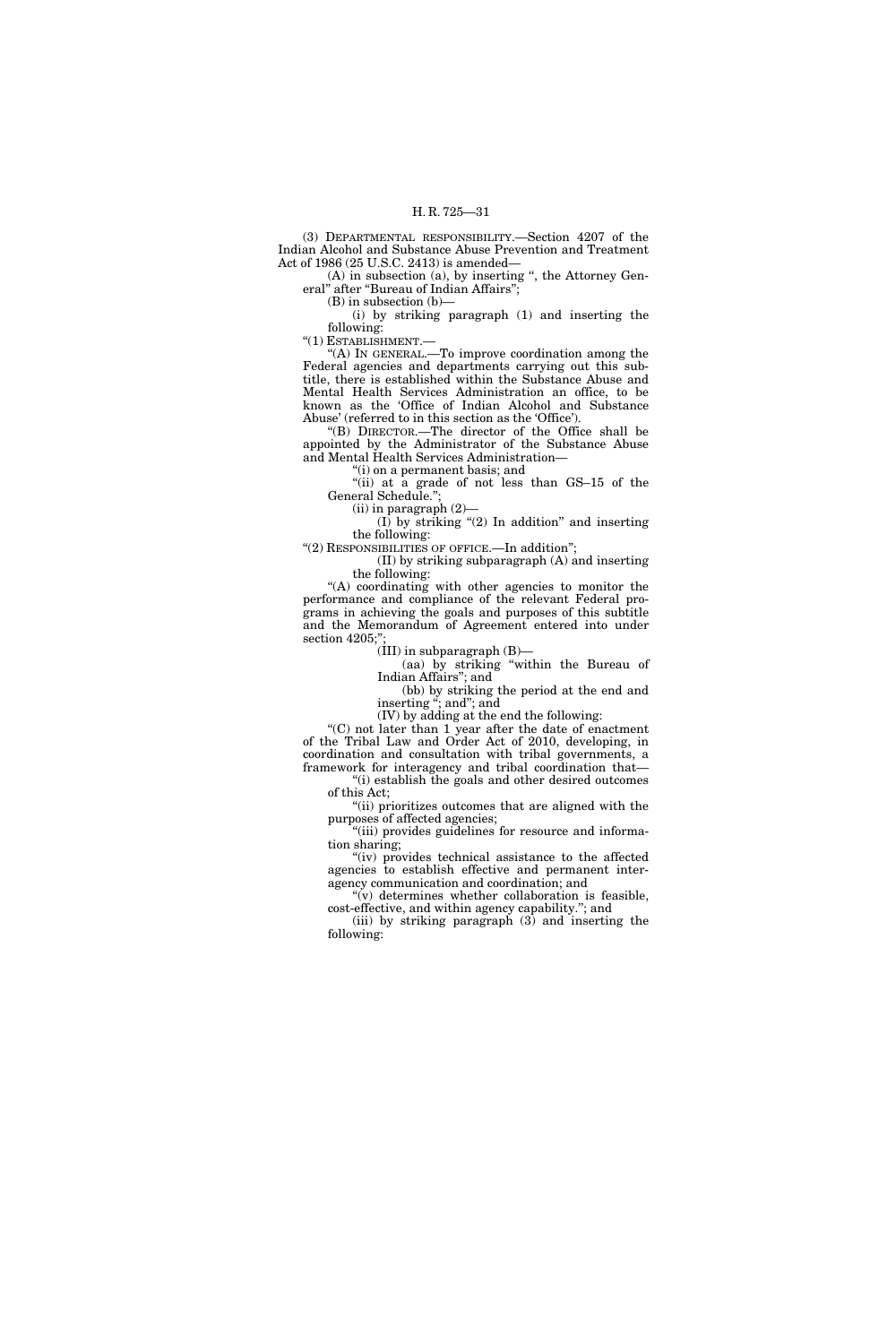''(3) APPOINTMENT OF EMPLOYEES.—The Administrator of the Substance Abuse and Mental Health Services Administration shall appoint such employees to work in the Office, and shall provide such funding, services, and equipment, as may be necessary to enable the Office to carry out the responsibilities under this subsection.''; and

 $(C)$  in subsection  $(c)$ —

(i) by striking ''of Alcohol and Substance Abuse'' each place it appears;

(ii) in paragraph (1), in the second sentence, by striking ''The Assistant Secretary of the Interior for Indian Affairs'' and inserting ''The Administrator of the Substance Abuse and Mental Health Services Administration''; and

 $(iii)$  in paragraph  $(3)$ –

(I) in the matter preceding subparagraph (A), by striking ''Youth'' and inserting ''youth''; and

(II) by striking ''programs of the Bureau of Indian Affairs'' and inserting ''the applicable Federal programs''.

(4) REVIEW OF PROGRAMS.—Section 4208a(a) of the Indian Alcohol and Substance Abuse Prevention and Treatment Act of 1986 (25 U.S.C. 2414a(a)) is amended in the matter preceding paragraph (1) by inserting ", the Attorney General," after "the Secretary of the Interior''.

(5) FEDERAL FACILITIES, PROPERTY, AND EQUIPMENT.—Section 4209 of the Indian Alcohol and Substance Abuse Prevention and Treatment Act of 1986 (25 U.S.C. 2415) is amended—

(A) in subsection (a), by inserting '', the Attorney General," after "the Secretary of the Interior";

(B) in subsection (b)—

(i) in the first sentence, by inserting '', the Attorney General," after "the Secretary of the Interior";

(ii) in the second sentence, by inserting '', nor the Attorney General,'' after ''the Secretary of the Interior''; and

(iii) in the third sentence, by inserting '', the Department of Justice,'' after ''the Department of the Interior''; and

 $(C)$  in subsection  $(c)(1)$ , by inserting ", the Attorney General,'' after ''the Secretary of the Interior''.

(6) REVIEW.—Section 4211(a) of the Indian Alcohol and Substance Abuse Prevention and Treatment Act of 1986 (25 U.S.C. 2431(a)) is amended in the matter preceding paragraph (1) by inserting ", the Attorney General," after "the Secretary of the Interior''.

(b) INDIAN EDUCATION PROGRAMS.—Section 4212 of the Indian Alcohol and Substance Abuse Prevention Act of 1986 (25 U.S.C. 2432) is amended by striking subsection (a) and inserting the following:<br>"(a) SUMMER YOUTH PROGRAMS.—

"(1) IN GENERAL.—The head of the Indian Alcohol and Substance Abuse Program, in coordination with the Assistant Secretary for Indian Affairs, shall develop and implement programs in tribal schools and schools funded by the Bureau of Indian Education (subject to the approval of the local school board or contract school board) to determine the effectiveness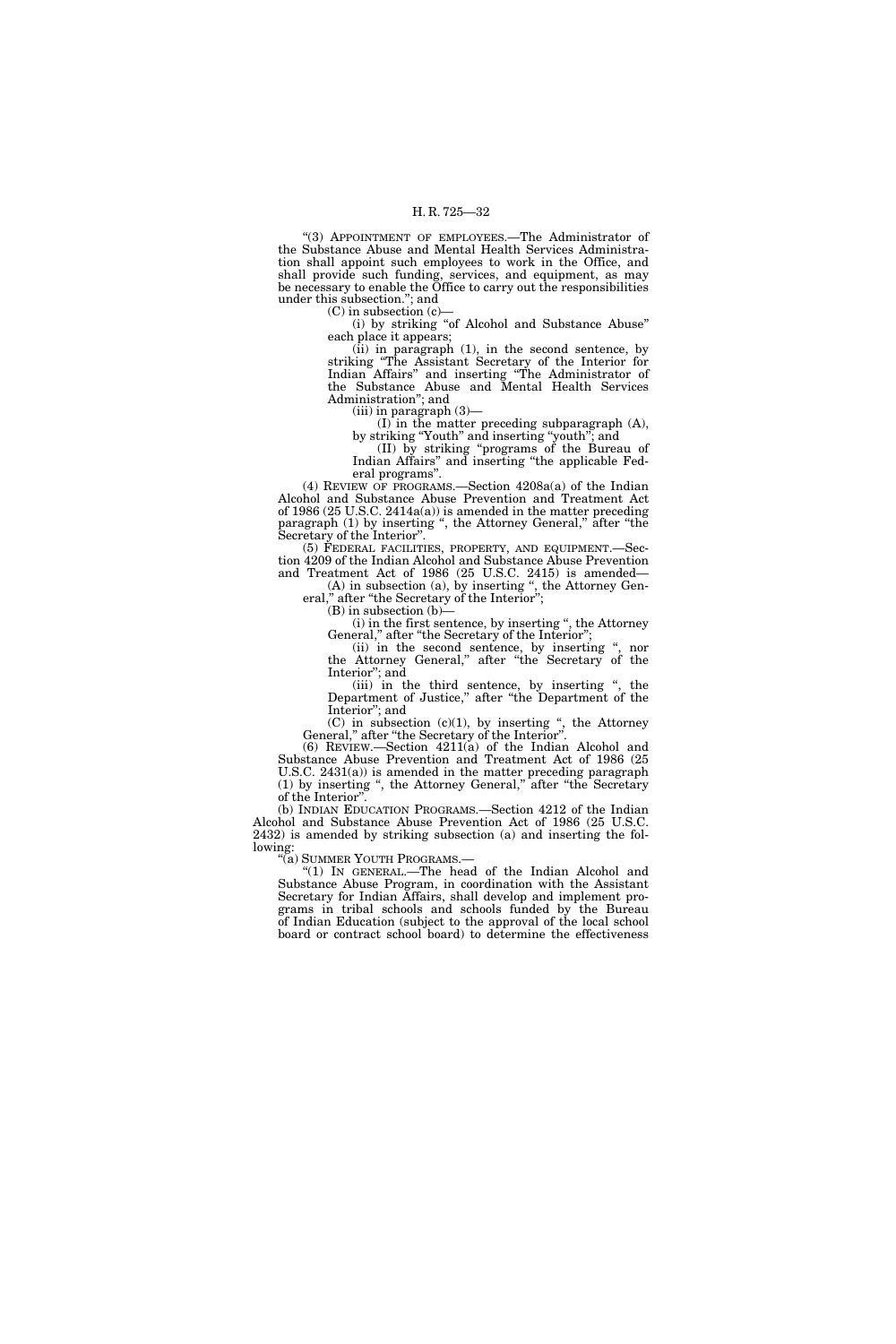of summer youth programs in advancing the purposes and goals of this Act.

''(2) COSTS.—The head of the Indian Alcohol and Substance Abuse Program and the Assistant Secretary shall defray all costs associated with the actual operation and support of the summer youth programs in a school from funds appropriated to carry out this subsection.

''(3) AUTHORIZATION OF APPROPRIATIONS.—There are authorized to be appropriated to carry out the programs under this subsection \$5,000,000 for each of fiscal years 2011 through 2015.''.

(c) EMERGENCY SHELTERS.—Section 4213(e) of the Indian Alcohol and Substance Abuse Prevention and Treatment Act of 1986 (25 U.S.C. 2433(e)) is amended—

(1) in paragraph (1), by striking ''fiscal year 1993 and such sums as may be necessary for each of the fiscal years 1994, 1995, 1996, 1997, 1998, 1999, and 2000.'' and inserting "each of fiscal years 2011 through 2015.";

(2) in paragraph (2), by striking ''each of the fiscal years 1994, 1995, 1996, 1997, 1998, 1999, and 2000.'' and inserting "each of fiscal years 2011 through 2015."; and

(3) by indenting paragraphs (4) and (5) appropriately.

(d) REVIEW OF PROGRAMS.—Section 4215(a) of the Indian Alcohol and Substance Abuse Prevention and Treatment Act of 1986 (25 U.S.C. 2441(a)) is amended by inserting '', the Attorney General," after "the Secretary of the Interior".

(e) ILLEGAL NARCOTICS TRAFFICKING; SOURCE ERADICATION.— Section 4216 of the Indian Alcohol and Substance Abuse Prevention and Treatment Act of 1986 (25 U.S.C. 2442) is amended—

 $(1)$  in subsection  $(a)$ 

 $(A)$  in paragraph  $(1)$ —

(i) in subparagraph (A), by striking the comma at the end and inserting a semicolon;

(ii) in subparagraph  $(B)$ , by striking ", and" at the end and inserting a semicolon;

(iii) in subparagraph (C), by striking the period at the end and inserting ''; and''; and

(iv) by adding at the end the following:

''(D) the Blackfeet Nation of Montana for the investigation and control of illegal narcotics traffic on the Blackfeet Indian Reservation along the border with Canada.'';

(B) in paragraph (2), by striking ''United States Custom Service'' and inserting ''United States Customs and Border Protection, the Bureau of Immigration and Customs Enforcement, and the Drug Enforcement Administration''; and

(C) by striking paragraph (3) and inserting the following:

"(3) AUTHORIZATION OF APPROPRIATIONS.—There is authorized to be appropriated to carry out this subsection \$2,000,000 for each of fiscal years 2011 through 2015.''; and

(2) in subsection (b)(2), by striking ''for the fiscal year 1993 and such sums as may be necessary for each of the fiscal years 1994, 1995, 1996, 1997, 1998, 1999, and 2000'' and ''for each of fiscal years 2011 through 2015.''.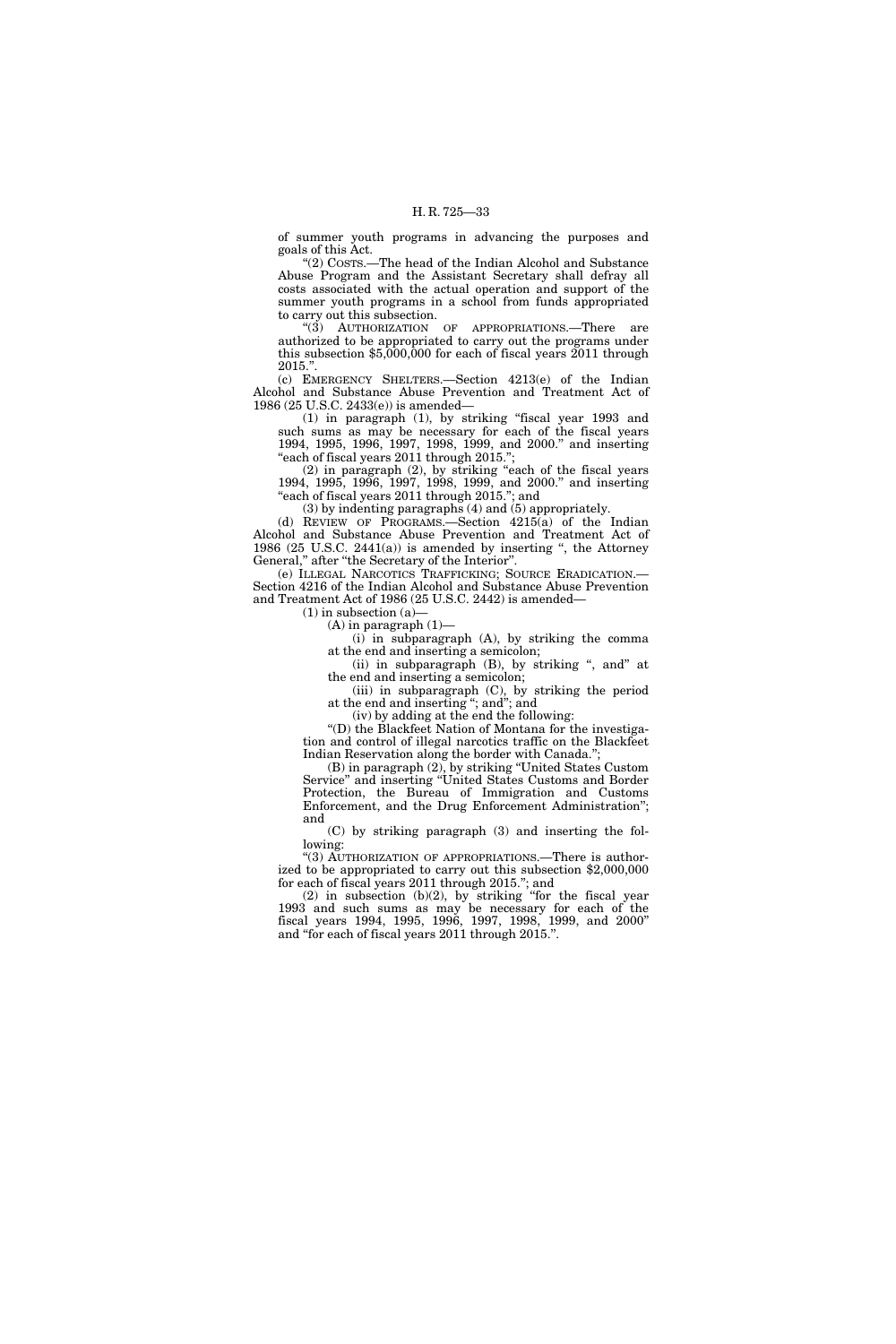(f) LAW ENFORCEMENT AND JUDICIAL TRAINING.—Section 4218 of the Indian Alcohol and Substance Abuse Prevention and Treatment Act of 1986 (25 U.S.C. 2451) is amended—

(1) by striking subsection (a) and inserting the following: "(a) TRAINING PROGRAMS.-

''(1) IN GENERAL.—The Secretary of the Interior, in coordination with the Attorney General, the Administrator of the Drug Enforcement Administration, and the Director of the Federal Bureau of Investigation, shall ensure, through the establishment of a new training program or by supplementing existing training programs, that all Bureau of Indian Affairs and tribal law enforcement and judicial personnel have access to training regarding—

''(A) the investigation and prosecution of offenses relating to illegal narcotics; and

''(B) alcohol and substance abuse prevention and treatment.

"(2) YOUTH-RELATED TRAINING.—Any training provided to Bureau of Indian Affairs or tribal law enforcement or judicial personnel under paragraph (1) shall include training in issues relating to youth alcohol and substance abuse prevention and treatment.''; and

(2) in subsection (b), by striking ''as may be necessary'' and all that follows through the end of the subsection and inserting "as are necessary for each of fiscal years 2011 through  $2015.$ 

(g) JUVENILE DETENTION CENTERS.—Section 4220 of the Indian Alcohol and Substance Abuse Prevention and Treatment Act of 1986 (25 U.S.C. 2453) is amended—

 $(1)$  in subsection  $(a)$ 

(A) by striking ''The Secretary'' the first place it appears and inserting the following:

''(1) IN GENERAL.—The Secretary''; (B) in the second sentence, by striking ''The Secretary

shall'' and inserting the following: ''(2) CONSTRUCTION AND OPERATION.—The Secretary shall'';

and

(C) by adding at the end the following:

"(3) DEVELOPMENT OF PLAN.-

"(A) In GENERAL.—Not later than 1 year after the date of enactment of this paragraph, the Secretary and the Attorney General, in consultation with tribal leaders and tribal justice officials, shall develop a long-term plan for the construction, renovation, and operation of Indian juvenile detention and treatment centers and alternatives to detention for juvenile offenders.

''(B) COORDINATION.—The plan under subparagraph (A) shall require the Bureau of Indian Education and the Indian Health Service to coordinate with tribal and Bureau of Indian Affairs juvenile detention centers to provide services to those centers.''; and

 $(2)$  in paragraphs  $(1)$  and  $(2)$  of subsection  $(b)$ —

(A) by striking ''for fiscal year 1993 and such sums as may be necessary for each of the fiscal years 1994, 1995, 1996, 1997, 1998, 1999, and 2000'' each place it appears and inserting ''for each of fiscal years 2011 through 2015''; and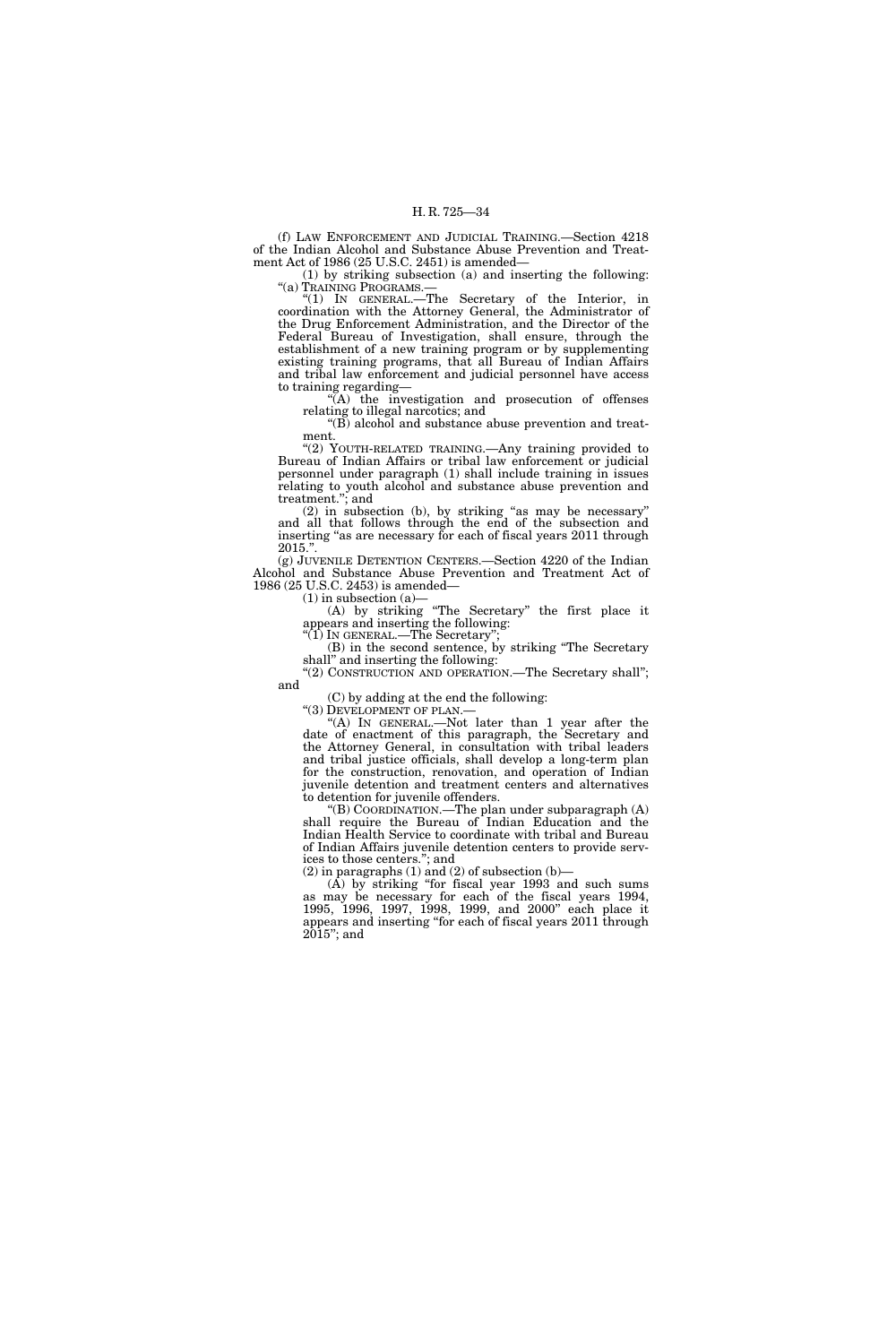### (B) by indenting paragraph (2) appropriately.

**SEC. 242. INDIAN TRIBAL JUSTICE; TECHNICAL AND LEGAL ASSIST-ANCE.** 

(a) INDIAN TRIBAL JUSTICE.—

(1) BASE SUPPORT FUNDING.—Section 103(b) of the Indian Tribal Justice Act (25 U.S.C. 3613(b)) is amended by striking paragraph (2) and inserting the following:

"(2) the employment of tribal court personnel, including tribal court judges, prosecutors, public defenders, appointed defense counsel, guardians ad litem, and court-appointed special advocates for children and juveniles;''.

(2) TRIBAL JUSTICE SYSTEMS.—Section 201 of the Indian Tribal Justice Act (25 U.S.C. 3621) is amended—

(A) in subsection (a)— (i) by striking ''the provisions of sections 101 and

102 of this Act'' and inserting ''sections 101 and 102''; and

(ii) by striking ''the fiscal years 2000 through 2007'' and inserting "fiscal years 2011 through 2015";

(B) in subsection (b)—

(i) by striking ''the provisions of section 103 of this Act" and inserting "section 103"; and

(ii) by striking ''the fiscal years 2000 through 2007'' and inserting "fiscal years 2011 through 2015";

(C) in subsection (c), by striking ''the fiscal years 2000 through 2007" and inserting "fiscal years 2011 through 2015''; and

(D) in subsection (d), by striking ''the fiscal years 2000 through 2007" and inserting "fiscal years 2011 through  $2015'$ 

(b) TECHNICAL AND LEGAL ASSISTANCE.—

(1) TRIBAL CIVIL LEGAL ASSISTANCE GRANTS.—Section 102 of the Indian Tribal Justice Technical and Legal Assistance Act of 2000 (25 U.S.C. 3662) is amended by inserting ''(including guardians ad litem and court-appointed special advocates for children and juveniles)" after "civil legal assistance".

(2) TRIBAL CRIMINAL LEGAL ASSISTANCE GRANTS.—Section 103 of the Indian Tribal Justice Technical and Legal Assistance Act of 2000 (25 U.S.C. 3663) is amended by striking "criminal legal assistance to members of Indian tribes and tribal justice systems'' and inserting ''defense counsel services to all defendants in tribal court criminal proceedings and prosecution and judicial services for tribal courts"

(3) FUNDING.—The Indian Tribal Justice Technical and Legal Assistance Act of 2000 is amended—

(A) in section 107 (as redesignated by section  $214(a)(2)(A)$ , by striking "2000 through 2004" and inserting ''2011 through 2015''; and

(B) in section 201(d) (25 U.S.C. 3681(d)), by striking " $2000$  through  $2004$ " and inserting " $2011$  through  $2015$ ".

### **SEC. 243. TRIBAL RESOURCES GRANT PROGRAM.**

Section 1701 of the Omnibus Crime Control and Safe Streets Act of 1968 (42 U.S.C. 3796dd) is amended—

 $(1)$  in subsection  $(b)$ —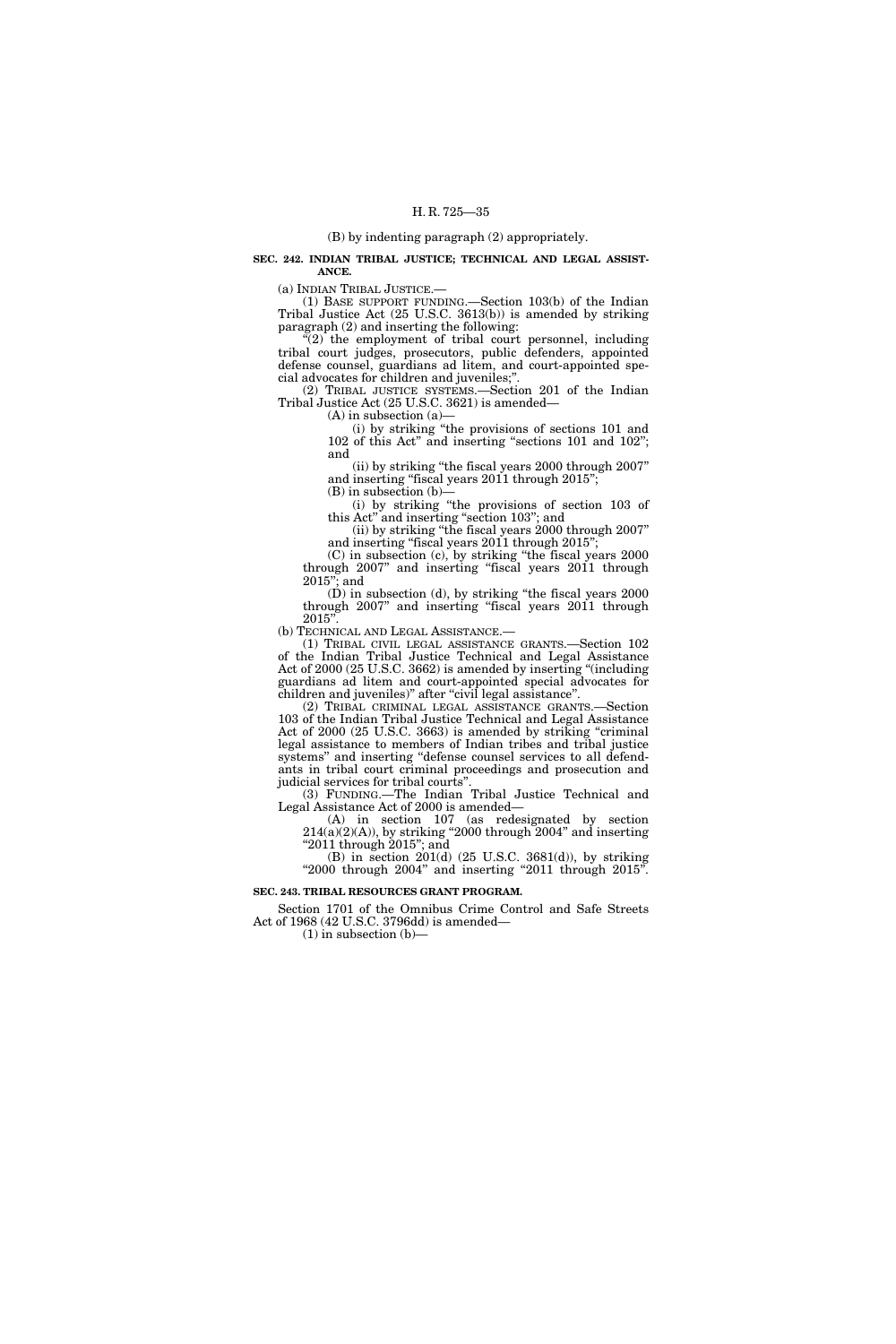(A) in each of paragraphs (1) through (4) and (6) through  $(17)$ , by inserting "to" after the paragraph designation;

(B) in paragraph (1), by striking ''State and'' and inserting "State, tribal, or";

(C) in paragraphs  $(9)$  and  $(10)$ , by inserting ", tribal," after "State" each place it appears;

 $(D)$  in paragraph  $(15)$ -

(i) by striking ''a State in'' and inserting ''a State or Indian tribe in'';

(ii) by striking ''the State which'' and inserting "the State or tribal community that"; and (iii) by striking "a State or" and inserting "a State,

tribal, or'';  $(E)$  in paragraph  $(16)$ , by striking "and" at the end

(F) in paragraph (17), by striking the period at the end and inserting "; and";

(G) by redesignating paragraphs (6) through (17) as paragraphs (5) through (16), respectively; and

(H) by adding at the end the following:

"(17) to permit tribal governments receiving direct law enforcement services from the Bureau of Indian Affairs to access the program under this section for use in accordance with paragraphs (1) through (16).".

(2) in subsection (i), by striking ''The authority'' and inserting "Except as provided in subsection (j), the authority"; and

(3) by adding at the end the following:

''(j) GRANTS TO INDIAN TRIBES.—

''(1) IN GENERAL.—Notwithstanding subsection (i) and section 1703, and in acknowledgment of the Federal nexus and distinct Federal responsibility to address and prevent crime in Indian country, the Attorney General shall provide grants under this section to Indian tribal governments, for fiscal year 2011 and any fiscal year thereafter, for such period as the Attorney General determines to be appropriate to assist the Indian tribal governments in carrying out the purposes described in subsection (b).

''(2) PRIORITY OF FUNDING.—In providing grants to Indian tribal governments under this subsection, the Attorney General shall take into consideration reservation crime rates and tribal law enforcement staffing needs of each Indian tribal government.

''(3) FEDERAL SHARE.—Because of the Federal nature and responsibility for providing public safety on Indian land, the Federal share of the cost of any activity carried out using a grant under this subsection—

''(A) shall be 100 percent; and

''(B) may be used to cover indirect costs.

"(4) AUTHORIZATION OF APPROPRIATIONS.—There is authorized to be appropriated to carry out this subsection \$40,000,000 for each of fiscal years 2011 through 2015.

" $(k)$  REPORT.—Not later than 180 days after the date of enactment of this subsection, the Attorney General shall submit to Congress a report describing the extent and effectiveness of the Community Oriented Policing (COPS) initiative as applied in Indian country, including particular references to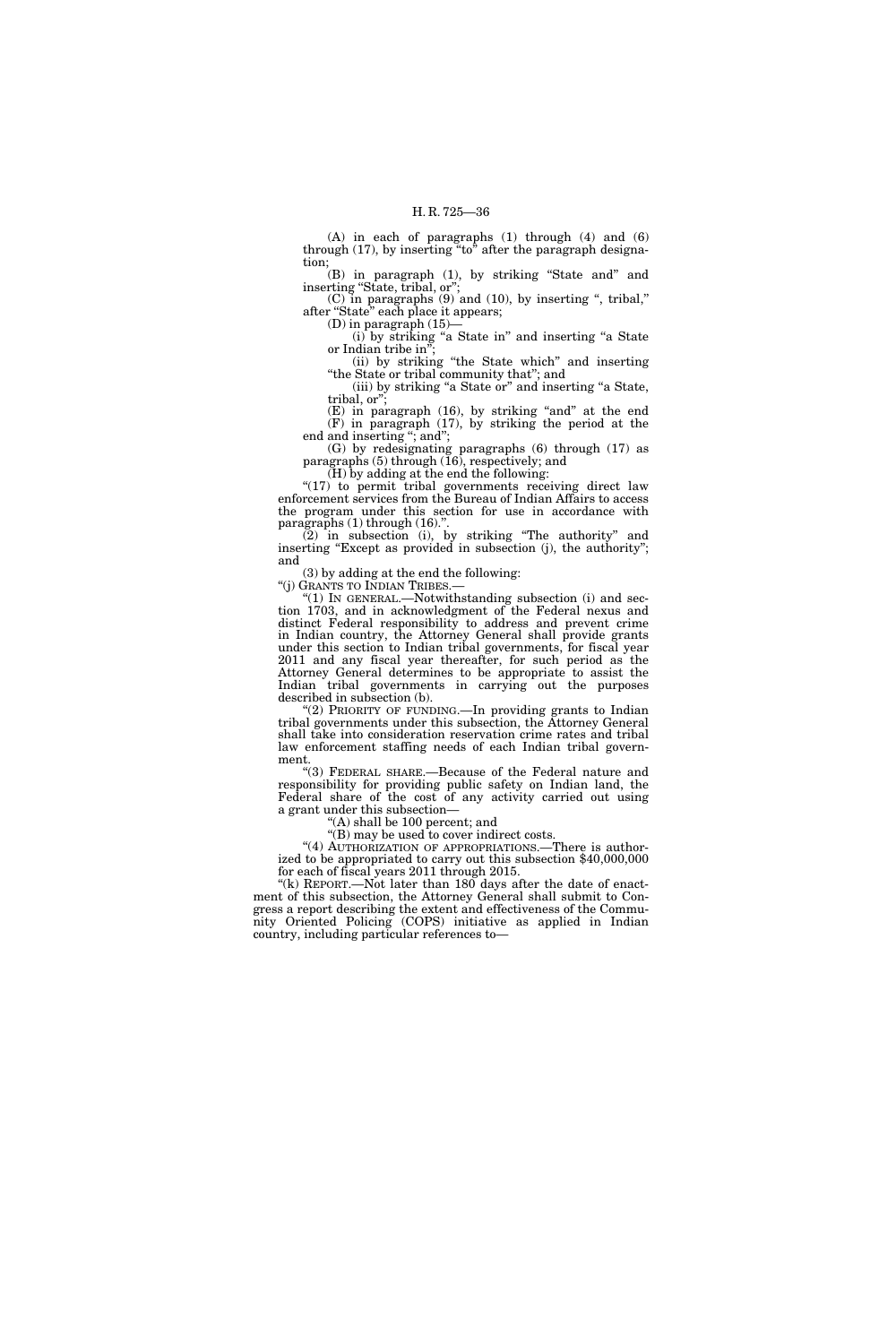''(1) the problem of intermittent funding;

"(2) the integration of COPS personnel with existing law enforcement authorities; and

 $(3)$  an explanation of how the practice of community policing and the broken windows theory can most effectively be applied in remote tribal locations.''.

### **SEC. 244. TRIBAL JAILS PROGRAM.**

(a) IN GENERAL.—Section 20109 of the Violent Crime Control and Law Enforcement Act of 1994 (42 U.S.C. 13709) is amended by striking subsection (a) and inserting the following:

''(a) RESERVATION OF FUNDS.—Notwithstanding any other provision of this part, of amounts made available to the Attorney General to carry out programs relating to offender incarceration, the Attorney General shall reserve \$35,000,000 for each of fiscal years 2011 through 2015 to carry out this section.''.

(b) REGIONAL DETENTION CENTERS.

(1) IN GENERAL.—Section 20109 of the Violent Crime Control and Law Enforcement Act of 1994 (42 U.S.C. 13709) is amended by striking subsection (b) and inserting the following: ''(b) GRANTS TO INDIAN TRIBES.—

''(1) IN GENERAL.—From the amounts reserved under subsection (a), the Attorney General shall provide grants-

''(A) to Indian tribes for purposes of—

''(i) construction and maintenance of jails on Indian land for the incarceration of offenders subject to tribal jurisdiction;

''(ii) entering into contracts with private entities to increase the efficiency of the construction of tribal jails; and

''(iii) developing and implementing alternatives to incarceration in tribal jails;

''(B) to Indian tribes for the construction of tribal justice centers that combine tribal police, courts, and corrections services to address violations of tribal civil and criminal laws;

''(C) to consortia of Indian tribes for purposes of constructing and operating regional detention centers on Indian land for long-term incarceration of offenders subject to tribal jurisdiction, as the applicable consortium determines to be appropriate.

" $(2)$  PRIORITY OF FUNDING.—in providing grants under this subsection, the Attorney General shall take into consideration applicable—

''(A) reservation crime rates;

''(B) annual tribal court convictions; and

"(C) bed space needs.

''(3) FEDERAL SHARE.—Because of the Federal nature and responsibility for providing public safety on Indian land, the Federal share of the cost of any activity carried out using a grant under this subsection shall be 100 percent.''.

(2) CONFORMING AMENDMENT.—Section 20109(c) of the Violent Crime Control and Law Enforcement Act of 1994 (42 U.S.C. 13709(c)) is amended by inserting "or consortium of Indian tribes, as applicable,'' after ''Indian tribe''.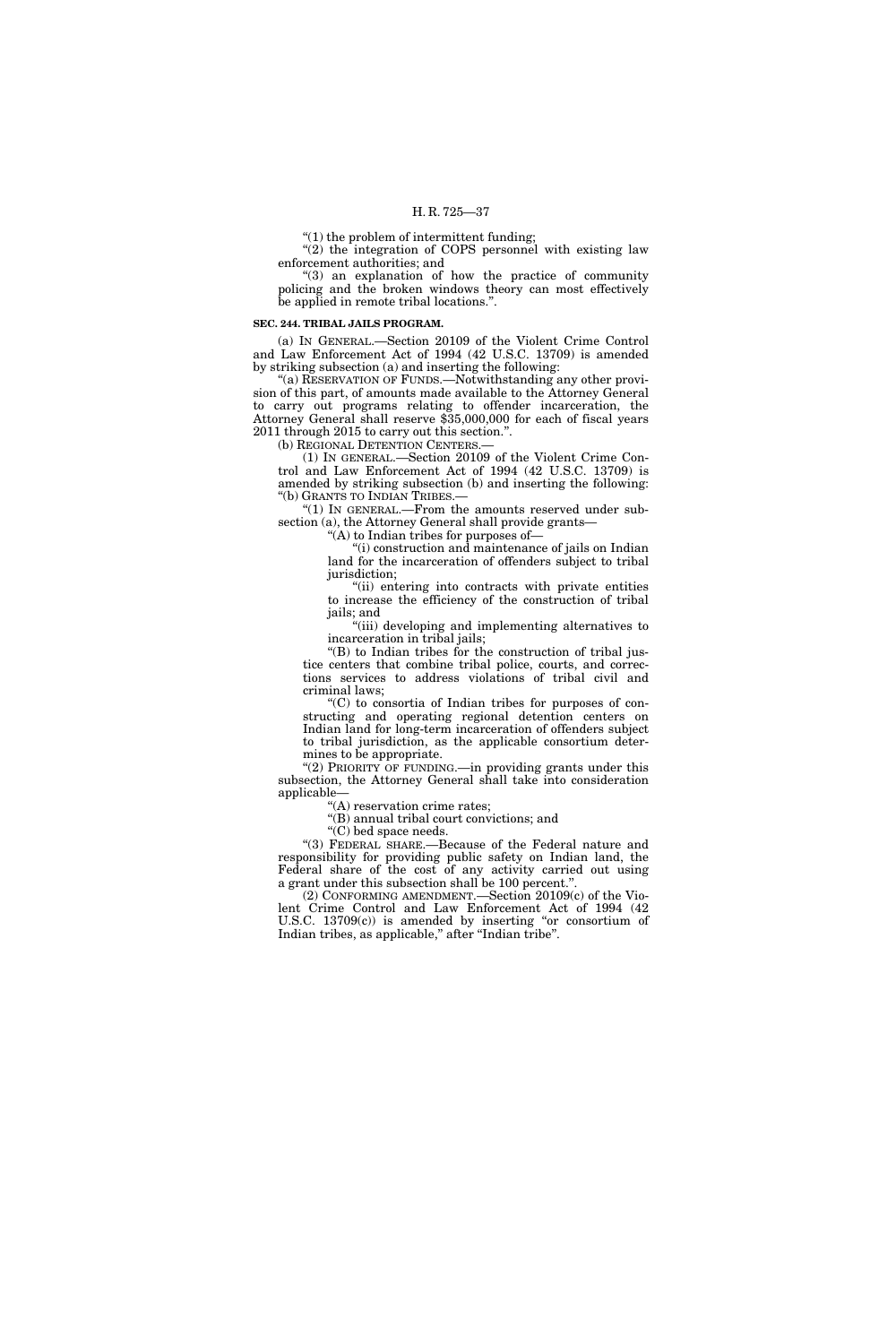(3) LONG-TERM PLAN.—Section 20109 of the Violent Crime Control and Law Enforcement Act of 1994 (42 U.S.C. 13709) is amended by adding at the end the following:

''(d) LONG-TERM PLAN.—Not later than 1 year after the date of enactment of this subsection, the Attorney General, in coordination with the Bureau of Indian Affairs and in consultation with tribal leaders, tribal law enforcement officers, and tribal corrections officials, shall submit to Congress a long-term plan to address incarceration in Indian country, including—

"(1) a description of proposed activities for-

''(A) construction, operation, and maintenance of juvenile (in accordance with section  $4220(a)(3)$  of the Indian Alcohol and Substance Abuse Prevention and Treatment Act of 1986 (25 U.S.C. 2453(a)(3)) and adult detention facilities (including regional facilities) in Indian country; ''(B) contracting with State and local detention centers,

on approval of the affected tribal governments; and ''(C) alternatives to incarceration, developed in coopera-

tion with tribal court systems; ''(2) an assessment and consideration of the construction of Federal detention facilities in Indian country; and

"(3) any other alternatives as the Attorney General, in coordination with the Bureau of Indian Affairs and in consultation with Indian tribes, determines to be necessary.''.

### **SEC. 245. TRIBAL PROBATION OFFICE LIAISON PROGRAM.**

Title II of the Indian Tribal Justice Technical and Legal Assistance Act of 2000 (25 U.S.C. 3681 et seq.) is amended by adding at the end the following:

### **''SEC. 203. ASSISTANT PROBATION OFFICERS.**

''To the maximum extent practicable, the chief judge or chief probation or pretrial services officer of each judicial district, in coordination with the Office of Tribal Justice and the Office of Justice Services, shall—

'(1) appoint individuals residing in Indian country to serve as probation or pretrial services officers or assistants for purposes of monitoring and providing services to Federal prisoners residing in Indian country; and

" $(2)$  provide substance abuse, mental health, and other related treatment services to offenders residing on Indian land.''.

### **SEC. 246. TRIBAL YOUTH PROGRAM.**

(a) INCENTIVE GRANTS FOR LOCAL DELINQUENCY PREVENTION PROGRAMS.—Section 504 of the Juvenile Justice and Delinquency Prevention Act of 1974 (42 U.S.C. 5783) is amended—

 $(1)$  in subsection  $(a)$ , by inserting ", or to federally recognized Indian tribe or consortia of federally recognized Indian tribes under subsection  $(d)$ " after "subsection  $(b)$ "; and

(2) by adding at the end the following:

''(d) GRANTS FOR TRIBAL DELINQUENCY PREVENTION AND RESPONSE PROGRAMS.

''(1) IN GENERAL.—The Administrator shall make grants under this section, on a competitive basis, to eligible Indian tribes or consortia of Indian tribes, as described in paragraph  $(2)$ —

''(A) to support and enhance—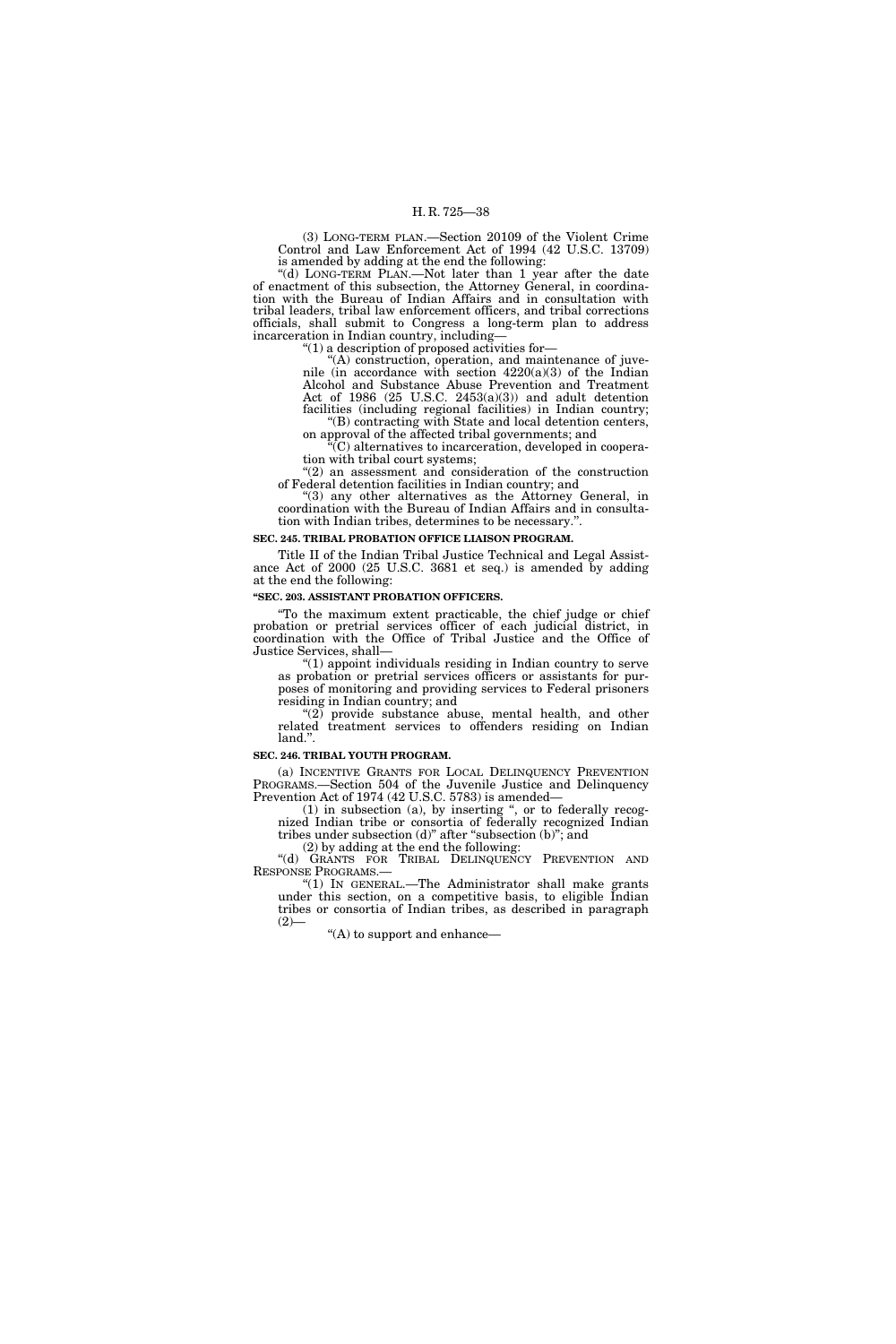''(i) tribal juvenile delinquency prevention services; and

"(ii) the ability of Indian tribes to respond to, and care for, juvenile offenders; and

''(B) to encourage accountability of Indian tribal governments with respect to preventing juvenile delinquency and responding to, and caring for, juvenile offenders.

" $(2)$  ELIGIBLE INDIAN TRIBES.—To be eligible to receive a grant under this subsection, an Indian tribe or consortium of Indian tribes shall submit to the Administrator an application in such form and containing such information as the Administrator may require.

''(3) CONSIDERATIONS.—In providing grants under this subsection, the Administrator shall take into consideration, with respect to the Indian tribe to be served, the—

''(A) juvenile crime rates;

''(B) dropout rates; and

''(C) number of at-risk youth.

"(4) AUTHORIZATION OF APPROPRIATIONS.—There is authorized to be appropriated \$25,000,000 for each of fiscal years 2011 through 2015.''.

(b) COORDINATING COUNCIL ON JUVENILE JUSTICE AND DELIN-QUENCY PREVENTION.—Section 206(a)(2) of the Juvenile Justice and Delinquency Prevention Act of 1974  $(42 \text{ U.S.C. } 5616(a)(2))$  is amended—

(1) in subparagraph (A), by striking ''Nine'' and inserting ''Ten''; and

 $(2)$  in subparagraph  $(B)$ , by adding at the end the following: "(iv) One member shall be appointed by the Chairman of the Committee on Indian Affairs of the Senate, in consultation with the Vice Chairman of that Committee and the Chairman and Ranking Member of the Committee on Natural Resources of the House of Representatives.''.

### **SEC. 247. IMPROVING PUBLIC SAFETY PRESENCE IN RURAL ALASKA.**

(a) DEFINITIONS.—In this section:

 $(1)$  STATE. (A) IN GENERAL.—The term ''State'' means the State of Alaska.

(B) INCLUSION.—The term ''State'' includes any political subdivision of the State of Alaska.

(2) VILLAGE PUBLIC SAFETY OFFICER.—The term ''village public safety officer'' means an individual employed as a village public safety officer under the program established by the State pursuant to Alaska Statute 18.65.670.

(3) TRIBAL ORGANIZATION.—The term ''tribal organization'' has the meaning given that term in section 4 of the Indian Self-Determination and Educational Assistance Act (25 U.S.C. 450b(l)).

(b) COPS GRANTS.—The State and any Indian tribe or tribal organization in the State that employs a village public safety officer shall be eligible to apply for a grant under section 1701 of the Omnibus Crime Control and Safe Streets Act of 1968 (42 U.S.C. 3796dd) (provided that only an Indian tribe or tribal organization may receive a grant under the tribal resources grant program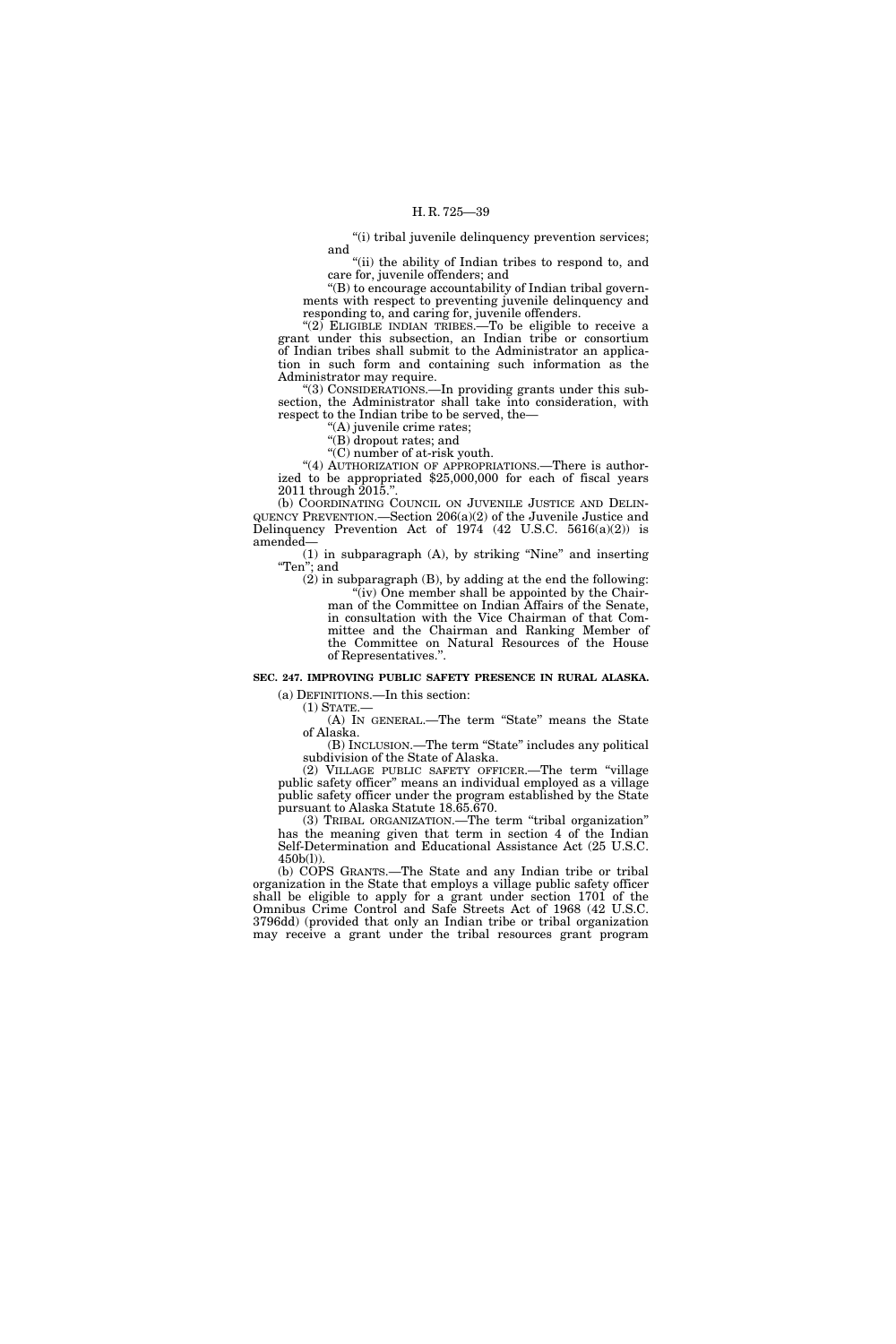under subsection (j) of that section) on an equal basis with other eligible applicants for funding under that section.

(c) STAFFING FOR ADEQUATE FIRE AND EMERGENCY RESPONSE GRANTS.—The State and any Indian tribe or tribal organization in the State that employs a village public safety officer shall be eligible to apply for a grant under the Staffing for Adequate Fire and Emergency Response program under section 34 of the Federal Fire Prevention and Control Act of 1974 (15 U.S.C. 2229a) on an equal basis with other eligible applicants for funding under that program.

(d) TRAINING FOR VILLAGE PUBLIC SAFETY OFFICERS AND TRIBAL LAW ENFORCEMENT POSITIONS FUNDED UNDER COPS PROGRAM.—

(1) IN GENERAL.—Any village public safety officer or tribal law enforcement officer in the State shall be eligible to participate in any training program offered at the Indian Police Academy of the Federal Law Enforcement Training Center.

(2) FUNDING.—Funding received pursuant to grants approved under section 1701 of the Omnibus Crime Control and Safe Streets Act of 1968 (42 U.S.C. 3796dd) may be used for training of officers at programs described in paragraph (1) or at a police academy in the State certified by the Alaska Police Standards Council.<br>(e) FUNDS FOR COURTS OF LAW ENFORCEMENT OFFICERS.

Section 112(a) of the Consolidated Appropriations Act, 2004 (Public Law 108–199; 118 Stat. 62) is amended—

(1) by striking paragraph (1);

(2) by redesignating subparagraphs (A) and (B) of paragraph  $(2)$  as paragraphs  $(1)$  and  $(2)$ , respectively, and indenting appropriately; and

(3) by redesignating clauses (i) through (iv) of paragraph (2) (as so redesignated) as subparagraphs (A) through (D), respectively, and indenting appropriately.

### **Subtitle E—Indian Country Crime Data Collection and Information Sharing**

**SEC. 251. TRACKING OF CRIMES COMMITTED IN INDIAN COUNTRY.**  (a) GANG VIOLENCE.—Section 1107 of the Violence Against

Women and Department of Justice Reauthorization Act of 2005 (28 U.S.C. 534 note; Public Law 109–162) is amended—

 $(1)$  in subsection  $(a)$ 

(A) by redesignating paragraphs (8) through (12) as paragraphs (9) through (13), respectively;

(B) by inserting after paragraph (7) the following: ''(8) the Office of Justice Services of the Bureau of Indian

Affairs;" (C) in paragraph (9) (as redesignated by subparagraph

(A)), by striking ''State'' and inserting ''tribal, State,''; and (D) in paragraphs (10) through (12) (as redesignated by subparagraph  $(A)$ ), by inserting "tribal," before "State,"

each place it appears; and (2) in subsection (b), by inserting ''tribal,'' before ''State,'' each place it appears.

(b) BUREAU OF JUSTICE STATISTICS.—Section 302 of the Omnibus Crime Control and Safe Streets Act of 1968 (42 U.S.C. 3732) is amended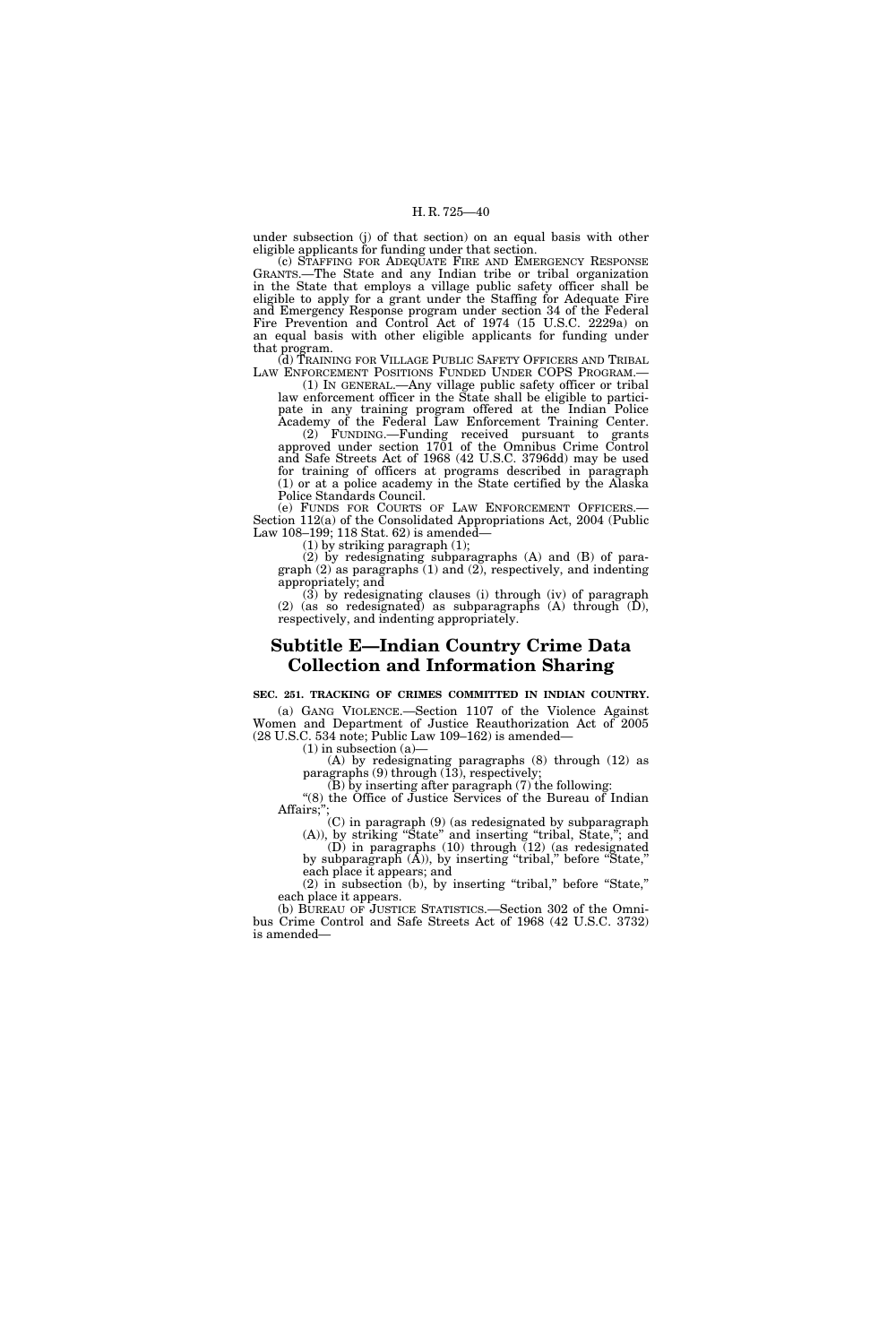$(1)$  in subsection  $(c)$ —

(A) in each of paragraphs (3) through (6), by inserting ''tribal,'' after ''State,'' each place it appears;

(B) in paragraph (7), by inserting ''and in Indian country'' after ''States'';

(C) in paragraph (9), by striking ''Federal and State Governments'' and inserting ''Federal Government and State and tribal governments"

(D) in each of paragraphs (10) and (11), by inserting ", tribal," after "State" each place it appears;

(E) in paragraph (13), by inserting '', Indian tribes,'' after "States";

 $(F)$  in paragraph  $(17)$ —

(i) by striking ''State and local'' and inserting ''State, tribal, and local''; and

(ii) by striking ''State, and local'' and inserting ''State, tribal, and local'';

(G) in paragraph (18), by striking ''State and local'' and inserting ''State, tribal, and local'';

(H) in paragraph (19), by inserting "and tribal" after "State" each place it appears;

(I) in paragraph (20), by inserting ", tribal," after "State"; and

 $(J)$  in paragraph  $(22)$ , by inserting ", tribal," after "Federal'';

 $(2)$  in subsection  $(d)$ —

(A) by redesignating paragraphs (1) through (6) as subparagraphs (A) through (F), respectively, and indenting the subparagraphs appropriately;

(B) by striking ''To insure'' and inserting the following: ''(1) IN GENERAL.—To ensure''; and

(C) by adding at the end the following:

''(2) CONSULTATION WITH INDIAN TRIBES.—The Director, acting jointly with the Assistant Secretary for Indian Affairs (acting through the Office of Justice Services) and the Director of the Federal Bureau of Investigation, shall work with Indian tribes and tribal law enforcement agencies to establish and implement such tribal data collection systems as the Director determines to be necessary to achieve the purposes of this section.";

(3) in subsection (e), by striking "subsection  $(d)(3)$ " and inserting "subsection  $(d)(1)(C)$ ";

 $(4)$  in subsection  $(f)$ —

(A) in the subsection heading, by inserting ", Tribal," after "State"; and

(B) by inserting ", tribal," after "State"; and (5) by adding at the end the following:

"(g) REPORTS.—Not later than 1 year after the date of enactment of this subsection, and annually thereafter, the Director shall submit to Congress a report describing the data collected and analyzed under this section relating to crimes in Indian country.''. (c) EFFECT OF GRANTS.—Nothing in this section or any amend-

ment made by this section— (1) allows the grant to be made to, or used by, an entity for law enforcement activities that the entity lacks jurisdiction to perform; or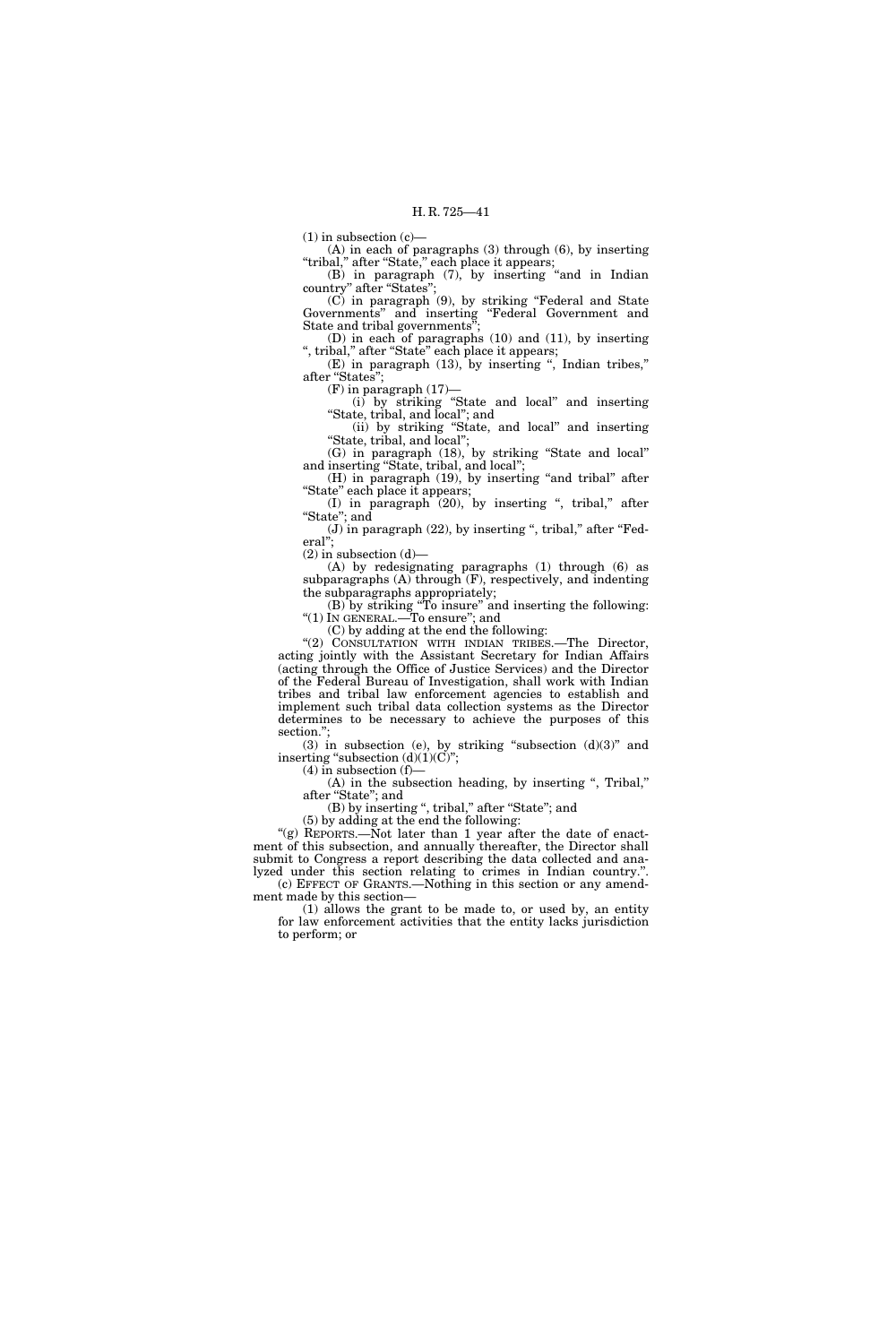(2) has any effect other than to authorize, award, or deny a grant of funds to a federally recognized Indian tribe for the purposes described in the relevant grant program.

### **SEC. 252. CRIMINAL HISTORY RECORD IMPROVEMENT PROGRAM.**

(a) IN GENERAL.—Section 1301(a) of the Omnibus Crime Control and Safe Streets Act of 1968 (42 U.S.C. 3796h(a)) is amended by inserting ", tribal," after "State".

(b) EFFECT OF GRANTS.—Nothing in this section or any amendment made by this section—

(1) allows the grant to be made to, or used by, an entity for law enforcement activities that the entity lacks jurisdiction to perform; or

(2) has any effect other than to authorize, award, or deny a grant of funds to a federally recognized Indian tribe for the purposes described in the relevant grant program.

### **Subtitle F—Domestic Violence and Sexual Assault Prosecution and Prevention**

#### **SEC. 261. PRISONER RELEASE AND REENTRY.**

(a) DUTIES OF BUREAU OF PRISONS.—Section 4042 of title 18, United States Code, is amended—

 $(1)$  in subsection  $(a)(4)$ , by inserting ", tribal," after "State";  $(2)$  in subsection  $(b)(1)$ , in the first sentence, by striking "officer of the State and of the local jurisdiction" and inserting "officers of each State, tribal, and local jurisdiction"; and

 $(3)$  in subsection  $(c)(1)$ —

(A) in subparagraph (A), by striking ''officer of the State and of the local jurisdiction'' and inserting ''officer of each State, tribal, and local jurisdiction''; and

(B) in subparagraph (B), by inserting ", tribal," after "State" each place it appears.

(b) AUTHORITY OF INSTITUTE; TIME; RECORDS OF RECIPIENTS; ACCESS; SCOPE OF SECTION.—Section 4352(a) of title 18, United States Code, is amended—

 $(1)$  in paragraphs  $(1)$ ,  $(3)$ ,  $(4)$ , and  $(8)$ , by inserting "tribal," after "State," each place it appears;

 $(2)$  in paragraph  $(6)$ 

 $(A)$  by inserting "and tribal communities," after ''States''; and

(B) by inserting ", tribal," after "State"; and  $(3)$  in paragraph  $(12)$  by inserting ", tribal," after "State".

### **SEC. 262. DOMESTIC AND SEXUAL VIOLENCE OFFENSE TRAINING.**

Section 3(c)(9) of the Indian Law Enforcement Reform Act  $(25 \text{ U.S.C. } 2802(c)(9))$  (as amended by section  $211(a)(2))$  is amended by inserting before the semicolon at the end the following: " including training to properly interview victims of domestic and sexual violence and to collect, preserve, and present evidence to Federal and tribal prosecutors to increase the conviction rate for domestic and sexual violence offenses for purposes of addressing and preventing domestic and sexual violent offenses''.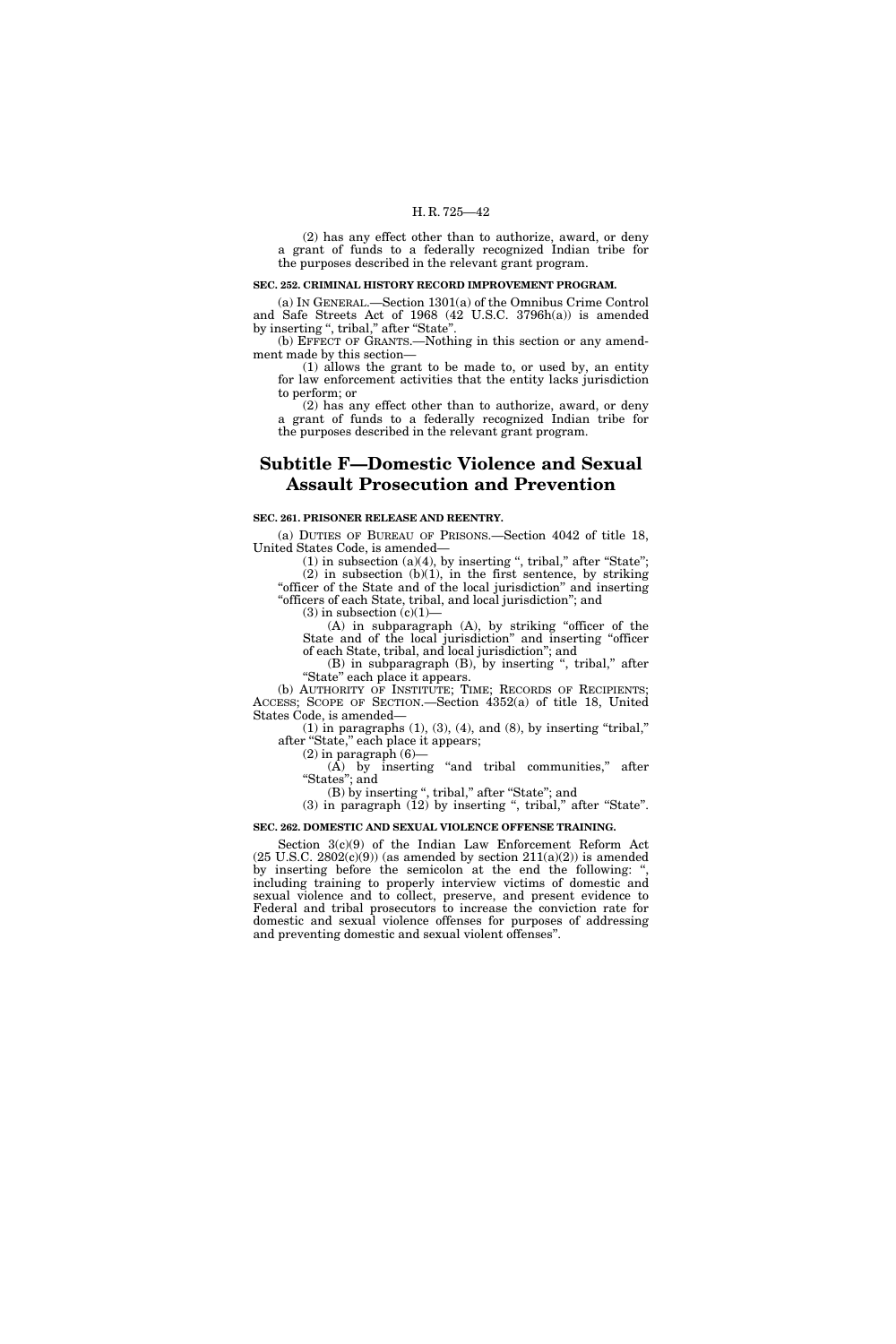#### **SEC. 263. TESTIMONY BY FEDERAL EMPLOYEES.**

The Indian Law Enforcement Reform Act (25 U.S.C. 2801 et seq.) (as amended by section 235) is amended by adding at the end the following:

### **''SEC. 16. TESTIMONY BY FEDERAL EMPLOYEES.**

"(a) APPROVAL OF EMPLOYEE TESTIMONY OR DOCUMENTS.-

''(1) IN GENERAL.—The Director of the Office of Justice Services or the Director of the Indian Health Service, as appropriate (referred to in this section as the 'Director concerned'), shall approve or disapprove, in writing, any request or subpoena from a tribal or State court for a law enforcement officer, sexual assault nurse examiner, or other employee under the supervision of the Director concerned to provide documents or testimony in a deposition, trial, or other similar criminal proceeding regarding information obtained in carrying out the official duties of the employee.

 $(2)$  DEADLINE.—The court issuing a subpoena under paragraph (1) shall provide to the appropriate Federal employee (or agency in the case of a document request) notice regarding the request to provide testimony (or release a document) by not less than 30 days before the date on which the testimony will be provided.

''(b) APPROVAL.—

''(1) IN GENERAL.—The Director concerned shall approve a request or subpoena under subsection (a) if the request or subpoena does not violate the policy of the Department to maintain impartiality.

"(2) FAILURE TO APPROVE.—If the Director concerned fails to approve or disapprove a request or subpoena for testimony or release of a document by the date that is 30 days after the date of receipt of notice of the request or subpoena, the request or subpoena shall be considered to be approved for purposes of this section.''.

### **SEC. 264. COORDINATION OF FEDERAL AGENCIES.**

Any report of the Secretary of Health and Human Services to Congress on the development of Indian victim services and victim advocate training programs shall include any recommendations that the Secretary determines to be necessary to prevent the sex trafficking of Indian women.

### **SEC. 265. SEXUAL ASSAULT PROTOCOL.**

The Indian Law Enforcement Reform Act (25 U.S.C. 2801 et seq.) (as amended by section 236) is amended by adding at the end the following:

### **''SEC. 17. POLICIES AND PROTOCOL.**

''The Director of the Indian Health Service, in coordination with the Director of the Office of Justice Services and the Director of the Office on Violence Against Women of the Department of Justice, in consultation with Indian Tribes and Tribal Organizations, and in conference with Urban Indian Organizations, shall develop standardized sexual assault policies and protocol for the facilities of the Service, based on similar protocol that has been established by the Department of Justice.''.